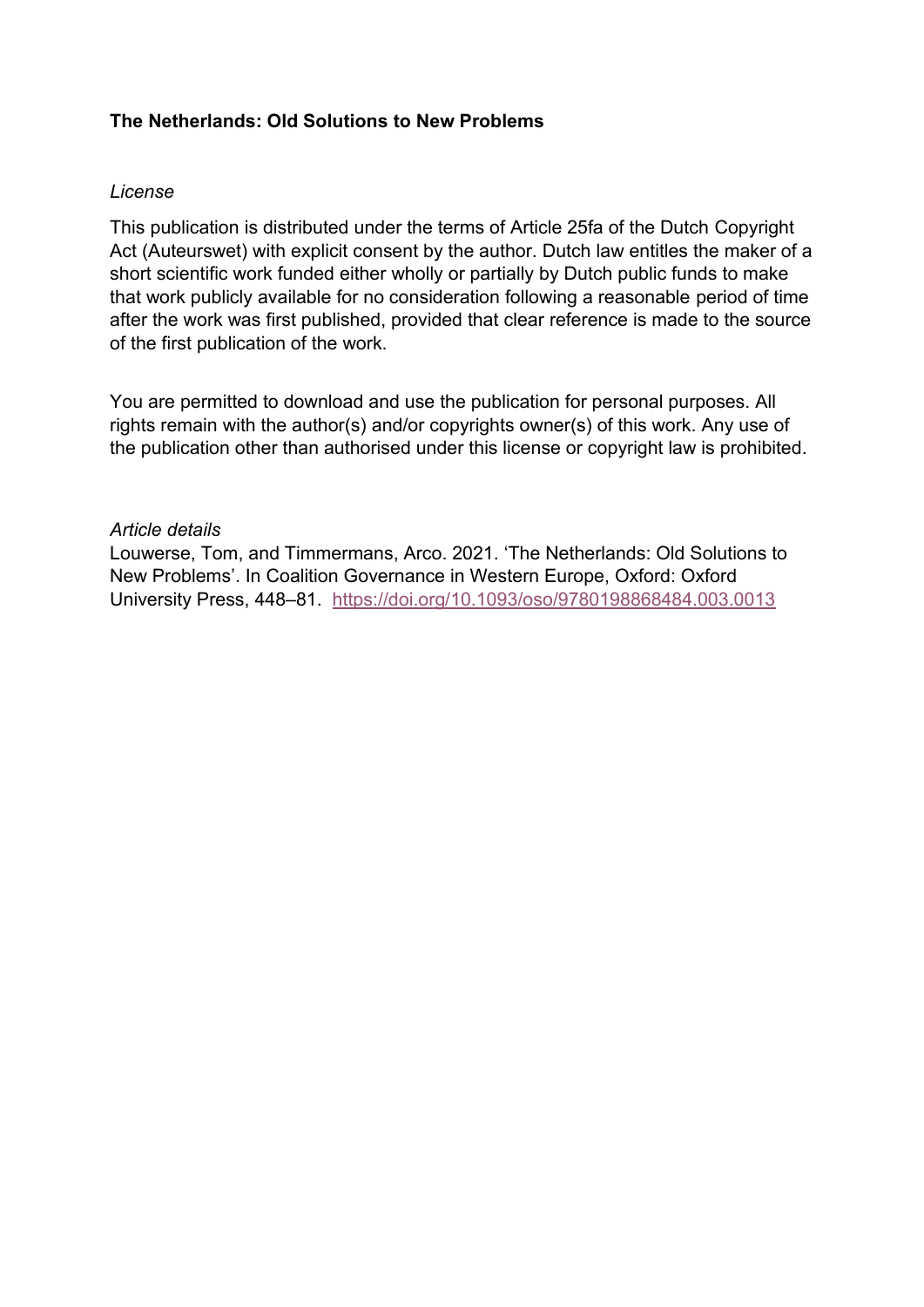# Chapter 13 The Netherlands: Old Solutions to New Problems

Tom Louwerse and Arco Timmermans

New lines of conflict, political parties, and the fragmentation of the political landscape have contributed to cabinet volatility in the Netherlands. Politicians have tried to deal with those problems using mainly 'old' consensus-politics solutions. When the second Rutte cabinet faced a minority in the Senate in 2012, it chose to strike deals with opposition parties to ensure passage of major legislation. The prime minister did not like this, however: 'I have such a [big, red] ear from calling [the opposition leaders].' For his next cabinet, he preferred to go back to a coalition with a stable majority, as has been the norm in Dutch politics since the Second World War.

Coalition politics in the Netherlands is rooted in a system of consociational democracy that allowed for a great deal of inclusiveness in governance (Lijphart 1968). While the old system of 'pillarized' political parties catering to a specific socio-economic or religious constituency has faded, the way governance is conducted still largely follows the same unwritten rules (Andeweg and Irwin 2014). This has resulted in long government formation processes in which policy is negotiated in great detail. The increasing complexity of the political landscape has made this formation process even more difficult in recent years and it has also required extensive efforts to deal with conflicts within the coalition.

This chapter deals with the way in which politicians have tried to fit these old solutions to new problems. We first describe the institutional setting with a specific emphasis on changes since the turn of the century. We then describe the party system and political parties: how immigration and integration have become an important line of conflict and have given rise to several new political parties. We subsequently assess how these developments have affected the formation, functioning, duration, and termination of Dutch governments.<sup>1</sup>

 $1$  This chapter is based on various sources, including the (detailed) reports from (in)formateurs that are available online for all government formation processes since 2002 (via https://www. kabinetsformatie2017.nl/documenten). For the 2017 formation all documents related to the cabinet formation are available; for previous government formations all reports by (in)formateurs are available. The recent Dutch-language volume by Van Baalen and Van Kessel (2016) on Dutch cabinet formations also provides background information from interviews with key players. Moreover, newspaper sources

Tom Louwerse and Arco Timmermans, The Netherlands: Old Solutions to New Problems In: Coalition Governance in Western Europe. Edited by: Torbjörn Bergman, Hanna Bäck, and Johan Hellström, Oxford University Press. © Oxford University Press 2021. DOI: 10.1093/oso/9780198868484.003.0013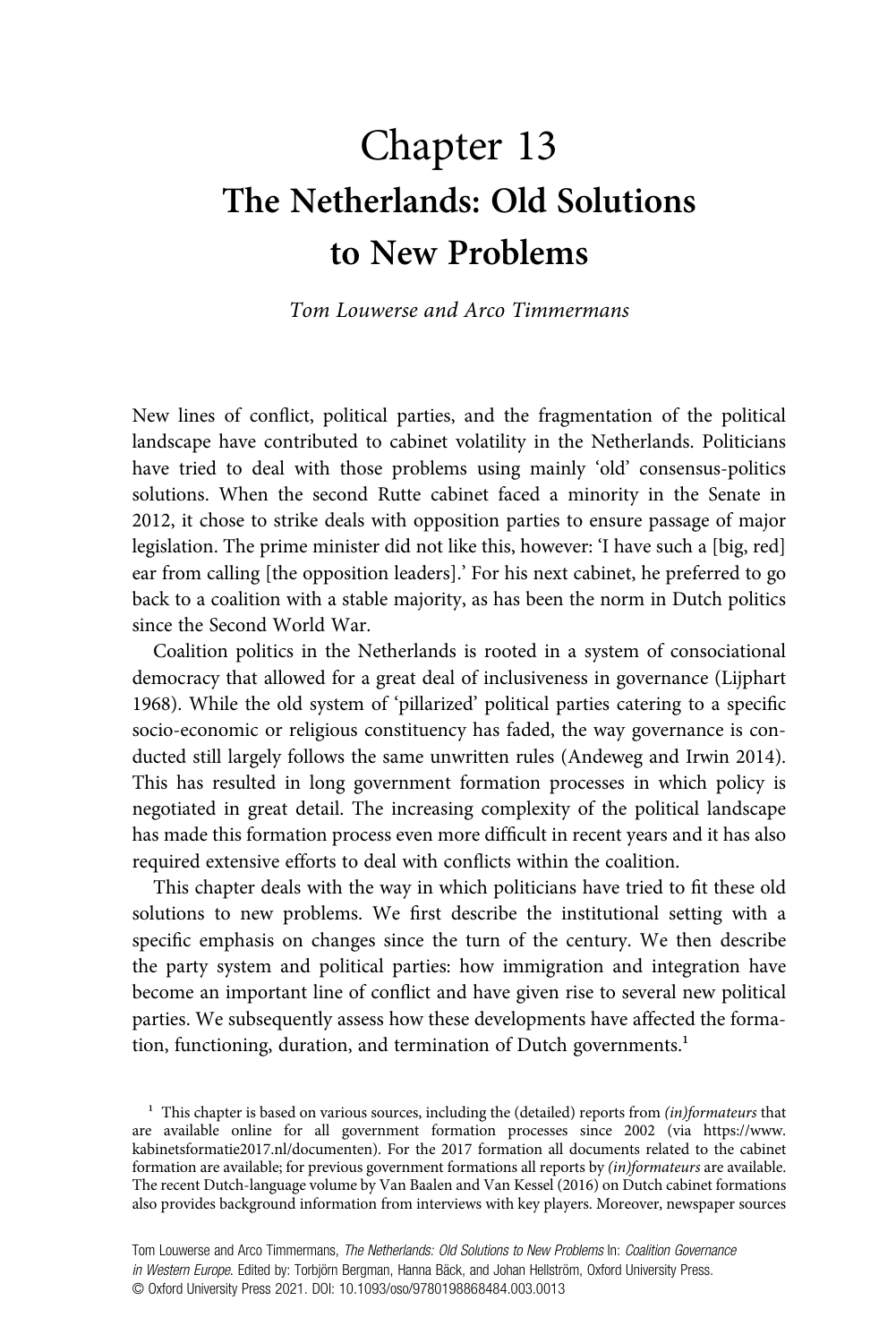#### The institutional setting

Government coalitions have been the norm in Dutch politics since its inception. Even before the introduction of a system of proportional representation (1917), no political party normally commanded a parliamentary majority. From a purely institutional perspective, coalition formation was not too complex. While there were and still are two chambers in parliament, the second chamber (Eerste Kamer) is clearly less important when it comes to questions of government inauguration or survival. Government formation is the remit of the party leaders in the lower house and the question of confidence is (almost) never made explicit in the Senate. Moreover, the government until recently usually commanded a majority in both chambers. Still, when the Rutte II government did not command a Senate majority, it believed that the Senate would vote for bills based on their merits. That did not quite work out as expected: opposition parties in the Senate demanded concessions when supporting government bills, which lead to a practice of ensuring opposition support for major bills. Thus, while the Dutch Senate does not play a big role in government formation, its veto power on bills results in the need for government parties to take the party political composition of the Senate into account. This worked out relatively well during the Rutte II government, which was the first to complete its full term since 1998.

While majority coalitions have been the norm in Dutch politics, until 2012 there was no requirement that this majority support be demonstrated through an investiture vote. This has recently changed, however, when parliament decided it wanted to coordinate government formation itself instead of this process being led by the head of state (the king). In implementing this change, the lower house (Tweede Kamer) included in its Standing Orders the provision that (in)formateurs be appointed by the lower house of parliament. This can be regarded as a form of proactive investiture (Rasch et al. 2015). One should, however, note that the entire basis for the procedure is the Tweede Kamer's own Standing Orders. There is no constitutional or legal requirement that the formateur ought to be appointed by parliament. In practice, the appointment of (in)formateurs has been supported by a broad coalition of parties. Thus while strictly a positive investment requirement, it seems not to have led to a much more contested or politicized inauguration process than in the past. After all, the main reason for the change in procedure was to take this power away from the head of state, not to create a positive investiture rule. Still, the effects of this procedural change have yet to be grasped in full.

An even more recent, and temporary, institutional change was the introduction of an advisory corrective referendum in 2015 (Jacobs et al. 2016). While this institution does not directly affect government formation, it might impact on

offer detailed contemporary accounts of these cabinet formation processes. Therefore, we have not conducted our own interviews for this chapter.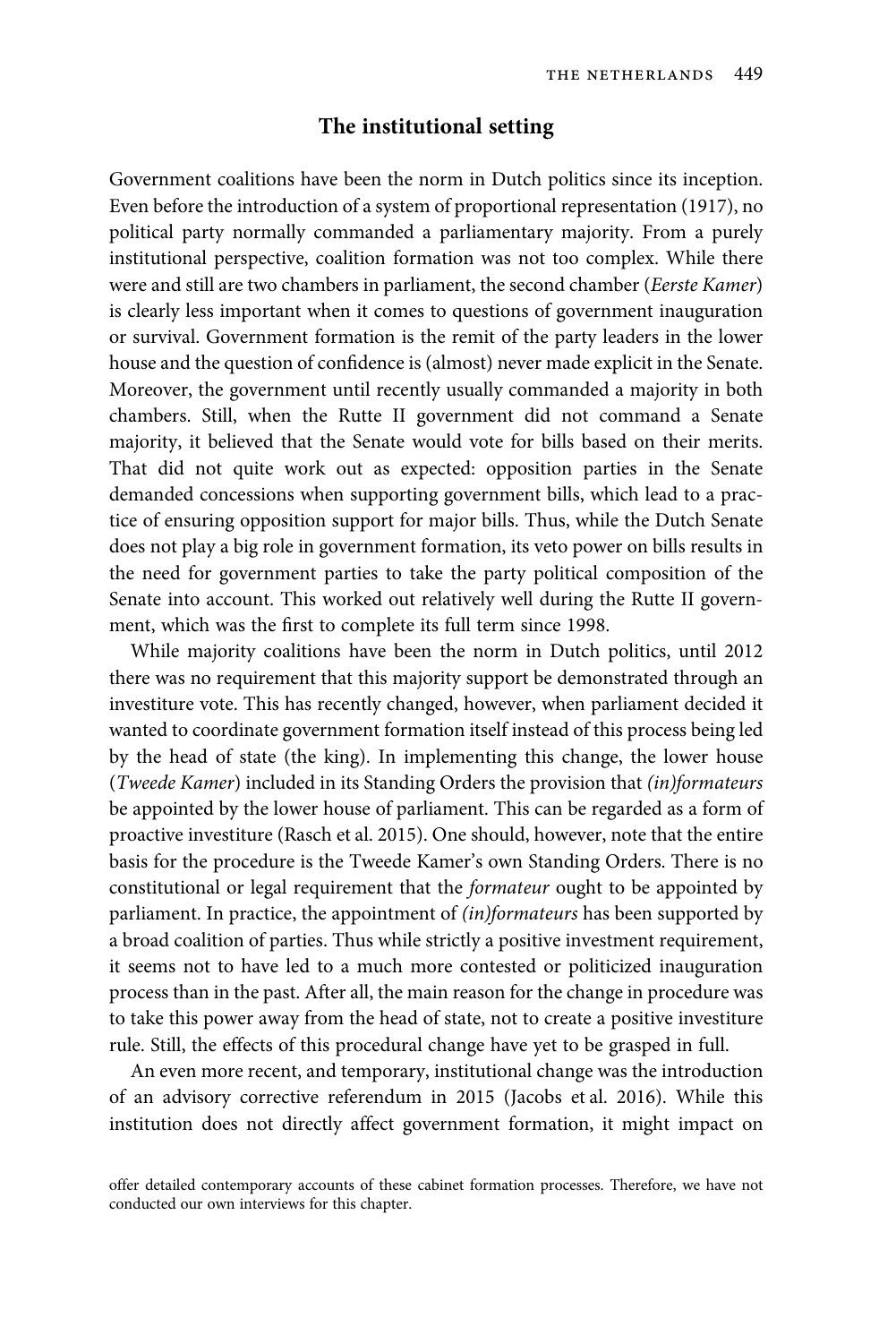how governments function, their stability, and eventually the type of government formed. The 2015 legislation opened up the possibility to request a non-binding referendum on a bill that has passed parliament. This requires 10,000 signatures for the initial request and another 300,000 signatures (in a six-week period) once this initial threshold has been met. Since the availability of this instrument, two referendums have been held: one on the EU Association Treaty with Ukraine (2016) and the Law on Intelligence and Security Services (2018). Both referendums led to a defeat of the government's legislation. The need for the government to deal with negative referendum outcomes might have impacted future governance. Every successful bill could be subject to a referendum and once it has been held the result would at least have been 'politically binding'. Due to the unease with particularly the 2016 referendum, the Rutte III coalition parties abolished the advisory corrective referendum in 2018.

The government itself is characterized by a relative equality among ministers. The prime minister is characterized as primus inter pares (the first under equals). The prime minister's position was strengthened somewhat in 2007 when a change in the Standing Order of the Council of Ministers was implemented, which (somewhat) strengthens the agenda-setting power of the prime minister. Otherwise, the formal position of the prime minister has hardly changed since 1945. Fiers and Krouwel (2005) have argued that his authority has increased particularly in terms of policy coordination. As party leader of (usually) the largest party, the prime minister has gained a stronger position within his own party but not towards ministers from other parties (Andeweg and Irwin 2014: 160). Dutch coalitions are a balancing act of the parties involved; if a serious political or policy conflict arises, all parties have to be involved in finding some sort of compromise.

#### The party system and the actors

# Party system change

Before 1967, Dutch elections were essentially censuses. Voting behaviour followed the patterns of pillarization along religious and class lines (Andeweg and Irwin 2014). Only few seats changed party hands between elections: after the 1948 elections only 4 out of 100 parliamentary seats were occupied by a different party than before the voters had their say.² While volatility did increase somewhat in the 1970s and 1980s to around 10 per cent of parliamentary seats changing hands, the watershed election was in 1994 when 22.7 per cent of parliamentary seats changed party hands. Electoral volatility has remained high ever since, with a

<sup>2</sup> As the electoral system is very proportional, electoral volatility in terms of votes essentially follows the same pattern. We focus on seats here, as coalition government is our main objective.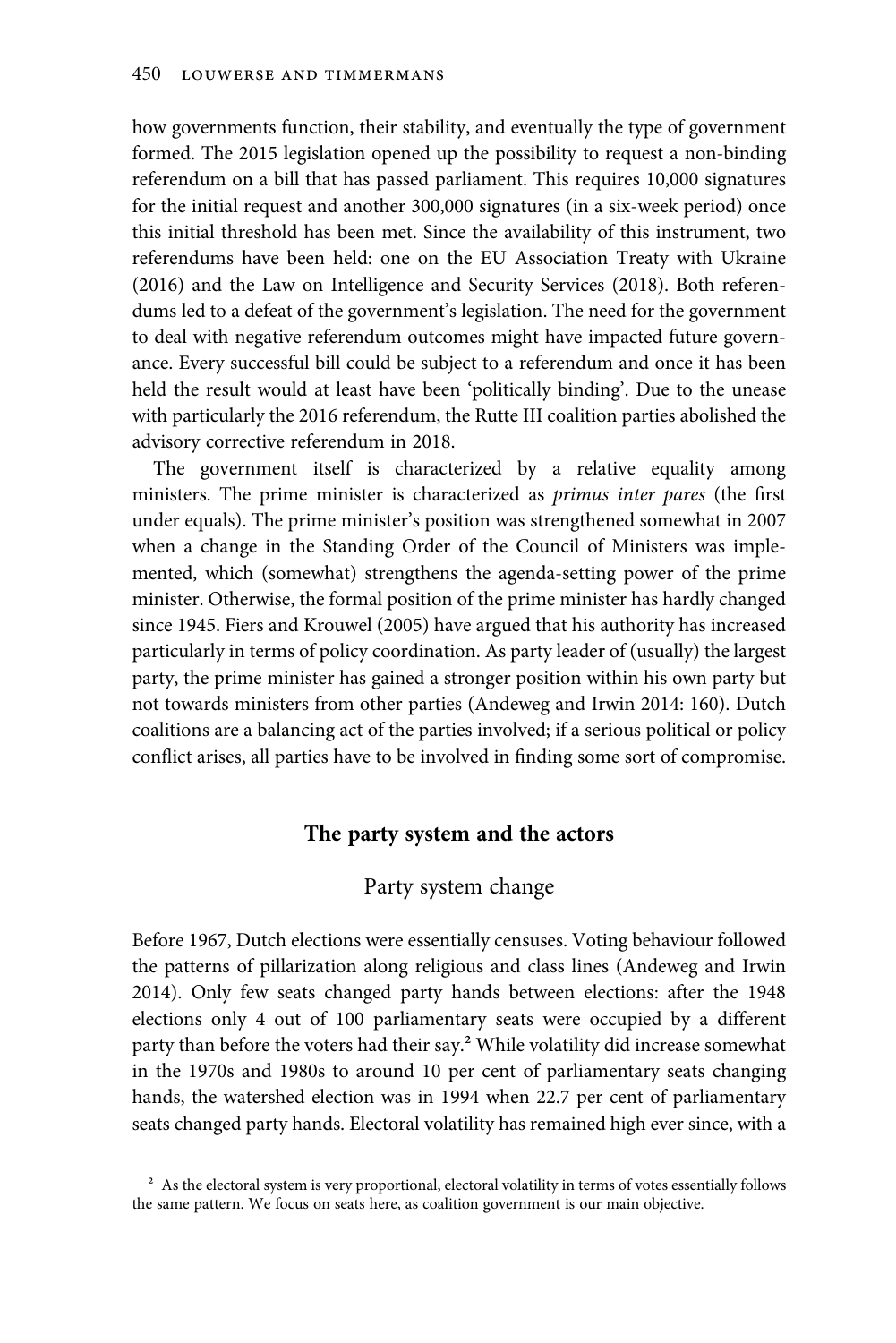minimum of 15.3 per cent of seats changing hands. The most volatile election was in 2002 when 30.7 per cent of the parliamentary seats was won by a different party. These levels are not only high compared to the 1950s and 1960s but also in international comparative terms (Mair 2008).

The increased levels of volatility go hand in hand with an increase of the effective number of parliamentary parties (EPP). The pattern is, however, not identical due to the position of the Christian democrats. Before 1977 there were three separate Christian democratic parties, which resulted in a relatively high EPP of about 4.5 in the 1950s and 1960s. This increased to around 6.4 in the 1970s because of the rise of several new parties. After the 1977 merger of the Christian democrats, the EPP declined substantially to 3.7. It remained low throughout the 1980s. The volatile 1994 election increased the EPP to 5.4. Ever since, the level has remained between about 4.7 and a high of 8.1 in the 2017 elections.

Another source of fragmentation has been the relatively high number of splitoff parties that have formed in parliament during a parliamentary term. In the 2012 parliament the number of parliamentary parties increased from 11 in 2012 to 17 just before the 2017 elections, due to members of parliament (MPs) leaving their parliamentary party. This resulted in the Rutte II government losing its parliamentary majority at the end of its term.

The increase of the number of parties mirrors the decline of the 'big three': Christian Democratic Appeal (CDA), Labour Party (PvdA), and the People's Party for Freedom and Democracy (VVD). In the 1986 election, these three parties won 133 out of 150 seats (89 per cent), which had declined to only 82 seats (55 per cent) in 2010. New parties have emerged right, left, and centre on the political spectrum. The very low electoral threshold of one seat (0.67 per cent) means that it is not too difficult for new parties to gain parliamentary representation and since 2002 seven parties have done so: the populist parties Liveable Netherlands (LN), List Pim Fortuyn (LPF), Party for Freedom (PVV), and Forum for Democracy (FvD) as well as the special interest parties the Party for the Animals (PvdD), 50PLUS (elderly), and Denk (migrants). While LN and LPF turned out to be short-lived, the others look likely to be around for at least some time. These completely new parties are not the only ones to challenge the 'big three'. On the left, the Socialist Party (SP) and Green Left (GL), in the centre Democrats 66 (D66) and the Christian Union (CU), and on the right the Reformed Political Party (SGP) have been alternatives to the incumbent parties. D66 and SP in particular have done so successfully at times, winning more than 20 seats at least once since 1994.

The electoral success of new parties is related to the restructuring of the political competition. Pellikaan et al. (2003) argue that the 2002 elections brought about a change in the second dimension of political conflict. For many years, Dutch politics had arguably been structured by a socio-economic left–right dimension as well as a religious dimension. The latter was replaced by a cultural dimension in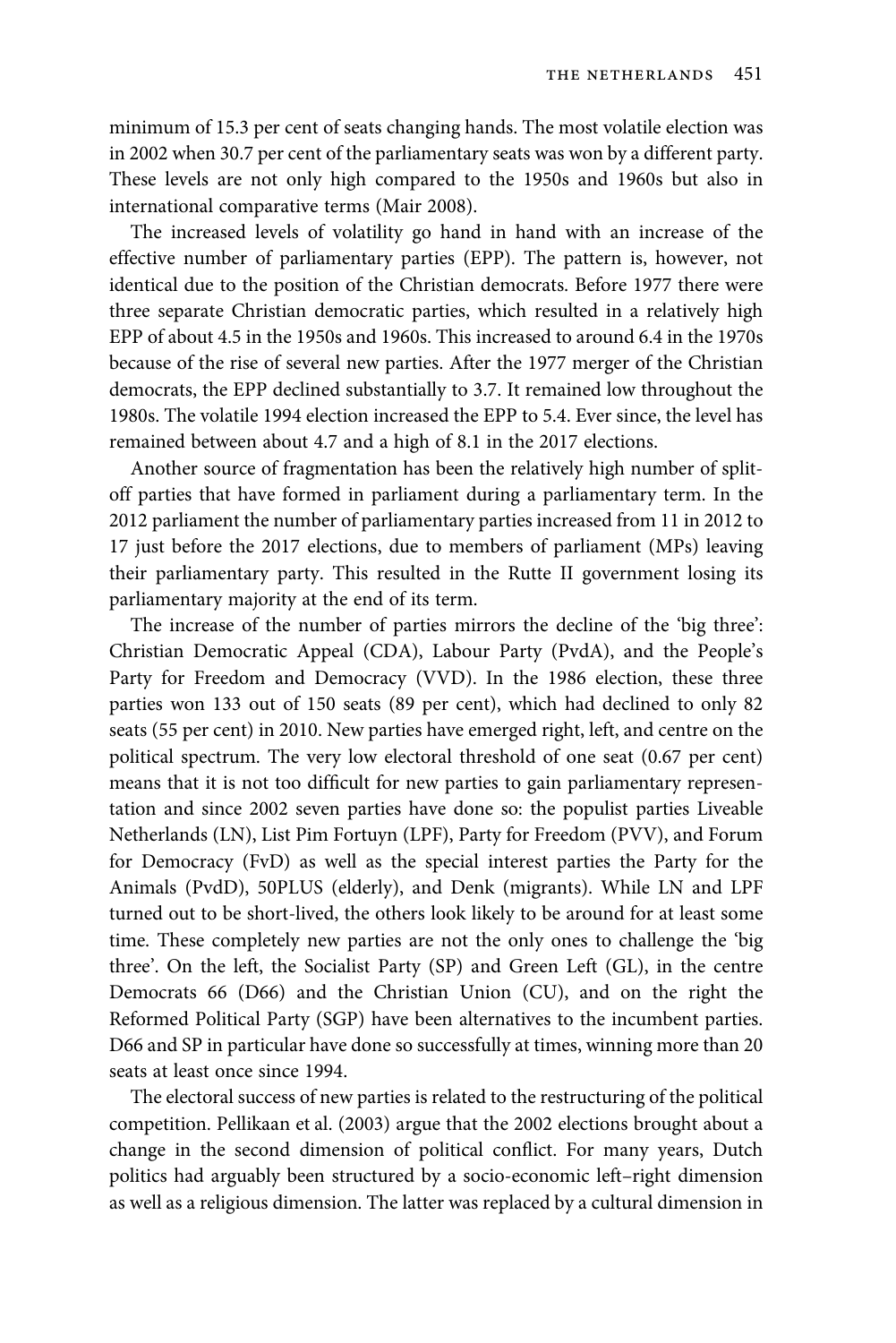2002, according to Pellikaan et al. (2003). The cultural dimension relates to issues of immigration and the integration of migrants. Initially the LPF was the main owner of this new issue, a position that was later taken over by the PVV.

The exact meaning of the second dimension can be discussed. Whereas Pellikaan et al. (2003) call it a cultural dimension, Kriesi et al. (2006) talk about the winners and losers of globalization. Parties like LPF and PVV represent those who do not stand to gain from open borders and supranational institutions and therefore generally oppose immigration and European integration. It should be stressed that the cultural dimension deviates somewhat from the GAL–TAN dimension that is often used in the literature. Parties like the PVV are by far the most extreme on the cultural dimension, but they are more moderate in terms of GAL–TAN because of their support for social liberal values, such as gay marriage (and vice versa for the Orthodox Protestant SGP party).³

Issues relating to the cultural dimension have remained relatively important since 2002. The LPF disappeared quickly as a result of internal conflict after its leader was assassinated just before the 2002 elections. Its position in the electoral landscape was filled by the PVV, which takes a somewhat ambiguous position on the economic left–right dimension but unambiguously opposes immigration and European integration. The party has become more radical over time in this respect. Initially Wilders argued that he wanted to combat the 'excesses of Islam'; more recently the party opposes Islam altogether because it regards it as an extremist political ideology, not a religion. Whereas in 2006 the PVV argued that European cooperation should be 'mainly economic', it currently advocates a Dutch withdrawal from the Union. More recently, the Forum for Democracy (FvD) has presented itself as a new radical right-wing populist challenger, gaining two seats in the 2017 elections. Partly in response to these right-wing nativist parties, migrants have organized themselves into a new political party as well (Denk), which entered parliament for the first time in 2017 with three seats.

The entry of new political parties was not limited to the cultural dimension. In 2006, the Party for the Animals (PvdD) entered parliament for the first time and has seen continued representation since. The 50PLUS party, which is aimed mostly towards elderly voters, won its first parliamentary seats in 2012. Both parties managed to gain seats in the elections of 2017, signalling that their success is not short term. Within the volatile and fragmented Dutch political landscape, these 'single issue' parties seem to be able to attract a small but sufficiently large electorate.

Table 13.1a introduces the resulting historical cabinet record. It shows that after two cabinets led by a PvdA prime minister (1994–2002), the following eight years witnessed five CDA-led cabinets. First with the new right-wing LPF and VVD,

<sup>&</sup>lt;sup>3</sup> The correlation between Dutch party positions on GAL–TAN and immigration policy is 0.72 in the CHES 2010 data, while social lifestyle and GAL–TAN correlate more strongly ( $r = 0.96$ ).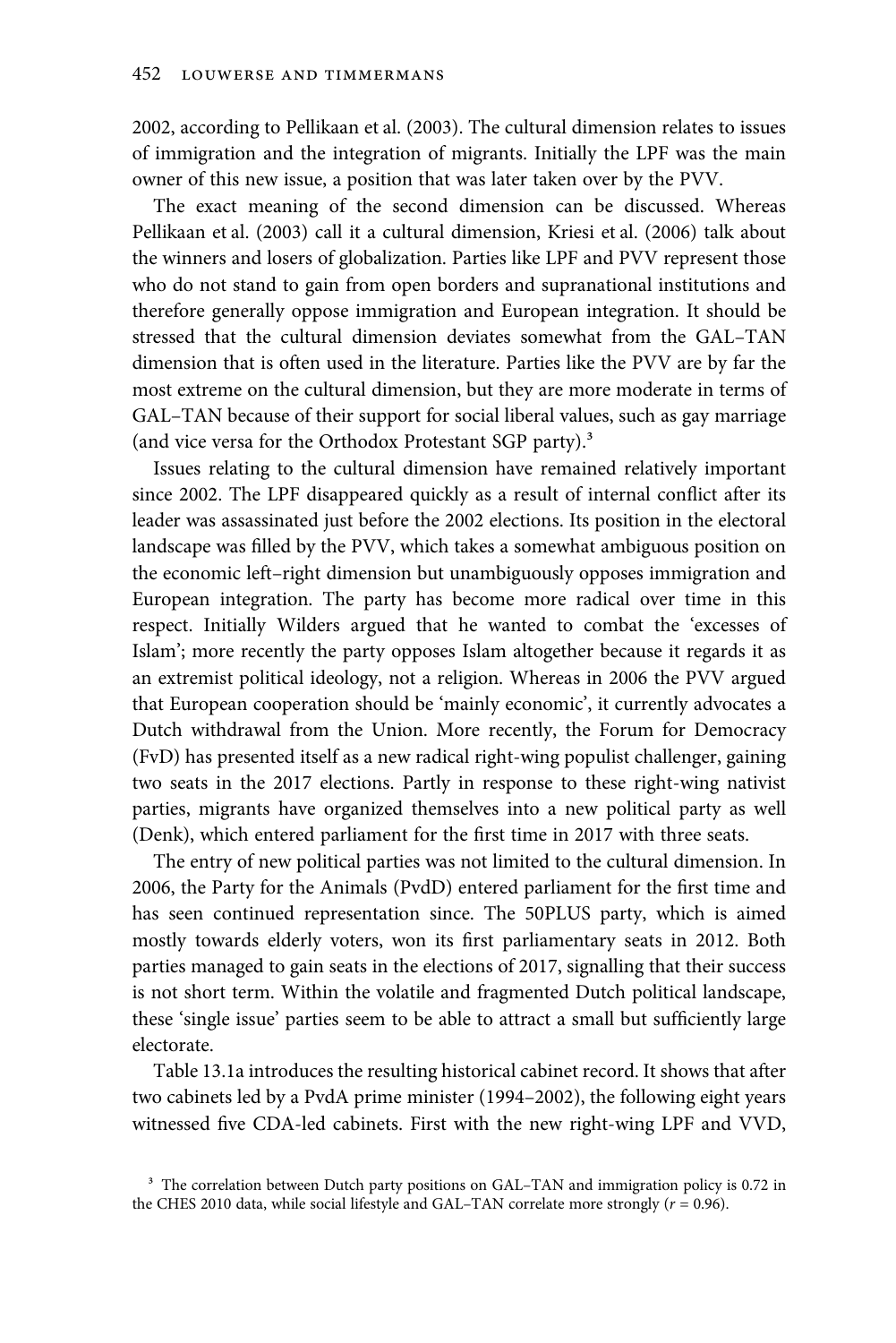| number          | Cabinet Cabinet                  | Year in                  | Election<br>date         | composition<br>of cabinet<br>Party | cabinet<br>$\ensuremath{\textsc{Type}}$<br>ð | strength<br>Cabinet<br>in seats<br>(%) | Number of Number of ENP,<br>parliament<br>seats in | parliament<br>parties in | parliament   | first policy<br>dimension<br>party in<br>Median | support<br>Formal<br>parties |
|-----------------|----------------------------------|--------------------------|--------------------------|------------------------------------|----------------------------------------------|----------------------------------------|----------------------------------------------------|--------------------------|--------------|-------------------------------------------------|------------------------------|
| $\frac{1}{2}$   | Drees I<br>Beel I                | 1946-07-03<br>1948-08-07 | 1946-05-17<br>1948-07-07 | PvdA, KVP,<br>KVP, PvdA            | mwc<br>sur                                   | 76<br>61                               | 100<br>100                                         | ⊳ ∞                      | 4.47<br>4.68 | <b>KVP</b><br>ARP                               |                              |
| ξ               | Drees II                         | 1951-03-15               |                          | KVP,<br>CHU, VVD<br>PvdA, 1        | sur                                          | 76                                     | 100                                                | ∞                        | 4.68         | <b>KVP</b>                                      |                              |
| 4               | Drees III                        | 1952-09-02               | 1952-06-25               | PvdA, KVP,<br><b>AND</b><br>CHU,   | sur                                          | $\overline{\phantom{0}}$               | 100                                                | ∞                        | 4.65         | <b>KVP</b>                                      |                              |
| 5               | Drees <sub>IV</sub>              | 1956-10-13               | 1956-06-13               | PvdA, KVP,<br>CHU, ARP<br>ARP      | sur                                          | 84.7                                   | 50                                                 | ↖                        | 4.07         | KVP                                             |                              |
| ৩               | Beel $\Pi^{\rm a}$               | 1958-12-22               |                          | KVP, CHU,<br>CHU,<br>ARP           | mwc                                          | 51.3                                   | 50                                                 | ⊳                        | 4.07         | <b>KVP</b>                                      |                              |
| $\overline{ }$  | De Quay                          | 1959-05-19               | 1959-03-12               | CHU,<br><b>A</b><br>KVP,           | sur                                          | 62.7                                   | 50                                                 | $^{\circ}$               | 4.15         | <b>KVP</b>                                      |                              |
| $\infty$        | Marijnen                         | 1963-07-24               | 1963-05-15               | KVP, CHU,<br>ARP, VVD<br>ARP,      | sur                                          | 61.3                                   | $50^{\circ}$                                       | $\Omega$                 | 4.51         | <b>KVP</b>                                      |                              |
| $\sigma$        | Cals                             | 1965-04-14               |                          | PvdA,<br>KVP,<br>ARP               | sur                                          | 70.7                                   | S,                                                 | $\overline{\phantom{0}}$ | 4.51         | <b>KVP</b>                                      |                              |
| $\frac{10}{11}$ | De Jong<br>Zijlstra <sup>a</sup> | 1967-04-05<br>1966-11-22 | 1967-02-15               | KVP, ARP,<br>ARP, KVP              | mwc<br>im                                    | 57.3<br>42                             | <b>SO</b><br>150                                   | $\overline{10}$<br>Ξ     | 4.51<br>5.71 | KVP<br>KVP                                      |                              |
| $\overline{c}$  | Biesheuvel I                     |                          | 1971-07-06 1971-04-28    | ARP, KVP,<br>CHU, VVD,<br>CHU, VVD | mwc                                          | 54.7                                   | <b>SO</b>                                          | $\overline{1}$           | 6.4          | <b>KVP</b>                                      |                              |
| 13              | Biesheuvel II <sup>e</sup>       | 1972-08-09               |                          | CHU, VVD<br>ARP, KVP,<br>DS70      | in                                           | 49.3                                   | 150                                                | $\overline{1}$           | 6.4          | <b>KVP</b>                                      |                              |
| $\overline{1}$  | Den Uyl                          | 1973-05-11               | 1972-11-29               | PvdA, PPR,<br>D66, KVP,            | sur                                          | 64.7                                   | 150                                                | $\overline{1}$           | 6.42         | CDA                                             |                              |
| $\frac{5}{16}$  | Van Agt I<br>Van Agt II          | 1977-12-19<br>1981-09-11 | 1977-05-25<br>1981-05-26 | CDA, PvdA,<br>CDA, VVD<br>ARP      | mwc<br>sur                                   | 51.3<br>72.7                           | 150<br>150                                         | $\overline{10}$<br>Ξ     | 4.29<br>3.7  | CDA<br>CDA                                      |                              |
|                 |                                  |                          |                          | D66                                |                                              |                                        |                                                    |                          |              |                                                 |                              |

Table 13.1a Dutch cabinets since 1946 Table 13.1a Dutch cabinets since 1946

 $Continued$ Continued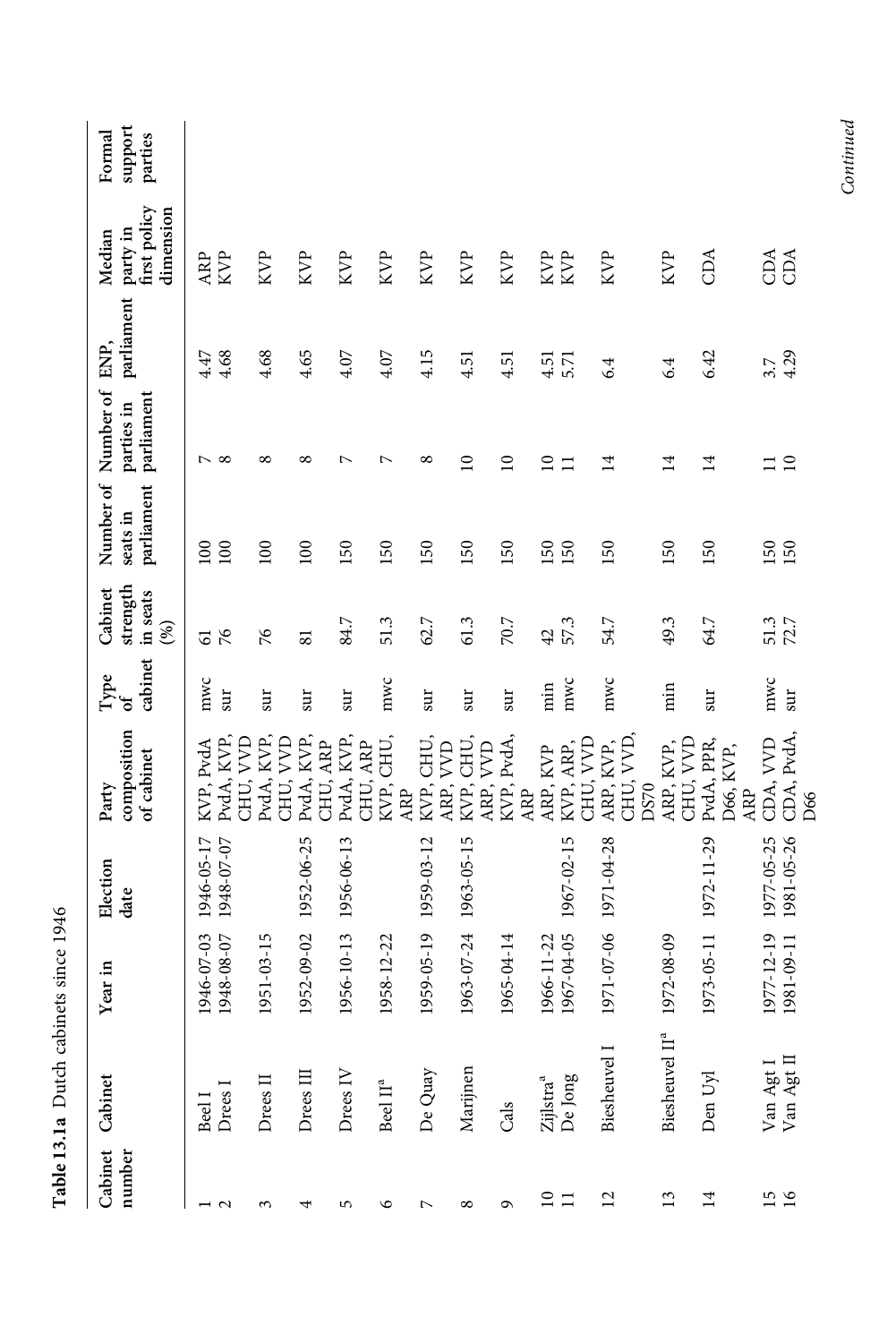| number          | Cabinet Cabinet                                                                                                                                                                    | Year in               | Election<br>date      | composition<br>of cabinet<br>Party | cabinet<br>Type<br>of | strength<br>Cabinet<br>in seats<br>$(\%)$ | parliament parliament<br>seats in       | Number of Number of ENP,<br>parties in | parliament   | party in<br>first policy<br>dimension<br>Median | support<br>Formal<br>parties |
|-----------------|------------------------------------------------------------------------------------------------------------------------------------------------------------------------------------|-----------------------|-----------------------|------------------------------------|-----------------------|-------------------------------------------|-----------------------------------------|----------------------------------------|--------------|-------------------------------------------------|------------------------------|
| $\overline{17}$ |                                                                                                                                                                                    | 1982-05-29            |                       | CDA, D66                           | im                    | 43.3                                      | $50^{\circ}$                            |                                        | 4.29         | CDA                                             |                              |
|                 |                                                                                                                                                                                    | 1982-11-04            | 1982-09-08            |                                    |                       |                                           | 50                                      | $\overline{2}$                         | 4.01         |                                                 |                              |
|                 |                                                                                                                                                                                    | 1986-07-14            | 1986-05-21            | CDA, VVD<br>CDA, VVD               | mwc<br>mwc            | 54                                        |                                         | $\circ$                                |              |                                                 |                              |
| 2987            | $\begin{array}{l} \mathrm{Van \, Agt \, IIl}^a\\ \mathrm{Lubbers \, I}\\ \mathrm{Lubbers \, II}\\ \mathrm{Lubbers \, II}\\ \mathrm{Lubbers \, III}\\ \mathrm{Kok \, I}\end{array}$ | 1989-11-07            | 1989-09-06            | CDA, PvdA                          | mwc                   | 68.7                                      | $\begin{array}{c} 50 \\ 50 \end{array}$ | $\circ$                                | 3.75         | <b>BEAS</b>                                     |                              |
|                 |                                                                                                                                                                                    | 1994-08-22            | 1994-05-03            | PvdA, D66,                         | mwc                   | 61.3                                      | 50                                      | $\overline{2}$                         | 5.42         |                                                 |                              |
|                 |                                                                                                                                                                                    |                       |                       | R                                  |                       |                                           |                                         |                                        |              |                                                 |                              |
| 22              | Kok II                                                                                                                                                                             |                       | 1998-08-03 1998-05-06 | PvdA, D66,<br>R                    | sur                   | 64.7                                      | 150                                     | ᡡ                                      | 4.81         | D66, CDA                                        |                              |
| 23              | Balkenende I                                                                                                                                                                       | 2002-07-22 2002-05-15 |                       | CDA, LPF,<br>R                     | mwc                   | 62                                        | 150                                     | $\Xi$                                  | 5.79         | CDA                                             |                              |
| 24              | Balkenende II                                                                                                                                                                      | 2003-05-27            | 2003-01-22            | CDA, VVD,<br>D66                   | mwc                   | 52                                        | 150                                     | ᡋ                                      | 4.74         | CDA                                             |                              |
| 25              | ${\rm Balkenende} \\ {\rm III}^{\rm a}$                                                                                                                                            | 2006-07-07            |                       | CDA, VVD                           | min                   | 47.3                                      | 150                                     | ᡡ                                      | 4.74         | CDA                                             |                              |
| $\frac{26}{5}$  | Balkenende                                                                                                                                                                         | 2007-02-22            | 2006-11-22            | CDA, PvdA,                         | mwc                   | 53.3                                      | 150                                     | $\Xi$                                  | 5.54         | D66                                             |                              |
| 27              | Balkenende ${\rm V}^{\rm a}$                                                                                                                                                       | 2010-02-23            |                       | CDA, CU                            | min                   | 31.3                                      | 150                                     | $\Omega$                               | 5.54         | PVV                                             |                              |
|                 | Rutte I<br>Rutte II                                                                                                                                                                | 2010-10-14            | 2010-06-09            | VVD, CDA                           | min                   |                                           | 150                                     | $\Omega$                               | 6.74         |                                                 | PVV                          |
| 898             |                                                                                                                                                                                    | 2012-11-05            | 2012-09-12            | VVD, PvdA                          | mwc                   | 34.7<br>52.7<br>50.7                      | 150                                     | $\Xi$                                  | 5.69<br>8.12 | $\frac{258}{256}$                               |                              |
|                 | Rutte III                                                                                                                                                                          | 2017-10-26            | 2017-03-15            | VVD, CDA,<br>F<br>D66,             | mwc                   |                                           | <b>150</b>                              | $\mathbf{r}$                           |              |                                                 |                              |
| Notes:          |                                                                                                                                                                                    |                       |                       |                                    |                       |                                           |                                         |                                        |              |                                                 |                              |

For a list of parties, consult the chapter appendix. For a list of parties, consult the chapter appendix.

a = Limited policy remit a = Limited policy remit

Median parties are retrieved from the Comparative Parliamentary Democracy Data Archive (http://www.erdda.se), gathered for Müller and Strøm (2000) and Strøm et al. Median parties are retrieved from the Comparative Parliamentary Democracy Data Archive (http://www.erdda.se), gathered for Müller and Strøm (2000) and Strøm et al.  $(2003)$ , for the 1946-1998 period. The subsequent period is based on Polk et al.  $(2017)$  and Bakker et al.  $(2015)$ . (2003), for the 1946–1998 period. The subsequent period is based on Polk et al. (2017) and Bakker et al. (2015).

The first policy dimension is economic left-right. The first policy dimension is economic left–right.

The number of parties only includes parties that have held more than two seats in parliament when a cabinet is formed during the period of observation. The number of parties only includes parties that have held more than two seats in parliament when a cabinet is formed during the period of observation. Cabinet types: min = Minority cabinet (both single-party and coalition cabinets); mwc = Minimal winning coalition; sur = Surplus majority coalition Cabinet types: min = Minority cabinet (both single-party and coalition cabinets); mwc = Minimal winning coalition; sur = Surplus majority coalition Table legends and variables are further defined in the Appendix, this volume. Table legends and variables are further defined in the Appendix, this volume.

Table 13.1a Continued Table 13.1a Continued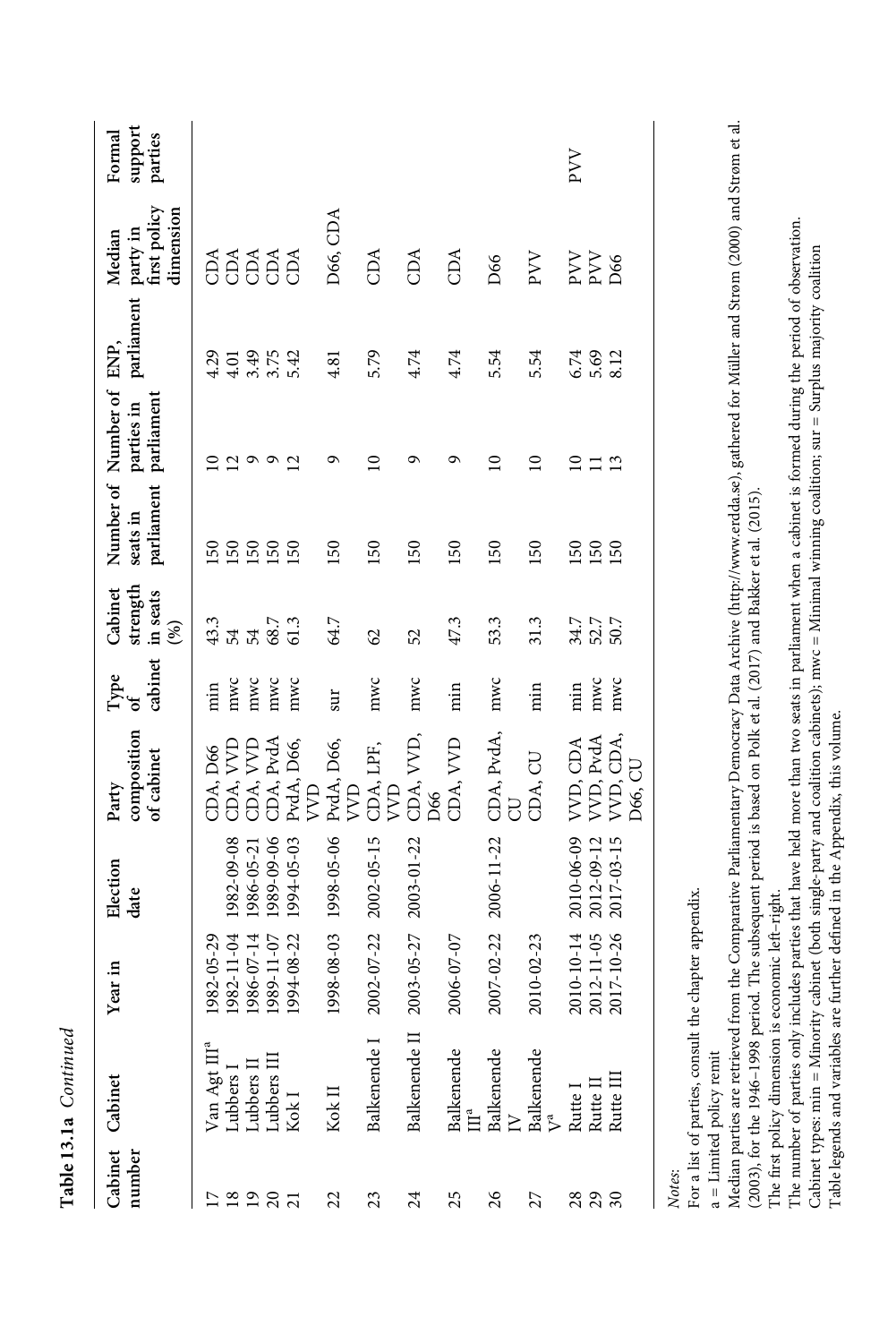later with VVD and D66 (followed by a short CDA–VVD caretaker) and finally with PvdA and CU (which ended in a CDA–CU caretaker situation). From 2010 onwards, the VVD won most seats in national elections, which resulted in a number of Rutte cabinets. The first was a minority cabinet with CDA, formally supported by the radical right PVV, followed by a majority cabinet with PvdA, and finally, since 2017, a four-party coalition of VVD, CDA, D66, and CU.

Despite the increasing importance of cultural issues in Dutch politics, socioeconomic issues have remained of central importance to electoral and parliamentary politics. Before the financial crisis of 2008, CDA and PvdA failed to overcome their socio-economic differences to form a government in 2003 and succeeded only after a lengthy formation process in 2006–2007. During and after the economic crisis that started in 2008, socio-economic issues took centre stage in electoral and parliamentary politics. An attempt to form a 'purple-plus' coalition of VVD, PvdA, D66, and Green Left failed in 2010 for similar reasons. There is an argument to be made that the left–right dimension is changing in nature. While the classical 'state versus market' distinction remains one aspect of the socioeconomic divide, the willingness to reform seems to be a new dimension related to these questions, especially since the financial crisis (Louwerse 2010; Otjes 2015). On the left, we can distinguish between those parties (and voters) that generally favour reforms, such as increasing the pension age and labour market reforms (PvdA, Green Left), and those that do not (SP). Similarly, on the right there are parties that are more willing to reform (VVD, CDA) than others (PVV). The 'reform' dimension to socio-economic policy is correlated with pro- and anti-European policy positions. As a result of this partial redefinition of socioeconomic divide, the median position on the socio-economic divide is now occupied by the PVV, which takes left-wing positions on some issues (notably health care) and right-wing positions on other issues (taxation).

# Electoral alliances and pre-electoral coalitions

Despite the large degree of fragmentation, coalition formation before elections through electoral alliances and pre-electoral coalitions has not happened on a regular scale. Only in 1971 and 1972 did left-wing parties (PvdA, D66, PPR) form a pre-electoral coalition with a common manifesto and a joint candidate for prime minister. Table 13.1b records the event.

In 1972 this coalition did form the core of the new government, but as it failed to win an absolute majority it resulted in very complicated coalition negotiations and, eventually, a coalition of the left with two Christian democratic parties. More recently, there has been discussion about cooperation (particularly) on the left, but this never materialized. There have been so-called 'connected lists' (lijstverbindingen) between parties, particularly CU and SGP, as well as between left-wing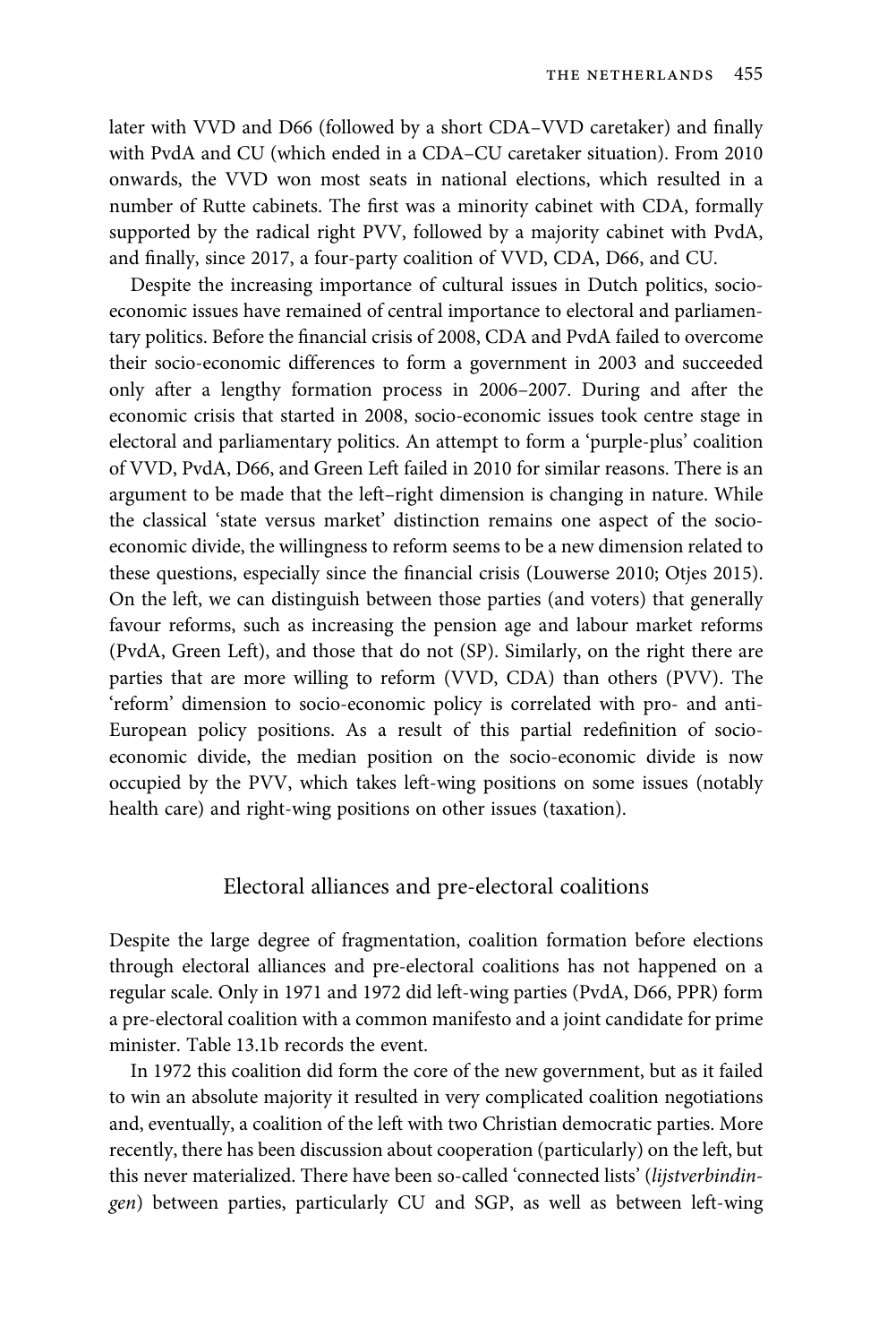| <b>Election date</b> | <b>Constituent parties</b> | Type | Types of pre-electoral commitment |
|----------------------|----------------------------|------|-----------------------------------|
| 1971-04-28           | PydA, D66, PPR             | PEC. | Joint press conference, Other     |
| 1972-11-29           | PvdA, D66, PPR             | PEC. | Joint press conference, Other     |

Table 13.1b Electoral alliances and pre-electoral coalitions in the Netherlands, 1946–2018

Notes:

Type: Electoral alliance (EA) and/or Pre-electoral coalition (PEC)

Types of pre-electoral commitment: Written contract, Joint press conference, Separate declarations, and/or Other.

parties. This now-abolished mechanism does not amount to an electoral alliance or pre-electoral coalition, however, and mainly serves to increase the chances of winning a 'remainder seat' under the D'Hondt electoral formula.

## Government formation

# The bargaining process

Coalition formation in the Netherlands is a slow process. In comparative terms, Dutch formations are among the longest in Europe, particularly for post-election cabinets (De Winter and Dumont 2008). After elections, parties take their time, to find the right combination of parties and subsequently agree on a government programme. The procedure is only very lightly regulated (the Standing Orders of the lower house of parliament include some regulations) and therefore changes somewhat from year to year. In the most recent years, however, the general pattern is as follows. On the day after the election, the leaders of the newly elected parties are invited by the Speaker of the lower house of parliament for an informal consultation. Before 2012, the head of state (king) consulted with party leaders and advisors. Usually this results in the appointment of a scout (verkenner) or informateur. Customarily, this person belongs to the largest party but is somewhat removed from party politics to gain the trust of other parties. (S)he is tasked with consulting with individual party leaders to explore which parties might be part of a new government coalition. The scouts usually advise on the coalition composition that should be explored first. Their report is debated by the lower house, which then appoints one or more *informateurs* to lead these negotiations. When negotiations fail a new informateur is appointed to re-explore options or to start negotiations on a new cabinet. If successful, these negotiations would result in a coalition agreement. The lower house of parliament would then appoint a formateur, usually the prospective prime minister, who is tasked with staffing the cabinet. The division of work between the informateur and formateur that has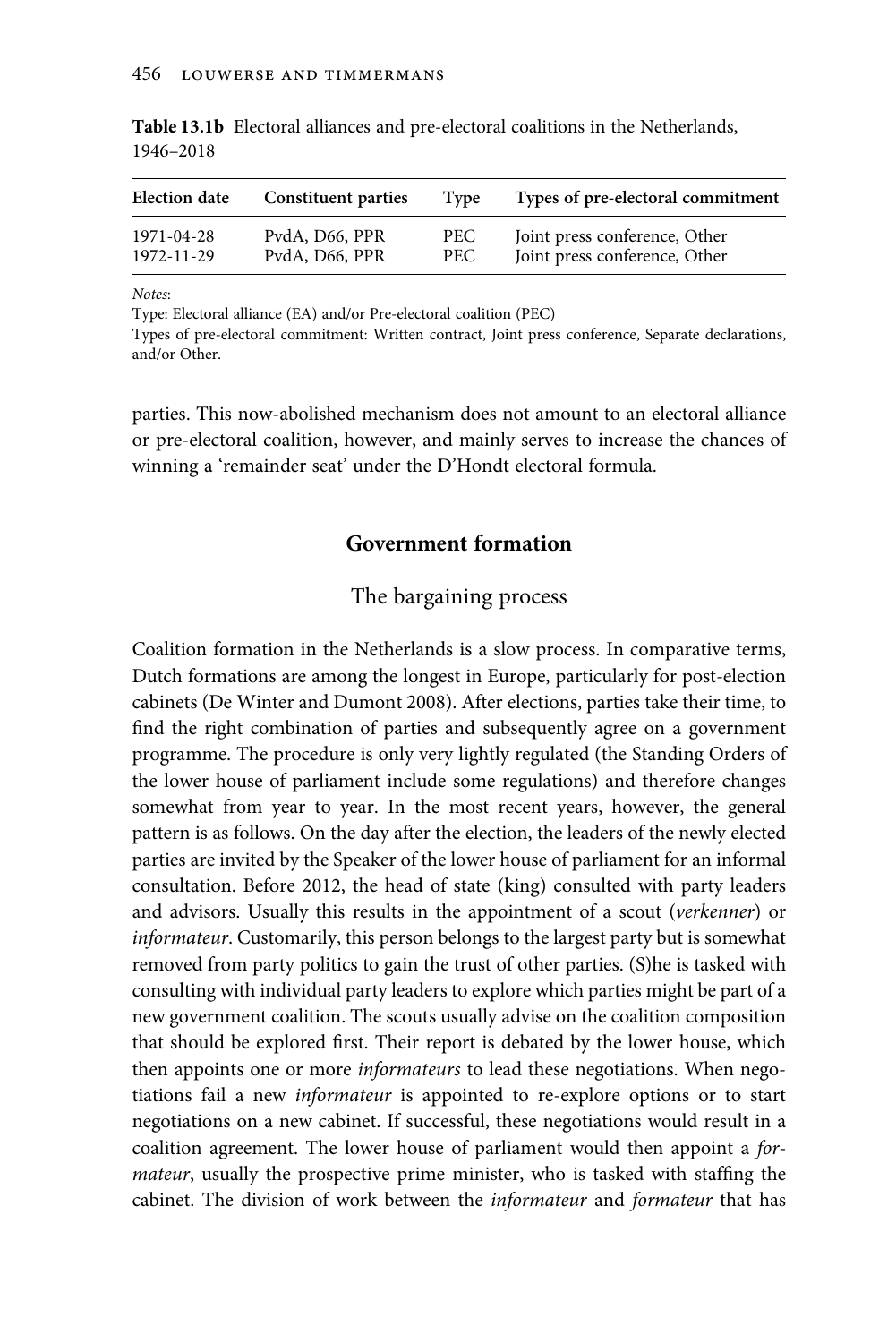arisen is thus roughly between gathering information and leading negotiations on the coalition agreement, while the formateur speaks with prospective (junior) ministers. Finally, the head of state appoints the new ministers. Table 13.2 presents the empirical record since the late 1980s.

There is significant variation in the duration of the bargaining process. Since the Cals cabinet (1966–1967) there has been an informal rule that government resignations have to be followed by new elections. Therefore, bargaining on governments that are not formed immediately after an election only concerns 'caretaker governments' that can be formed relatively quickly. When the PvdA withdrew from the fourth Balkenende cabinet, the formation of Balkenende V (CDA and CU) was even instantaneous. There was no official process of government formation: the remaining ministers just continued in office and a few junior ministers were promoted.

As for regular cabinets formed immediately after elections, the procedure takes much more time. In the last 40 years, even when there was only one (successful) bargaining round, bargaining has taken between 53 and 90 days. When there were multiple (failing) bargaining rounds, the whole procedure has taken more than 200 days in two instances (Van Agt I and Rutte III). The average total bargaining duration for non-caretaker cabinets formed since the Second World War was 87 days; this increases to 104 if we limit ourselves to the last 40 years.

Most of this time is taken up by negotiations on the coalition agreement. The exploration phase usually does not take more than one to two weeks and the formation phase also is concluded within a matter of weeks at most. Reflecting the importance (and length) of the coalition agreements, parties take their time to iron out many details. While coalition agreements are not set in stone (Timmermans 2006), inclusion of electoral commitments in the agreement is one of the best ways to ensure their fulfilment (Thomson 1999: 206). In order to speed up the detailed negotiations, most recent coalition formation processes have relied on 'side tables' in which specific areas of policy were discussed by experts from each parliamentary party group. The leaders (and recently, the secondants they bring along) at the main table refer specific or technical issues to their specialists, who can iron out details and compromises that are then finalized at the main table. An additional advantage is that the parliamentary party group is more involved in the negotiation, which the leaders hope increases party unity down the line.

When multiple bargaining rounds are necessary, there are often changes of informateur and/or the parties involved in the negotiations. The formation of the Rutte I cabinet in 2010, for example, saw no less than seven failed bargaining rounds. The last four bargaining rounds, including the successful one, all concerned the same parties (VVD, PVV, and CDA). First, informateur Lubbers explored the option of a minority cabinet with PVV support, then informateur Opstelten started negotiations on a government programme. These talks collapsed after internal turmoil within the CDA. This was resolved a few days later, but the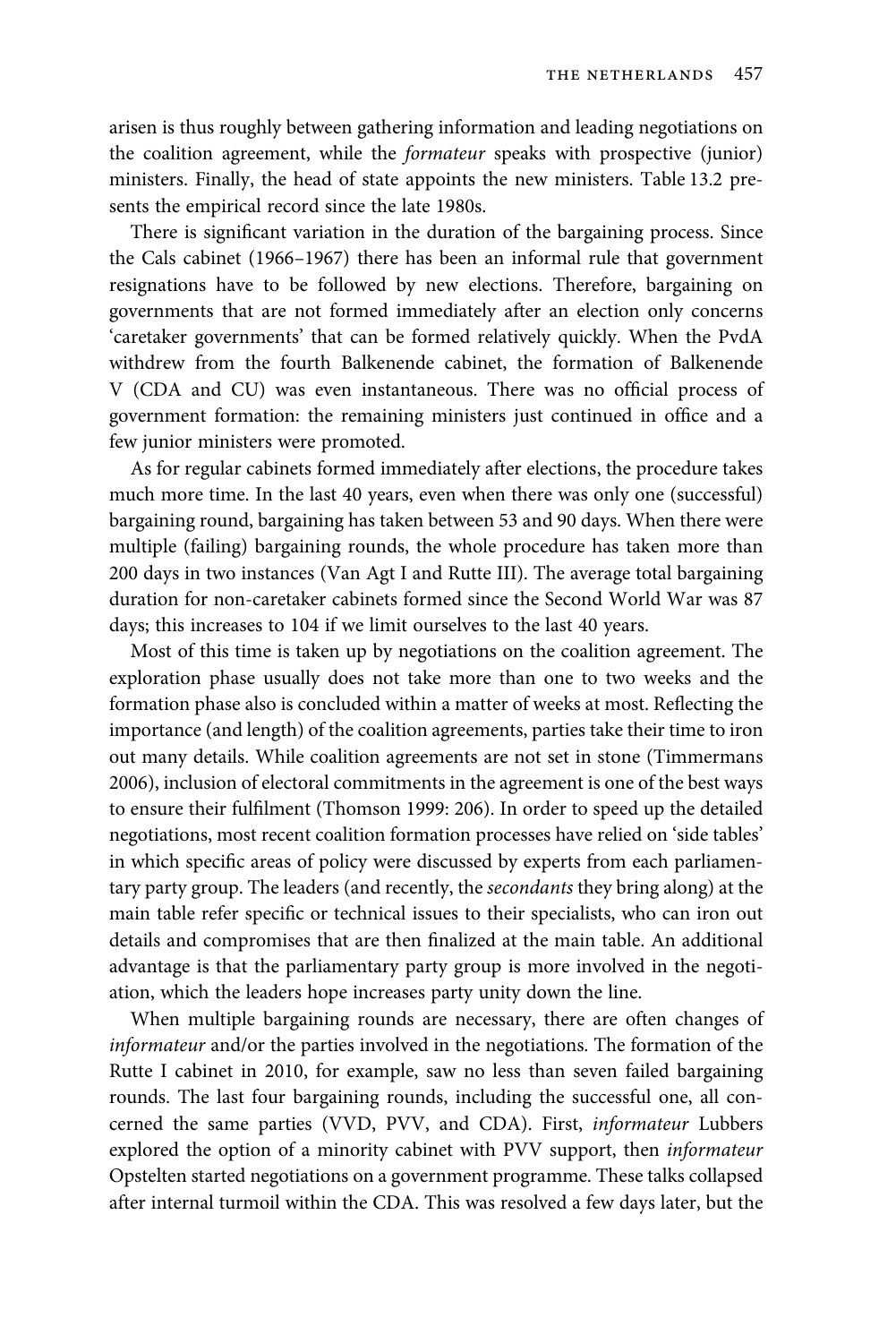| Cabinet                                                             | ${\rm Year}$ in                                                | inconclusive<br>Number of<br>bargaining<br>rounds | Parties involved in the<br>previous bargaining<br>rounds | duration of<br>attempt (in<br>Bargaining<br>formation<br>individual | government<br>required in<br>Number of<br>formation<br>days | bargaining<br>duration<br>Total | Result of investiture vote |        |
|---------------------------------------------------------------------|----------------------------------------------------------------|---------------------------------------------------|----------------------------------------------------------|---------------------------------------------------------------------|-------------------------------------------------------------|---------------------------------|----------------------------|--------|
|                                                                     |                                                                |                                                   |                                                          | days)                                                               |                                                             |                                 | Abstention<br>Pro          | Contra |
| Lubbers III                                                         | 1989                                                           |                                                   | CDA, PvdA                                                | 48                                                                  | 189                                                         | 6                               |                            |        |
|                                                                     |                                                                |                                                   | (1) CDA, PvdA, D66                                       | 14                                                                  |                                                             |                                 |                            |        |
| Kok I                                                               | 1994                                                           | $\mathbf 2$                                       | PvdA, D66, VVD                                           | 48                                                                  | $\Xi$                                                       | $^{109}$                        |                            |        |
|                                                                     |                                                                |                                                   | (1) PvdA, VVD, D66                                       | 52                                                                  |                                                             |                                 |                            |        |
|                                                                     |                                                                |                                                   | (2) PvdA, CDA, VVD,                                      | $\circ$                                                             |                                                             |                                 |                            |        |
|                                                                     |                                                                |                                                   | D66                                                      |                                                                     |                                                             |                                 |                            |        |
|                                                                     |                                                                |                                                   | PvdA, D66, VVD                                           | 88                                                                  | 90                                                          | 88                              |                            |        |
| Kok II<br>Balkenende I                                              |                                                                |                                                   | CDA, LPF, VVD                                            | 67                                                                  | $68\,$                                                      | 67                              |                            |        |
| Balkenende II                                                       | 1998<br>2002<br>2003                                           |                                                   | CDA, VVD, D66                                            | 43                                                                  | 223                                                         | 124                             |                            |        |
|                                                                     |                                                                |                                                   | 1) CDA, PvdA                                             |                                                                     |                                                             |                                 |                            |        |
| Balkenende III                                                      |                                                                | 0                                                 | DA, VVD                                                  | $\frac{5}{2}$                                                       |                                                             |                                 |                            |        |
| Balkenende IV                                                       |                                                                | $\circ$                                           | CDA, PvdA, CU                                            | $\infty$                                                            | $\frac{8}{9}$                                               | 8                               |                            |        |
| Balkenende V                                                        |                                                                | $\circ$ $\sim$                                    | CDA, CU                                                  | $\overline{a}$                                                      | $\circ$                                                     |                                 |                            |        |
| Rutte I                                                             | $\begin{array}{c} 2000 \\ 2007 \\ 2010 \\ 2010 \\ \end{array}$ |                                                   | VVD, CDA                                                 | $\mathfrak{Z}$                                                      | 127                                                         | 125                             |                            |        |
|                                                                     |                                                                |                                                   | (1) VVD, PVV, CDA                                        | $\circ$                                                             |                                                             |                                 |                            |        |
|                                                                     |                                                                |                                                   | (2) VVD, PvdA, CDA,                                      | $\circ$                                                             |                                                             |                                 |                            |        |
|                                                                     |                                                                |                                                   | D66, GL                                                  |                                                                     |                                                             |                                 |                            |        |
|                                                                     |                                                                |                                                   | (3) VVD, PvdA, D66, GL                                   |                                                                     |                                                             |                                 |                            |        |
|                                                                     |                                                                |                                                   | (4) VVD, PvdA, D66, GL                                   | $\overline{17}$                                                     |                                                             |                                 |                            |        |
|                                                                     |                                                                |                                                   | $(5)$ VVD, CDA                                           | $\overline{1}$                                                      |                                                             |                                 |                            |        |
|                                                                     |                                                                |                                                   | (6) VVD, CDA                                             | $\mathfrak{Z}$                                                      |                                                             |                                 |                            |        |
|                                                                     |                                                                |                                                   | $(7)$ VVD, CDA                                           |                                                                     |                                                             |                                 |                            |        |
|                                                                     |                                                                |                                                   | VVD, PvdA                                                | 54                                                                  | 196                                                         | 54                              | 118                        |        |
| $\begin{array}{ll} \text{Rutte II} \\ \text{Rutte III} \end{array}$ | 2012<br>2017                                                   | $\circ$ a                                         | VVD, CDA, D66, CU                                        | $\overline{21}$                                                     | 226                                                         | 213                             | t<br>$\Xi$                 | 32     |
|                                                                     |                                                                |                                                   | (1) VVD, CDA, D66, GL                                    | ₽                                                                   |                                                             |                                 |                            |        |
|                                                                     |                                                                |                                                   | (2) VVD, CDA, D66, GL                                    |                                                                     |                                                             |                                 |                            |        |

Table 13.2 Cabinet formation in the Netherlands, 1989–2018

Table 13.2 Cabinet formation in the Netherlands, 1989-2018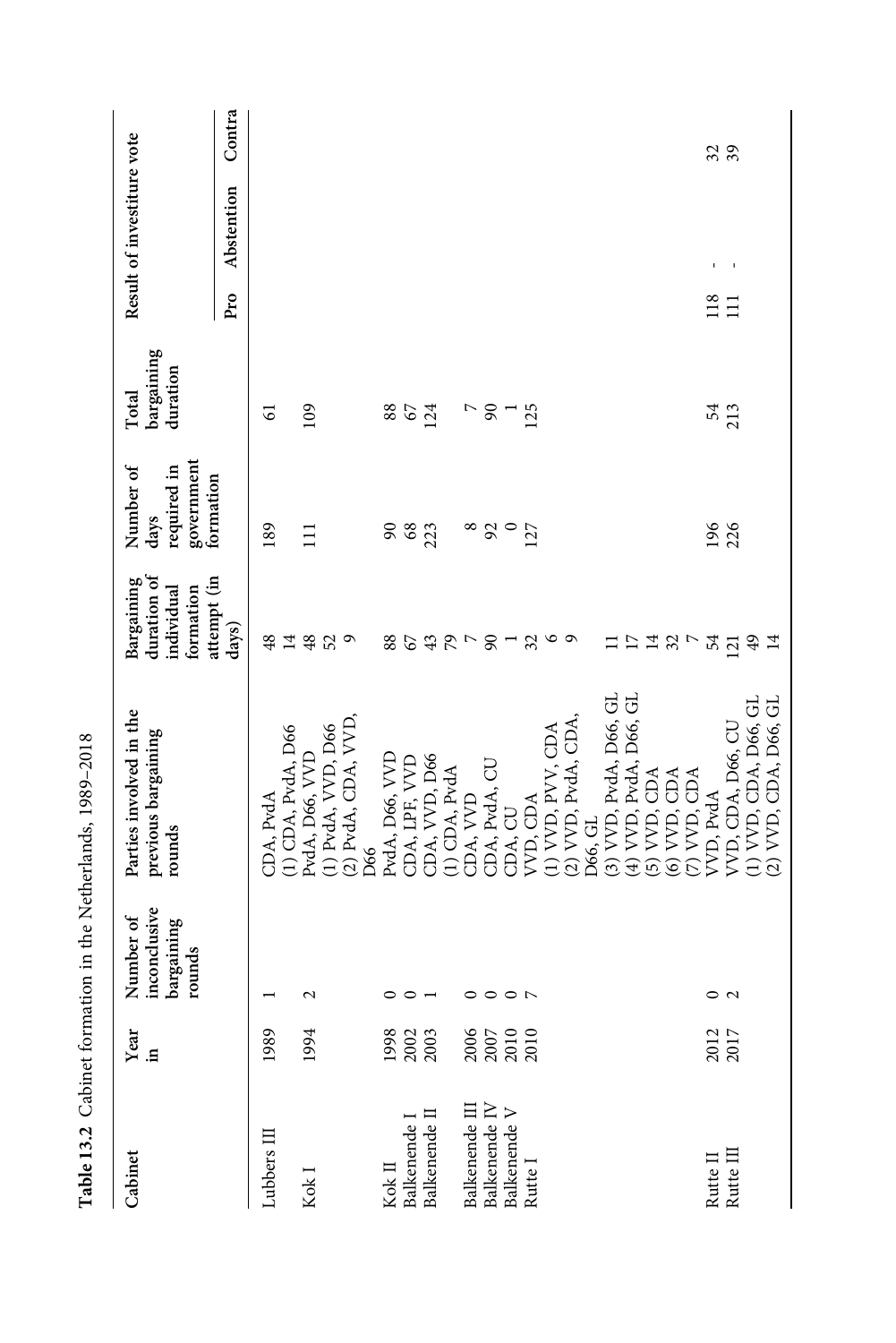queen appointed a third informateur (notably former vice-president of the Council of State Tjeenk Willink, a member of the PvdA<sup>4</sup>) to assess the constitutional situation first ('a constitutional penalty round'), before informateur Opstelten was allowed to finalize negotiations and hand over to formateur Rutte. Therefore, in the more complex bargaining situations there are usually more (sets of) informateurs than there are viable bargaining options. There is a lot of backward and forward before everything is finalized.

## The composition and size of cabinets

The first section of this chapter alludes to the norm of majority coalition governance in the Netherlands. All governments since 1945 have been coalitions and, save for one recent exception, all (non-caretaker) cabinets since 1945 consisted of ministers from parties that together commanded a majority in the lower house of parliament. Moreover, in the years of 'pillarization' (before 1967, roughly speaking) many government coalitions were surplus majority governments, which contained parties that were not strictly necessary in order to obtain a parliamentary majority. This conforms to the patterns of consensus democracy: broad power-sharing coalitions. Since the 1970s, however, the number of surplus majority cabinets has declined considerably and most governments are minimal winning coalitions. This change can be partly attributed to the merger of three Christian democratic parties into the CDA in 1980. Beforehand, these three parties (increasingly) worked together, even though regularly one of these parties was outside of the government coalition. Another reason to find an increase in minimal wining coalitions is the growing fragmentation of the party landscape. This has made it numerically impossible to form two-party (or in some cases even three-party) coalitions. Because four- or five-party coalitions are considered overly complex, especially after the CDA merger, the only realistic option is often to form a minimal winning coalition. In recent years the only exception is the Kok II cabinet, which was a continuation of Kok I in terms of the three parties involved. While D66 was not needed anymore to win a majority, because of its ideological position in between the other two parties involved (PvdA and VVD) as well as the feeling that 'D66 belonged in the coalition', the party was included in Kok II anyway. A third reason for an increase in minimal winning coalitions is the electoral cost of ruling, which seems to have increased in the last decades (Müller and Louwerse 2020). As a result parties, especially smaller, potential 'surplus'

⁴ The Council of State is one of the High Councils of State and has two functions. One is an advisory function, carried out by the Advisory Division, while the other is a judicial function as the highest administrative court, carried out by the Administrative Jurisdiction Division. The two divisions are separate (Council of State n.d.). Before 2012, as one of the advisors of the head of state, the vicepresident of the Council of State would present his views on the government formation to the queen.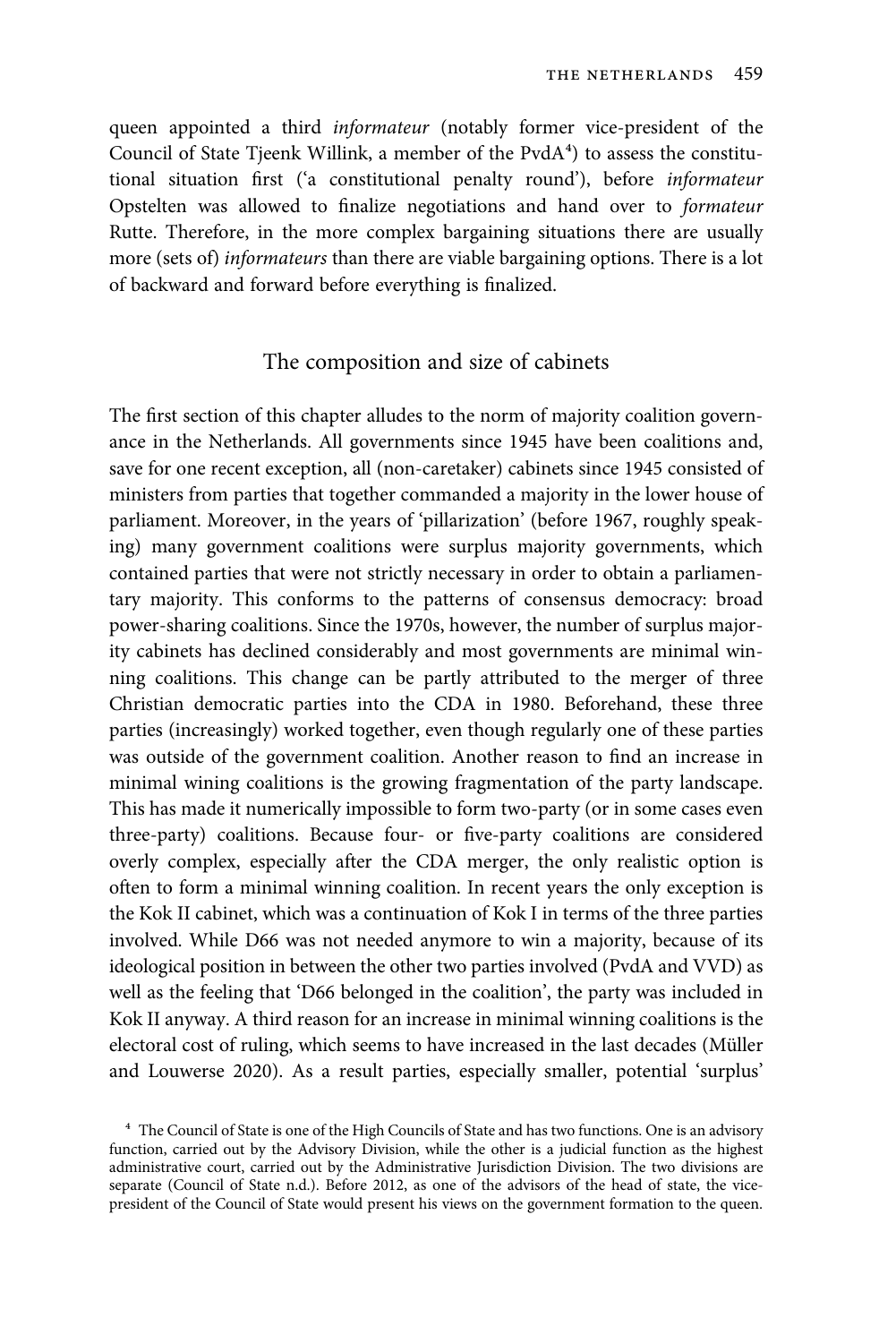parties, will think twice before entering a coalition in which their votes are not required. If their votes are not necessary, this limits their bargaining position and therefore potential policy payoffs that may offset future electoral losses.

An alternative to the minimal winning coalition that has been considered more seriously in recent years is the option of a minority government (Strøm 1990). In 2010, VVD and CDA agreed to support and provide ministers for the Rutte I cabinet. These parties jointly controlled only 52 out of 150 parliamentary seats. The radical right-wing populist party PVV agreed to provide support from parliament; it committed to parts of the coalition agreement as well as 'confidence and supply'. Earlier attempts to include the PVV in a regular majority coalition had been met with scepticism from the other two parties involved, but this arrangement, which had worked successfully in countries like Denmark, was acceptable to all three parties. While this government may thus be considered a minority government, it operated as a majority coalition, which was also apparent in terms of parliamentary behaviour of government and opposition parties (Otjes and Louwerse 2014). Despite its nominal status as a minimal winning coalition, the subsequent Rutte II cabinet came closer to substantive minority cabinet status due to its lack of majority support in the Senate. While it would have been unlikely for the Senate to support a motion of no confidence, opposition parties were reluctant to support major government legislation. Eventually, the government chose to strike (ad hoc) deals with opposition parties. In exchange for policy concessions on the bill concerned, opposition parties pledged to support the bill in parliament. The deals were made with the party leaders in the lower house, but the real target was obtaining support in the Senate. Therefore, in many ways Rutte II behaved as a substantive minority cabinet by looking for opposition support on an ad hoc basis.

In terms of the party composition of government the traditional parties continue to dominate the field: CDA, PvdA, VVD, and D66. At least two out of these four have been a part of every (non-caretaker) coalition since the CDA was formed. Two new parties have joined coalitions since 1990: LPF and the CU. After coming second in the 2002 elections the LPF was included in the formation of the first Balkenende cabinet. Due to internal conflicts, however, it also contributed greatly to its (very) early demise and the party soon disintegrated. The CU seems to have been more successful and has participated in two cabinets (Balkenende IV and Rutte III). As a moderate party on most major issues, it can find common ground with parties on the left and right of the political spectrum.

# The allocation of ministerial portfolios

The allocation of ministerial portfolios occurs in the final stages of the government formation process when the formateur is in charge. The end result with regard to five cross-nationally important ministries is presented in Table 13.3.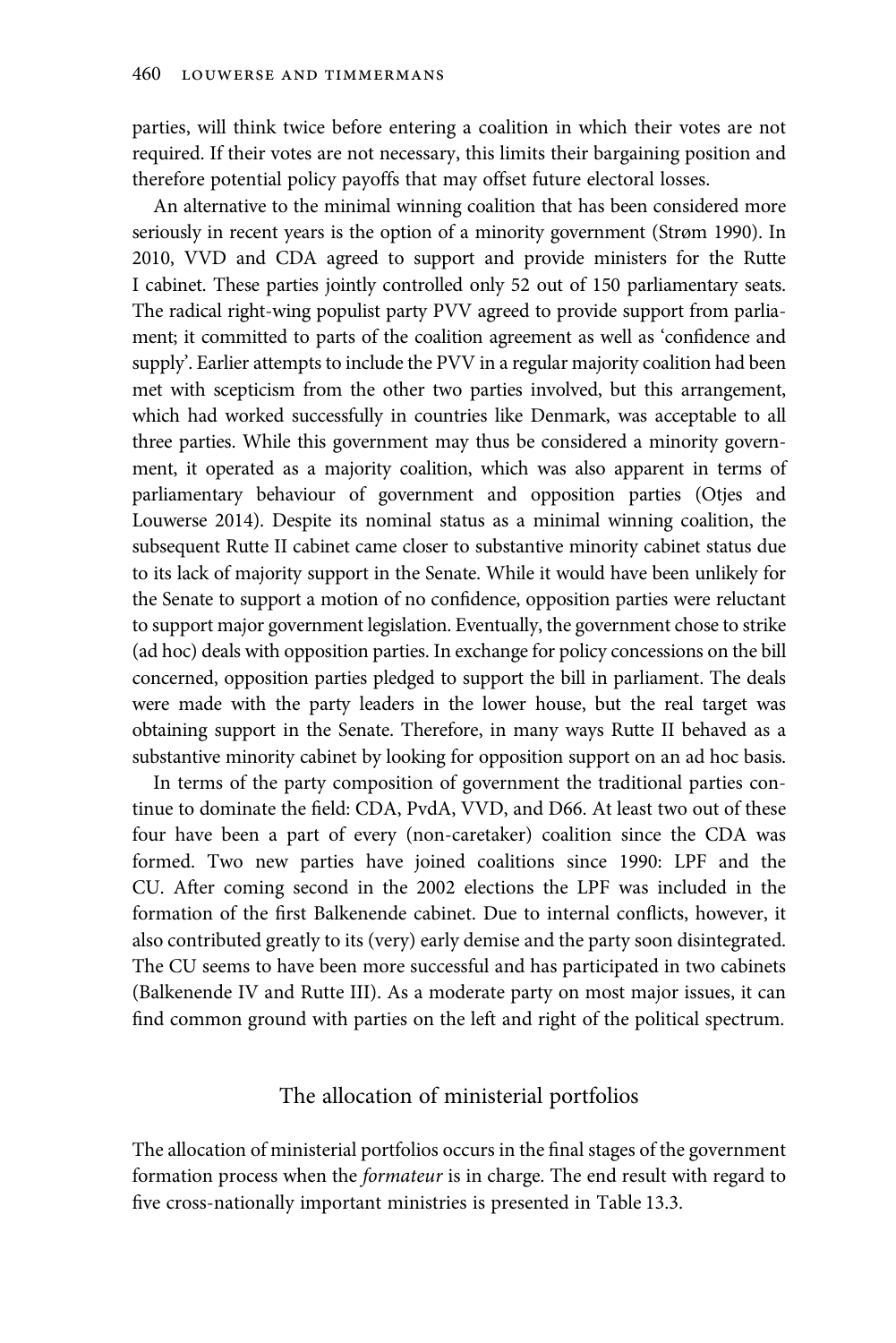| Cabinet                               | Year<br>≘.   | Number of<br>ministers per party<br>(in descending<br>order)                                                                                                                                                                                                                                                                                                                                 | ministers<br>number<br>of<br>Total | watchdog<br>junior ministers<br>Number of<br>per party                                                                                     | ministries<br>Number<br>of | 1 Prime<br>minister | 2 Finance   | 3 Foreign<br>affairs       | 4 Social<br>affairs        | 5 Justice        |
|---------------------------------------|--------------|----------------------------------------------------------------------------------------------------------------------------------------------------------------------------------------------------------------------------------------------------------------------------------------------------------------------------------------------------------------------------------------------|------------------------------------|--------------------------------------------------------------------------------------------------------------------------------------------|----------------------------|---------------------|-------------|----------------------------|----------------------------|------------------|
| Lubbers III<br>Kok I                  | 1989<br>1994 | $\begin{array}{c} 7 \text{ CDA}, 7 \text{ PvdA} \\ 5 \text{ PvdA}, 5 \text{ VVD}, \\ 4 \text{ D66} \end{array}$                                                                                                                                                                                                                                                                              | ヹ<br>$\overline{14}$               | 3 CDA, 2 PvdA<br>$4$ PvdA, $3$ D66, $3$ VVD                                                                                                |                            | CDA<br>PvdA         | PvdA<br>VVD | CD <sub>6</sub>            | CDA<br>PvdA                | CD <sub>66</sub> |
| Kok $\Pi$                             | 1998         |                                                                                                                                                                                                                                                                                                                                                                                              | $\overline{5}$                     | $6$ PvdA, $4$ VVD, $2$ D66                                                                                                                 | $\mathbf{1}$               | $_{\rm PvdA}$       | R           | $\overline{\text{X}}$      | PvdA                       | R                |
| Balkenende I                          | 2002         |                                                                                                                                                                                                                                                                                                                                                                                              |                                    |                                                                                                                                            |                            | CDA                 | <b>AVD</b>  | CDA                        | CDA                        | CDA              |
| Balkenende II                         | 2003         |                                                                                                                                                                                                                                                                                                                                                                                              | $\tilde{9}$                        | $\begin{array}{l} \text{5 LPF, 4 CDA,}\\ \text{4 VVD}\\ \text{5 CDA, 4 VVD,}\\ \text{1 D66}\end{array}$                                    | ≌                          | CDA                 | <b>AA</b>   | CDA                        | CDA                        | CDA              |
| Balkenende IV<br>Balkenende III       | 2006<br>2007 | $\begin{array}{l} 6\text{ PvdA, }6\text{ VVD,}\\ 3\text{ D66}\\ 6\text{ CDA, 4 LPF,}\\ 4\text{ VVD}\\ 2\text{ D66}\\ 2\text{ D66}\\ 9\text{ CDA, }7\text{ VVD}\\ 8\text{ CDA, }6\text{ PvdA, }2\\ 9\text{ CDA, }6\text{ PvdA, }2\\ 9\text{ CDA, }8\text{ CVD}\\ 9\text{ CDA, }8\text{ VVD}\\ 6\text{ CDA, }6\text{ VVD}\\ 4\text{ D66, }2\text{ CU}\\ 4\text{ D66, }2\text{ CU} \end{array}$ | $\frac{8}{16}$<br>≌                | 3 CDA, 3 VVD<br>5 PvdA, 4 CDA                                                                                                              | ≌                          | CDA<br>CDA          | VVD<br>PvdA | CDA<br>CDA                 | $\tilde{\Theta}^A$         | CDA<br>CDA       |
| Balkenende V                          |              |                                                                                                                                                                                                                                                                                                                                                                                              |                                    |                                                                                                                                            |                            |                     |             |                            |                            |                  |
| $\mbox{Rutte}$ $\mbox{II}$<br>Rutte I |              |                                                                                                                                                                                                                                                                                                                                                                                              | 2222                               |                                                                                                                                            |                            | <b>ASSES</b>        | <b>AASA</b> | <b>ODA</b><br>BEAR<br>BEAR | OP<br>OP<br>AS<br>AS<br>DS | <b>ASSE</b>      |
| Rutte III                             |              |                                                                                                                                                                                                                                                                                                                                                                                              |                                    | $\begin{array}{c} \text{2 CDA} \\ \text{4 CDA, 2 VVD} \\ \text{3 PvdA, 2 VVD} \\ \text{2 CDA, 2 D66,} \\ \text{2 CDA, 2 D66,} \end{array}$ | $\mathbf{u}$               |                     |             |                            |                            |                  |
|                                       |              |                                                                                                                                                                                                                                                                                                                                                                                              |                                    |                                                                                                                                            |                            |                     |             |                            |                            |                  |

Table 13.3 Distribution of cabinet ministerships in Dutch coalitions, 1989-2018 Table 13.3 Distribution of cabinet ministerships in Dutch coalitions, 1989–2018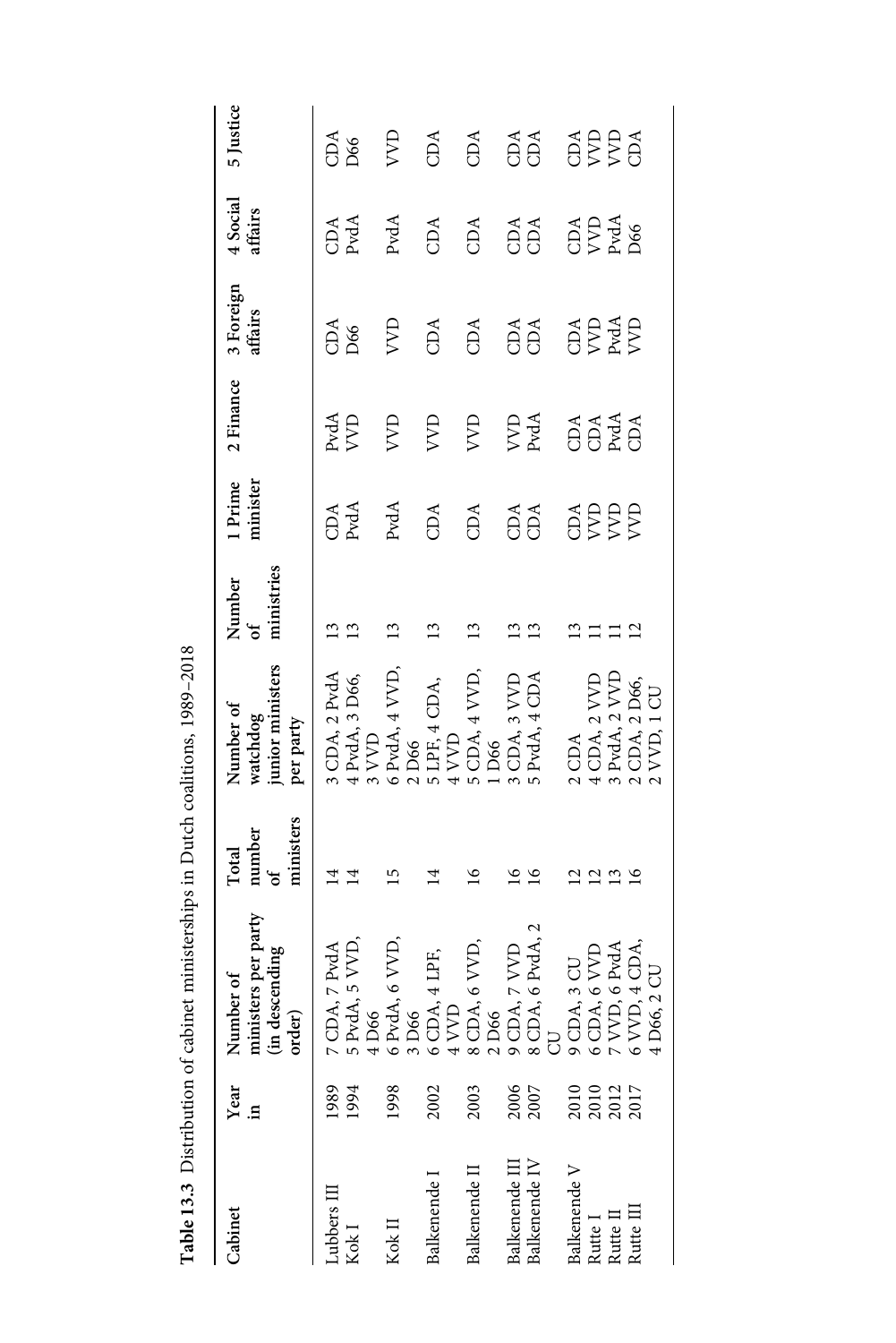Informally, before the end stage, parties will have already discussed the total number of ministers, including both departmental and non-departmental ministers, as well as the division of portfolios. This will, however, only be finalized when parties agree on everything and are convinced that they have suitable candidates for the posts allocated to them. The number of ministers for each party is roughly proportional to seat share, with the division of portfolios approximated relatively well by a sequential logic of portfolio allocation (Ecker et al. 2015). Some posts are valued relatively highly by all parties, especially the finance ministry, which since 1990 has almost always been held by the second largest party. Party issue saliency is also important for the allocation of ministerial posts, although arguably less so than in other countries due to the existence of elaborate coalition agreements (Bäck 2011).

Perhaps the most prominent example of catering to party ownership of issues is the creation of so-called 'non-departmental' ministers. For example, the antiimmigrant LPF got a non-departmental minister on immigration and integration (2002), the CU was given a minister for 'youth and family' (2007), and the propolitical reform D66 party obtained a ministerial post on 'political-administrative reform' (2003). The use of this instrument has increased in recent years; expanding beyond the usual non-departmental minister for development cooperation, the Rutte III government has no less than 4 non-departmental ministers out of a total of 16 cabinet ministers.

#### Coalition agreements

Since the early 1960s, coalition agreements are almost always made when a new government is formed after parliamentary elections. There is no habit of preannouncing or committing to any policy intentions between parties prior to the start of the government formation process. Mostly, parties keep their positions on major topics quite open; party leaders or spokespersons usually reveal very little until the negotiations have already advanced and it is possible for the new partners to share common viewpoints.

Table 13.4 shows that coalition agreements vary more in size, the number of words, than in the composition of these documents when considering the proportions of policy relative to other kinds of statements, such as on policy specific procedures, ministerial competencies, and offices. The longest agreement to date is the one produced by a four-party coalition in October 2017, with a length of some 40,500 words. There is no clear pattern when relating the party composition of coalitions to the size of agreements. Governments including CDA and VVD (1982, 1986, 2002, 2003, 2010, 2017) and governments with the PvdA on board (1981, 1989, 1994, 1998, 2007, 2012) produced agreements of similar length.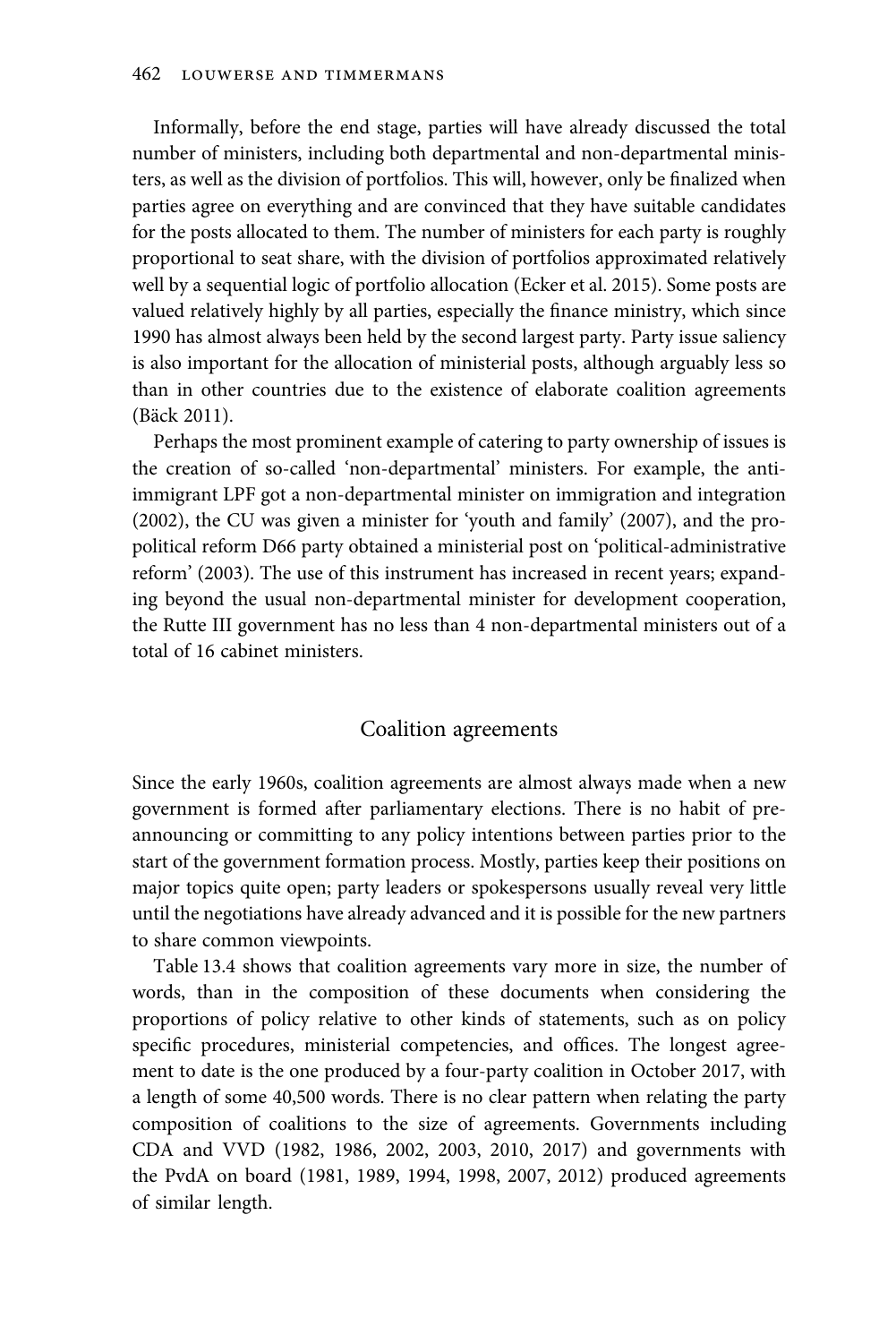| Coalition                                                                                                                                                                                                                                                                | <b>Year</b><br><b>in</b><br>1963<br>1965<br>1977<br>1977<br>1988 889<br>1988 993<br>1980<br>1980<br>1988 993<br>1980<br>1980<br>1980<br>1980<br>1980<br>1980<br>1980<br>1980<br>1980<br>1980<br>1980<br>1980<br>1980<br>1980<br>1980<br>1980<br>1980<br>1980<br>1980<br>1980<br>1980<br>1980<br>1980<br>1980 | Size  | General rules<br>(in %) | Policy-specific procedural<br>$_{\text{ules}}$ (in %) | Distribution of<br>offices $(in %)$ | competences (in %)<br>Distribution of | Policies<br>(in %) |
|--------------------------------------------------------------------------------------------------------------------------------------------------------------------------------------------------------------------------------------------------------------------------|--------------------------------------------------------------------------------------------------------------------------------------------------------------------------------------------------------------------------------------------------------------------------------------------------------------|-------|-------------------------|-------------------------------------------------------|-------------------------------------|---------------------------------------|--------------------|
| Marijnen<br>Cals<br>De Jong<br>De Jong<br>Diesheuvel I<br>Wan Agt I<br>Van Agt I<br>Lubbers II<br>Lubbers II<br>Lubbers II<br>Lubbers II<br>Lubbers II<br>Kok I<br>Kok I<br>Balkenende I<br>Balkenende I<br>Balkenende I<br>Balkenende I<br>Balkenende I<br>Balkenende I |                                                                                                                                                                                                                                                                                                              |       |                         |                                                       |                                     |                                       |                    |
|                                                                                                                                                                                                                                                                          |                                                                                                                                                                                                                                                                                                              |       |                         |                                                       |                                     |                                       | 55668688658865588  |
|                                                                                                                                                                                                                                                                          |                                                                                                                                                                                                                                                                                                              |       |                         |                                                       |                                     |                                       |                    |
|                                                                                                                                                                                                                                                                          |                                                                                                                                                                                                                                                                                                              |       |                         |                                                       |                                     |                                       |                    |
|                                                                                                                                                                                                                                                                          |                                                                                                                                                                                                                                                                                                              |       |                         |                                                       |                                     |                                       |                    |
|                                                                                                                                                                                                                                                                          |                                                                                                                                                                                                                                                                                                              |       |                         |                                                       |                                     |                                       |                    |
|                                                                                                                                                                                                                                                                          |                                                                                                                                                                                                                                                                                                              |       |                         |                                                       |                                     |                                       |                    |
|                                                                                                                                                                                                                                                                          |                                                                                                                                                                                                                                                                                                              |       |                         |                                                       |                                     |                                       |                    |
|                                                                                                                                                                                                                                                                          |                                                                                                                                                                                                                                                                                                              |       |                         |                                                       |                                     |                                       |                    |
|                                                                                                                                                                                                                                                                          |                                                                                                                                                                                                                                                                                                              |       |                         |                                                       |                                     |                                       |                    |
|                                                                                                                                                                                                                                                                          |                                                                                                                                                                                                                                                                                                              |       |                         |                                                       |                                     |                                       |                    |
|                                                                                                                                                                                                                                                                          |                                                                                                                                                                                                                                                                                                              |       |                         |                                                       |                                     |                                       |                    |
|                                                                                                                                                                                                                                                                          |                                                                                                                                                                                                                                                                                                              |       |                         |                                                       |                                     |                                       |                    |
|                                                                                                                                                                                                                                                                          |                                                                                                                                                                                                                                                                                                              |       |                         |                                                       |                                     |                                       |                    |
|                                                                                                                                                                                                                                                                          |                                                                                                                                                                                                                                                                                                              |       |                         |                                                       |                                     |                                       |                    |
|                                                                                                                                                                                                                                                                          |                                                                                                                                                                                                                                                                                                              |       |                         |                                                       |                                     |                                       |                    |
|                                                                                                                                                                                                                                                                          |                                                                                                                                                                                                                                                                                                              | 0,500 |                         |                                                       |                                     |                                       |                    |
|                                                                                                                                                                                                                                                                          |                                                                                                                                                                                                                                                                                                              |       |                         |                                                       |                                     |                                       |                    |

Table 13.4 Size and content of coalition agreements in the Netherlands, 1946-2018 Table 13.4 Size and content of coalition agreements in the Netherlands, 1946–2018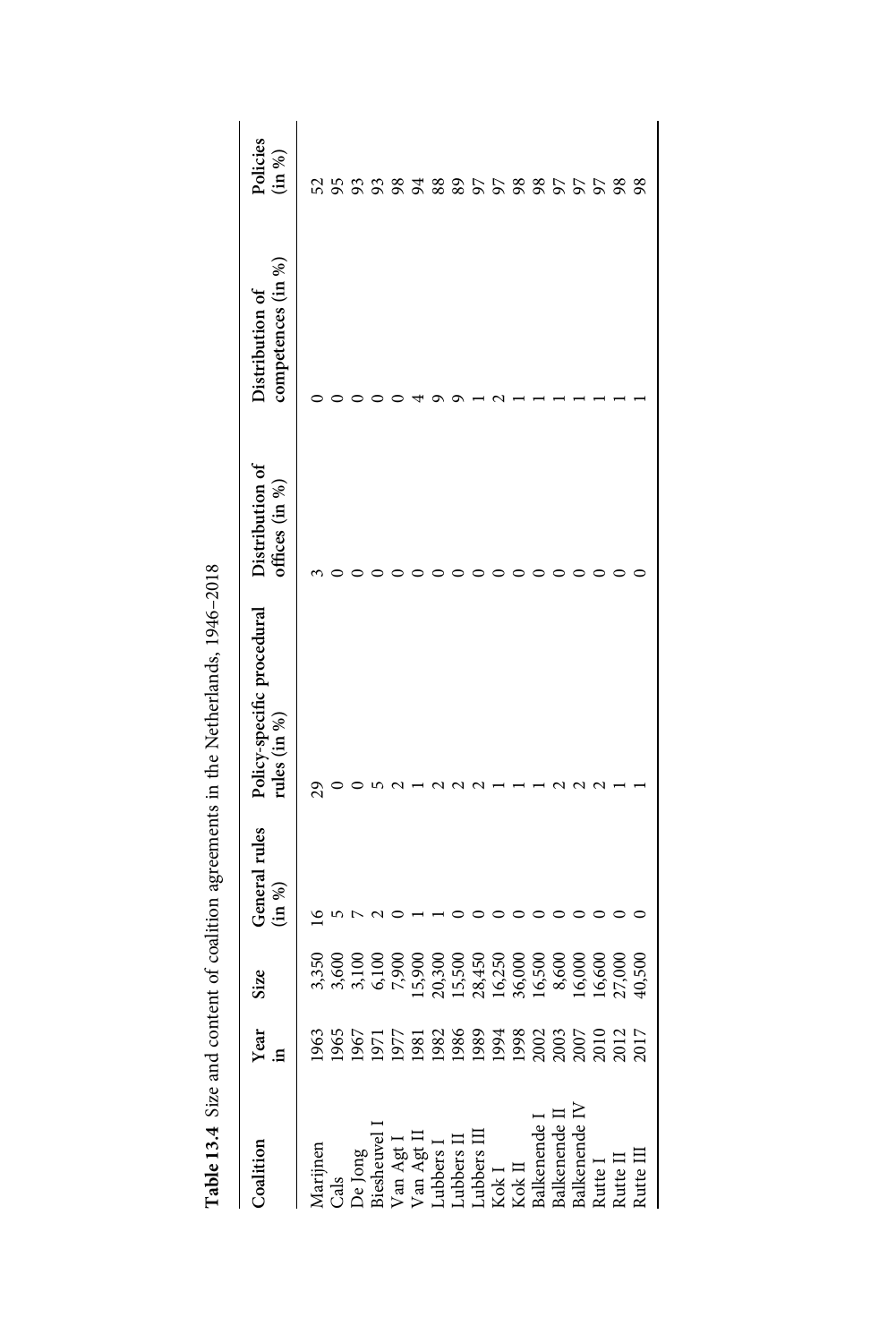With size, the agenda capacity for expressed intentions also varies from one cabinet to the next, so coalition agreements can have a narrow or wider scope. While the electoral programmes of participating parties are a basis, there is no straightforward mechanism or rule according to which statements in coalition agreements mirror them. Sometimes pledges are visible, at other times a deal is included that cannot be traced back to any electoral programme. In this sense, government formation is a venue not only for prospective coalition parties to set the agenda but also for all kinds of interest organizations and groups to try and influence what is included in the coalition agreement. Compared to other types of policy agenda, coalition agreements made in the 'institutionalized extrainstitutional arena' of government formation (Peterson et al. 1983) are unbounded by formal limits. One practice peculiar to making coalition agreements in the Netherlands is that since the 1980s the policy intentions contained in it are assessed by the national Bureau for Economic Policy Analysis (Centraal Planbureau, CPB), the public organization that also assesses the electoral programmes of political parties. These assessments are meant to rationalize intentions on economic effects and in this way set boundaries to the plans that new governments can put on the agenda. In reality, parties involved in this process make their expenditure choices to a large extent on the basis of political rationality and estimated electoral effect (Bolhuis 2018).

Coalition agreements may contain many items, often more than what is central to the formation of governments, and also more than what the aforementioned Bureau of Economic Policy Analysis considers for economic effect assessment. Statements in coalition agreements can be symbolic or substantive, opaque or detailed, draw up a shiny future or be written in terms of realizable output. Table 13.4 shows that the proportions of components of coalition agreements are quite stable in the past 30 years. The text is almost entirely about policy statements, part of which are clear-cut intentions and other parts indications of direction for the course of action. But agreements never are completely unambiguous; sometimes formulas are included that are meant to reduce the inflammation risk of controversial issues, but the subsequent interpretation of them gives rise to confusion (Timmermans 1996).

With the size the policy scope of the agreement also varies. While main fields of public policy such as the economy, social security, health, education, and international affairs are always present, coalitions may include different ranges of policy topics. A systematic content analysis of coalition agreements done within the Comparative Agendas Project shows that these documents vary in scope between some 60 and 120 different policy topics (Timmermans and Breeman 2017).<sup>5</sup> This

<sup>&</sup>lt;sup>5</sup> The maximum scope is some 240 policy topics, clustered in 20 main topic categories. This is a standardized international coding scheme used in the Comparative Agendas Project. See www. comparativeagendas.net where data from the Netherlands Policy Agendas Project are available.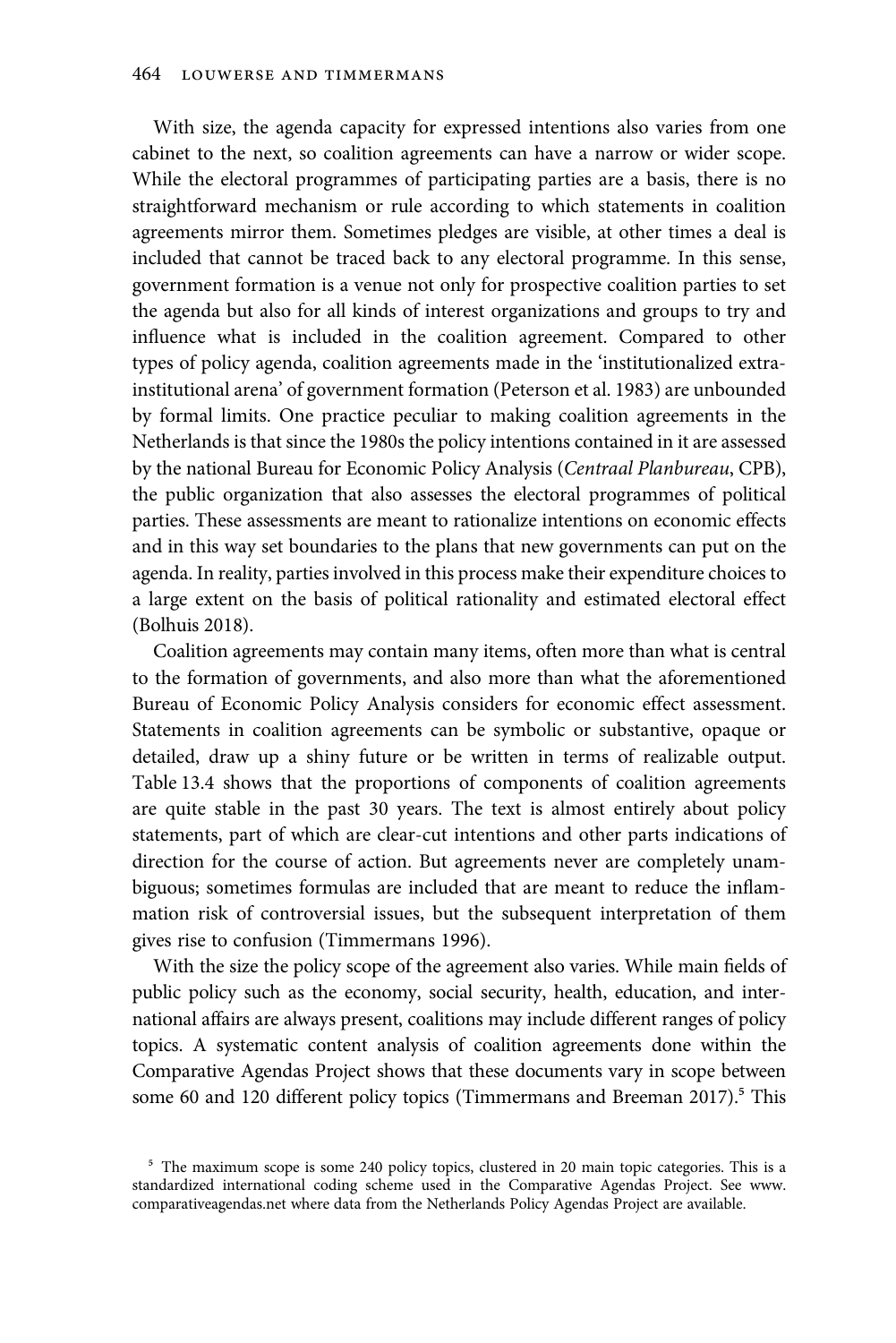scope correlates with the length of agreements. Apart from habitual elements that make coalition agreements look like quasi-official government programmes, including some mission statement ('building bridges' in 2012, 'confidence in the future' in 2017), it is the scope that expresses both the ambitions of the coalition and the alleged functions of the coalition agreement, to set the agenda and keep manifest or potential controversy under control. The long-term trend in the policy scope is curvilinear: after a rise in the 1960s to the 1990s, it went down in the 2000s and started to rise again in the 2010s. This trend deviates from the development of governmental policy agendas more generally, which after a 'great issue expansion' until the 1980s started to narrow down (Baumgartner and Jones 2015; Timmermans and Breeman 2017).

Within the scope of the agenda, not all issues are equal. The top five priority themes usually take some 50 per cent of the total agenda space in the coalition agreement. These are typically 'guns and butter' topics (Jennings et al. 2011): the economy, international affairs and domestic security, the structure and organization of government, and domains of ongoing policy reform, such as labour market, social security, and health care.

A final observation about the content of coalition agreements is that they seem to have become more open to signals from other policy agendas in the parliamentary system. While agreements emerge from a relatively closed environment meant to cement the coalition internally, the parties taking office show more sensitivity to the parliamentary arena and the public arena. Reasons for this are that majority support is more conditional and even uncertain to obtain in both legislative chambers and that electoral volatility requires parties to constantly monitor the public environment where attention to issues may cascade to problems that must be addressed even if not initially acknowledged. Oral questions in the Second Chamber, for example, long followed the major themes in the coalition agreement as opposition parties tried to find vulnerable parts of the coalition. But since the turn of the century, oral questions have also become a predictor of what themes rise and fall in prominence in the next coalition agreement (Timmermans and Breeman 2010).

#### Coalition governance

The political transaction costs that coalition parties make in producing joint policy agreements are expected to facilitate consensus and stability. The challenge for coalition governments is to guard the priorities set in the joint policy agreement and also react to pressures for updating the policy agenda as conditions change and focus events may make a previously lower key topic into a matter of urgency. The more turbulent public environment requires constant monitoring by a coalition government in order not to put its legitimacy at stake. But with two to four parties in office, this is a difficult balancing act.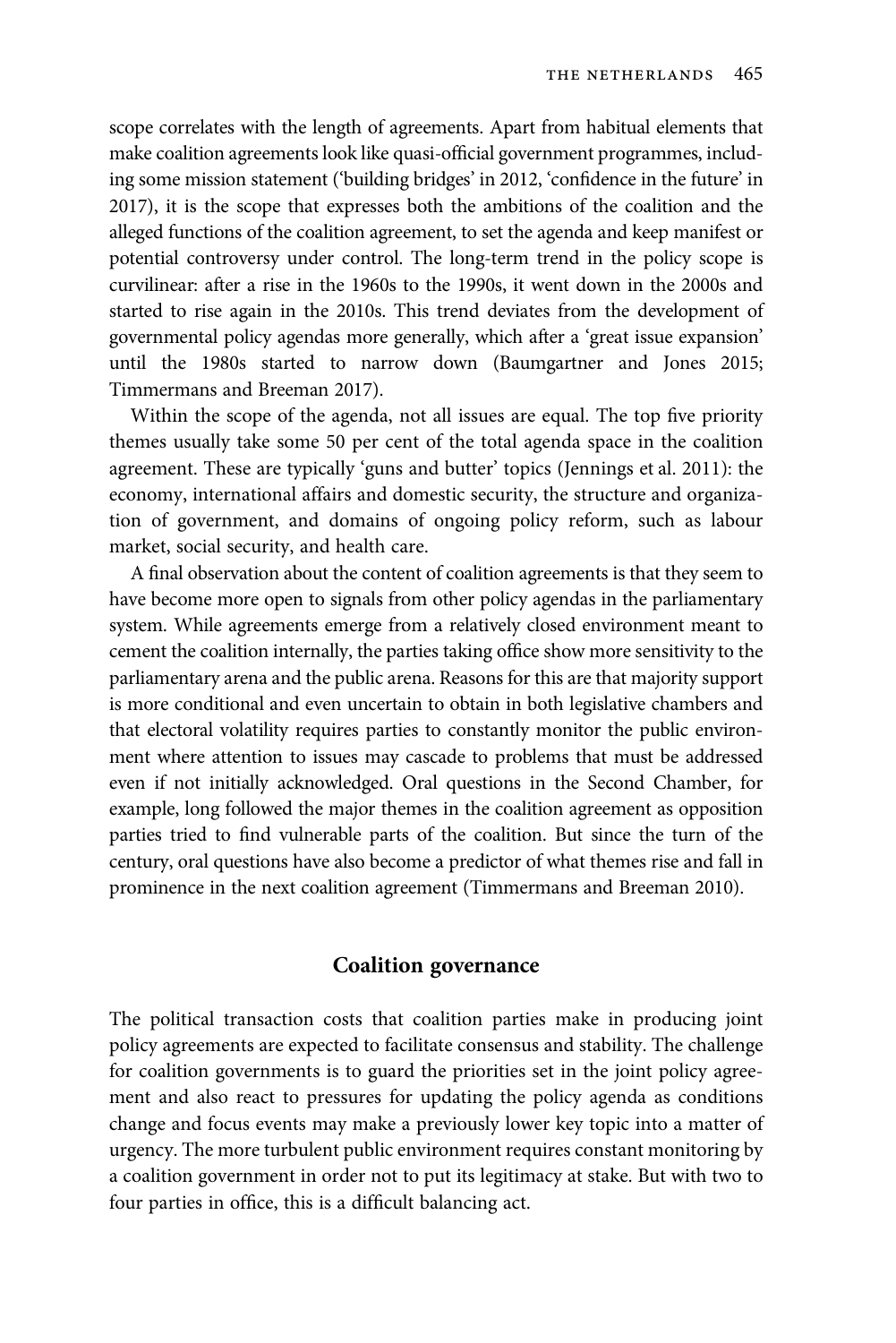In this sense, cabinet governance in the Netherlands closely follows the coalition compromise model (see Chapter 2, this volume). Coalition agreements are important documents that individual ministers have to adhere to. While deviations are possible (and not infrequent), these always have to be coordinated with all government parties. One (very) partial exception, at least at the coalition formation stage, was the Rutte II cabinet. During the government formation, the parties explicitly chose to 'logroll' on some issues rather than to compromise. Still, the agreed position was included in the coalition agreement, but it potentially provided the party that initiated the policy somewhat more leeway in terms of its implementation. In practice, coordination between the government parties was still the norm. While coalition agreements are never exhaustive and events or developments can require modification and policy adaptation, the compromise model in the Netherlands signifies a wide practice. This becomes more pronounced as the number of coalition partners increases due to declining vote shares of parties that are most 'coalitionable'.

Governments cannot table an infinite number of bills in a legislative year, and even if they might wish to do this for political reasons, they face constraints of administrative preparation and formal legislative calendars. There is no formal maximum in legislative production in the Netherlands, but in practice the number of bills placed on the legislative agenda has a limit of some two hundred per year. With capacity limits, choices must be made. Cabinets also vary in their legislative ambition level. The Rutte II cabinet proposed some 30 per cent more bills in its first year than the following Rutte III cabinet in its first year (Korteweg 2018).

The government formation table is a typical arena of exchange and compromise. But when a specific agreement has to be implemented it usually is disconnected from the other matters that were on the government formation table. It requires patience and loyalty to prevent one coalition partner from undermining the equilibrium of the agenda. For example, shortly after the Rutte II took office in 2012, a PvdA intention in the agreement to make health insurance premiums income-dependent was to be turned into a law by the VVD minister in charge of the health portfolio. But then her party rank and file rebelled, and the plan caused a major problem and put the coalition to an early test of survival.

To reduce the risk of conflict, coalition agreements not only contain new ambitions and joint intentions to initiate new policy but often also mention explicitly whether policies are to continue and stay the same or even mention issues that are not to be addressed, as is indicated in Table 13.5. Maintenance of the status quo in policy is a much more often used explication of agreement to not initiate new policies than the joint declaration that an issue is supposed to be left aside. Policy continuity also is not necessarily an appeasement strategy—the coalition partners can simply prefer a policy programme to remain intact, and this is more likely in case the party holding the portfolio or the whole coalition was the initiator of it during the previous term in office. Explicit negative agenda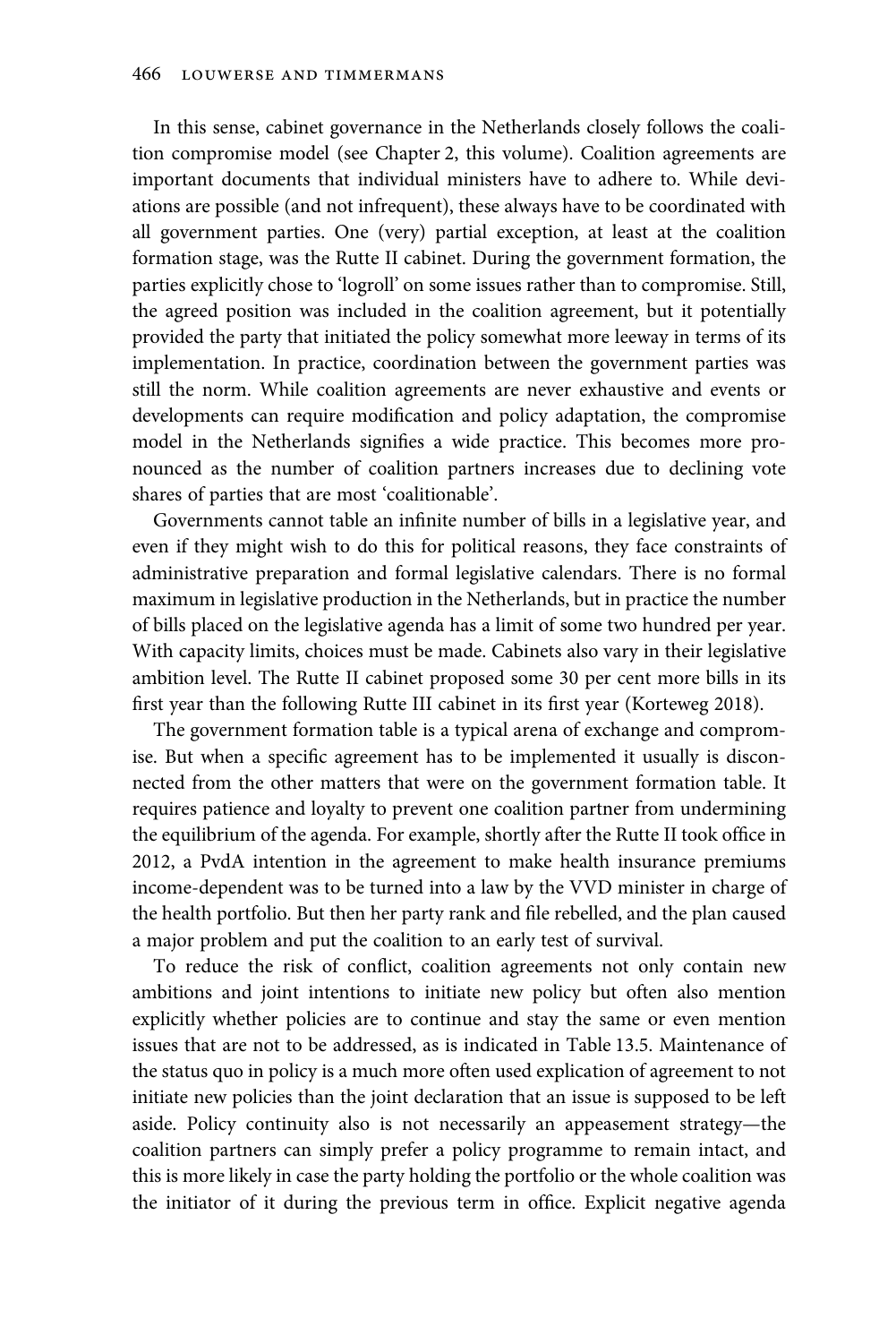| Coalition                     |              | agreement public       | Year Coalition Agreement<br>in agreement public | rule  | Election Conflict management<br>mechanisms |                          |                       | Personal<br>union                       | excluded<br>Issues           | discipline<br>Coalition                       | appointment agreement ministers<br>Freedom of Policy |              | Junior                | cabinet<br>Non- |
|-------------------------------|--------------|------------------------|-------------------------------------------------|-------|--------------------------------------------|--------------------------|-----------------------|-----------------------------------------|------------------------------|-----------------------------------------------|------------------------------------------------------|--------------|-----------------------|-----------------|
|                               |              |                        |                                                 |       | All used                                   | common serious<br>Most   | For most<br>conflicts |                                         | agenda<br>from               | legislation/<br>other parl<br>behaviour<br>Ξ. |                                                      |              | (watchdogs) positions |                 |
| Drees I<br>Beel I             | 1948<br>1946 | Z<br>z                 | N/A<br>$\mathbf{N} \mathbf{A}$                  | zz    | Parl<br>$_{\rm {Pa}$                       | Parl<br>Parl             | Parl<br>Parl          | N (KVP)<br>N (KVP,                      | N/A<br>N/A                   | Most/No<br>Most/No                            | Υ<br>≻                                               | Few<br>Few   | z<br>$\mathsf{z}$     | ZZ              |
| Drees II                      | 1951         | z                      | N/A                                             | z     | Parl                                       | Parl                     | Parl                  | VVD, CHU)<br>N (KVP,                    | $N\mathcal{A}$               | Most/No                                       | ≻                                                    | $\mbox{Few}$ | Υ                     | z               |
| Drees III                     | 1952         | Z                      | N/A                                             | z     | Parl                                       | Parl                     | Parl                  | VVD, CHU)<br>N (KVP,                    | N/A                          | Most/No                                       | ≻                                                    | Few          | ≻                     | z               |
| Drees IV                      | 1956         | Z                      | $\rm N/A$                                       | z     | Parl                                       | Parl                     | Parl                  | ARP, CHU)<br>N (KVP,                    | $N\mathcal{A}$               | Most/No                                       | ≻                                                    | Few          | ≻                     | z               |
| Beel II                       | 1958         | $\simeq$               | N/A                                             | Z     | Parl                                       | Parl                     | Parl                  | ARP, CHU)<br>N (KVP,                    | $N\mathcal{A}$               | Most/No                                       | ≻                                                    | Few          | Σ                     | z               |
| De Quay                       | 1959         | $\square$              | N/A                                             | z     | Parl                                       | Parl                     | Parl                  | VVD, CHU,<br>N (KVP,<br>CHU)            | $\stackrel{\triangle}{\geq}$ | Most/No                                       | ≻                                                    | Few          | ≻                     | z               |
| Marijnen                      |              | 1963 POST              | $\mathbf{y}$                                    | z     | Parl                                       | Parl                     | Parl                  | N (KVP,<br>ARP)                         | $\frac{1}{2}$                | Most/No                                       | ≻                                                    | Varied       | ≻                     | z               |
| $Zijlstra$<br>Cals            | 1966<br>1965 | Щ<br>Z                 | z Š r                                           | Z Z H | Parl, IC<br>Parl, IC                       | $\overline{\mathcal{L}}$ | Parl<br>Parl          | N (KVP)<br>N (KVP)<br>CHU)              | $2\frac{8}{2}$               | Most/No<br>Most/No                            | ≻<br>↣                                               | Varied       | ≻<br>Σ                | zzz             |
| De Jong                       | 1967         | POST                   |                                                 |       | Parl, IC                                   | 5 G                      | Parl                  | CHU, VVD,<br>N (KVP,                    | $\frac{1}{2}$                | Most/No                                       | $\rightarrow$                                        | Varied       | Y                     |                 |
| Biesheuvel II<br>Biesheuvel I | 1971<br>1972 | POST<br>$\overline{z}$ | N/A<br>$\mathbf{Y}$                             | YY    | Parl, IC, CoC IC<br>Parl, IC, CoC          | $\overline{C}$           | CoC<br>Soc            | VVD, CHU)<br>N (KVP)<br>N (KVP,<br>ARP) | $N^{\mathcal{A}}$<br>Yes     | Most/No<br>Most/No                            | ≻                                                    | Comp.        | Σ<br>≻                | zz              |
| Den Uyl                       | 1973         | $\square$              | $_{\rm N/A}$                                    | Υ     | Parl, IC, CoC IC                           |                          | CoC                   | ARP, D66,<br>N (KVP,<br>PPR)            | Yes                          | Most/No                                       | ≻                                                    |              | ≻                     | z               |

Table 13.5 Coalition governance mechanisms in Dutch coalitions, 1946-2018 Table 13.5 Coalition governance mechanisms in Dutch coalitions, 1946–2018

 $Continued$ Continued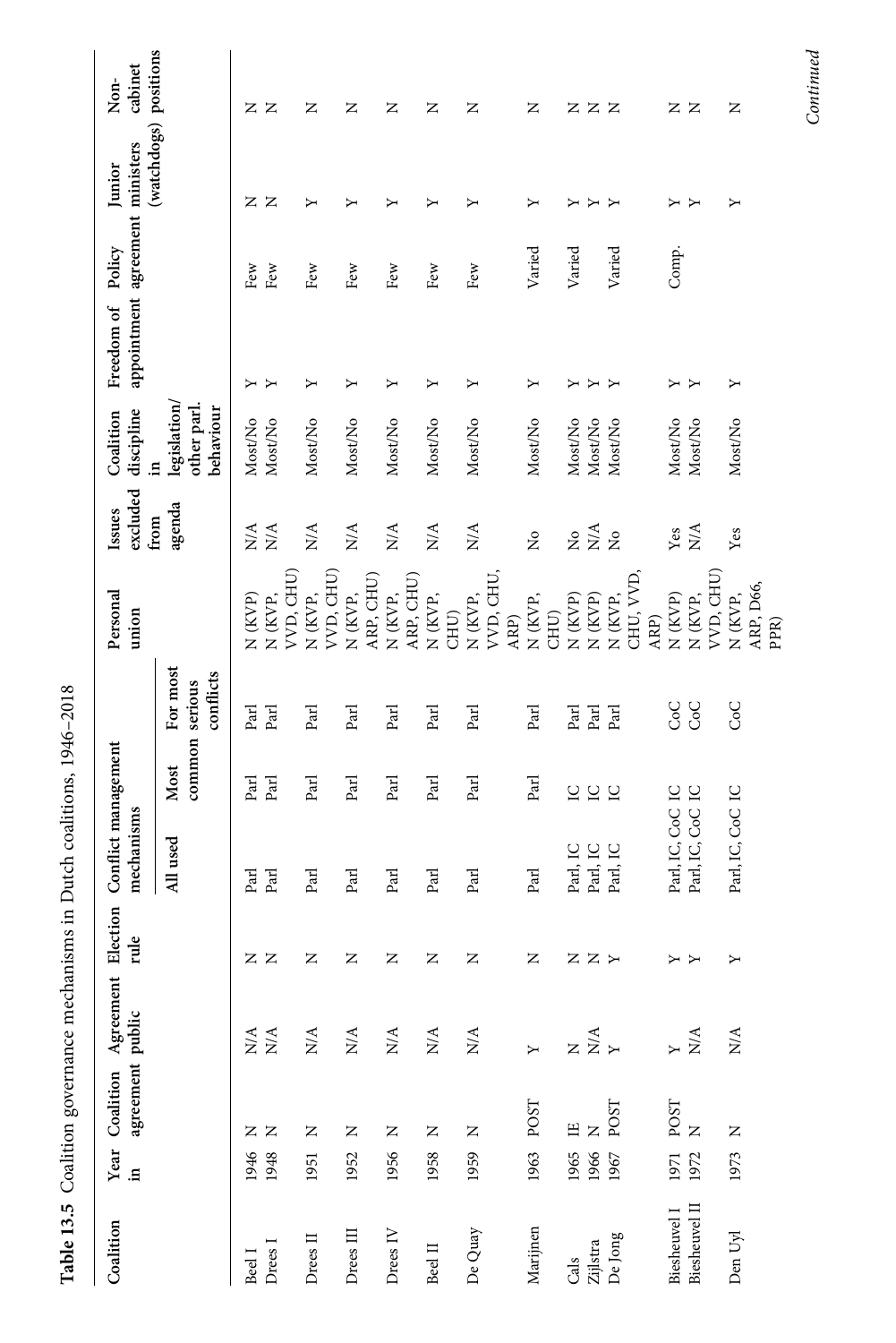| L |
|---|
| ۴ |
|   |
| í |
|   |
| é |
|   |

| Coalition                              |      | agreement public     | Year Coalition Agreement Election<br>in agreement public rule |   | Conflict management<br>mechanisms        |                                         | Personal<br>union                                                                                                                          | excluded<br>Issues<br>from                                        | discipline<br>Coalition                       | appointment agreement ministers<br>Freedom of Policy |                                  | Junior                            | cabinet<br>Non- |
|----------------------------------------|------|----------------------|---------------------------------------------------------------|---|------------------------------------------|-----------------------------------------|--------------------------------------------------------------------------------------------------------------------------------------------|-------------------------------------------------------------------|-----------------------------------------------|------------------------------------------------------|----------------------------------|-----------------------------------|-----------------|
|                                        |      |                      |                                                               |   | Most<br>All used                         | For most<br>conflicts<br>common serious |                                                                                                                                            | agenda                                                            | legislation,<br>other parl<br>behaviour<br>9. |                                                      |                                  | (watchdogs) positions             |                 |
| Van Agt I                              | 1977 | POST                 |                                                               |   | Parl, IC, CoC                            | င်<br>၁                                 |                                                                                                                                            | Yes                                                               | Most/No                                       |                                                      | Comp.                            |                                   |                 |
|                                        | 1981 | POST                 |                                                               |   | $\overline{C}$<br>Parl, IC, CoC          |                                         |                                                                                                                                            | Yes                                                               | Most/No                                       |                                                      | Comp.                            |                                   | z               |
| Van Agt II<br>Van Agt III<br>Lubbers I | 1982 |                      |                                                               |   | $\overline{C}$<br>Parl, IC, CoC          | 9<br>So                                 |                                                                                                                                            |                                                                   | Most/No                                       |                                                      |                                  |                                   |                 |
|                                        | 1982 |                      |                                                               |   | 2<br>Parl, IC, CoC                       | CoC                                     |                                                                                                                                            |                                                                   | Most/No                                       |                                                      |                                  |                                   |                 |
| Lubbers II                             | 1986 | POST<br>POST<br>POST | $\sum_{i=1}^{n}$                                              |   | $\overline{C}$<br>Parl, IC, CoC          | S                                       | $\begin{array}{l} \mathbf{X}(\mathbf{X},\mathbf{X}) \\ \mathbf{X}(\mathbf{X},\mathbf{X}) \\ \mathbf{X}(\mathbf{X},\mathbf{X}) \end{array}$ | $\sum_{Y}$ $\sum_{Y}$ $\sum_{Y}$                                  | Most/No                                       | ≻                                                    | Comp.<br>Comp.<br>Comp.<br>Comp. | Σ                                 | <b>ZZZZZZ</b>   |
| Lubbers III                            | 1989 |                      |                                                               |   | 2<br>Parl, IC, CoC                       | CoC                                     | ≻                                                                                                                                          | Yes                                                               | Most/No                                       |                                                      |                                  | ↣                                 |                 |
|                                        | 1994 | POST                 |                                                               |   | $\overline{C}$<br>Parl, IC, CoC          | CoC                                     | $N\left( \text{VVD}\right)$                                                                                                                |                                                                   | Most/No                                       |                                                      |                                  | $\rightarrow$                     |                 |
| Kok I<br>Kok II                        | 1998 | POST                 |                                                               | Υ | $\overline{C}$<br>Parl, IC, CoC          | CoC                                     | N (VVD                                                                                                                                     | Yes<br>Yes                                                        | Most/No                                       |                                                      |                                  | Y                                 |                 |
|                                        |      |                      |                                                               |   |                                          |                                         | D66)                                                                                                                                       |                                                                   |                                               |                                                      |                                  |                                   |                 |
| Balkenende I                           | 2002 | POST                 |                                                               | Σ | Parl, IC, CoC IC                         | CoC                                     | $N$ (LPF,                                                                                                                                  | Yes                                                               | Most/No                                       |                                                      | Comp.                            | ≻                                 | z               |
|                                        |      |                      |                                                               |   |                                          |                                         | VVD)                                                                                                                                       |                                                                   |                                               |                                                      |                                  |                                   |                 |
| Balkenende II                          | 2003 | POST                 |                                                               |   | Parl, IC, CoC IC                         | <b>CoC</b>                              |                                                                                                                                            | Yes                                                               | Most/No                                       |                                                      | Comp.                            |                                   | z               |
| Balkenende III 2006                    |      |                      |                                                               |   | $\overline{C}$<br>Parl, IC, CoC          | CoC                                     | N (VVD)<br>N (VVD)                                                                                                                         |                                                                   | Most/No                                       |                                                      |                                  |                                   |                 |
| Balkenende IV 2007                     |      | N<br>POST            |                                                               |   | $\overline{C}$<br>Parl, IC, CoC          | coc<br>Coc                              |                                                                                                                                            |                                                                   | Most/No                                       |                                                      | Comp.                            | $\blacktriangleright$             |                 |
| Balkenende V                           | 2010 |                      |                                                               |   | $\overline{C}$<br>Parl, IC, CoC          |                                         |                                                                                                                                            | $\sum_{Y}$ $\sum_{X}$ $\sum_{Y}$ $\sum_{Y}$ $\sum_{Y}$ $\sum_{Y}$ | Most/No                                       |                                                      |                                  | Y                                 |                 |
| Rutte I                                | 2010 |                      |                                                               |   | $\overline{\mathsf{C}}$<br>Parl, IC, CoC | <b>CoC</b>                              |                                                                                                                                            |                                                                   | Most/No                                       |                                                      | Comp.                            | Σ                                 |                 |
| Rutte II                               | 2012 | POST<br>POST<br>POST | $X + X$<br>$X + Y$                                            |   | $\overline{C}$<br>Parl, IC, CoC          | CoC                                     | N (PvdA)                                                                                                                                   | $\mathbf{Yes}$                                                    | Most/No                                       | $\mathbf{r}$                                         | Comp.                            | $\triangleright$ $\triangleright$ | <b>ZZZZZZ</b>   |
| Rutte III                              | 2017 |                      |                                                               |   | S<br>Parl, IC, CoC                       | <b>CoC</b>                              | N (CDA,                                                                                                                                    | Yes                                                               | Most/No                                       |                                                      | Comp.                            |                                   |                 |
|                                        |      |                      |                                                               |   |                                          |                                         | D66, CU                                                                                                                                    |                                                                   |                                               |                                                      |                                  |                                   |                 |
|                                        |      |                      |                                                               |   |                                          |                                         |                                                                                                                                            |                                                                   |                                               |                                                      |                                  |                                   |                 |

Notes:

Coalition agreement: POST = post-election; N = no coalition agreement Coalition agreement: POST = post-election; N = no coalition agreement

Conflict management mechanisms:  $IC =$  Inner cabinet;  $CoC =$  Coalition committee; Parl = Parliamentary leaders Conflict management mechanisms: IC = Inner cabinet; CoC = Coalition committee; Parl = Parliamentary leaders

Policy agreement: Few = Policy agreement on a few selected policies; Varied = Policy agreement on a non-comprehensive variety of policies; Comp. = Comprehensive policy agreement Policy agreement: Few = Policy agreement on a few selected policies; Varied = Policy agreement on a non-comprehensive variety of policies; Comp. = Comprehensive policy agreementCoalition discipline: Most = Coalition discipline is expected on all matters except those explicitly exempted; No = Coalition discipline not always expected Coalition discipline: Most = Coalition discipline is expected on all matters except those explicitly exempted; No = Coalition discipline not always expected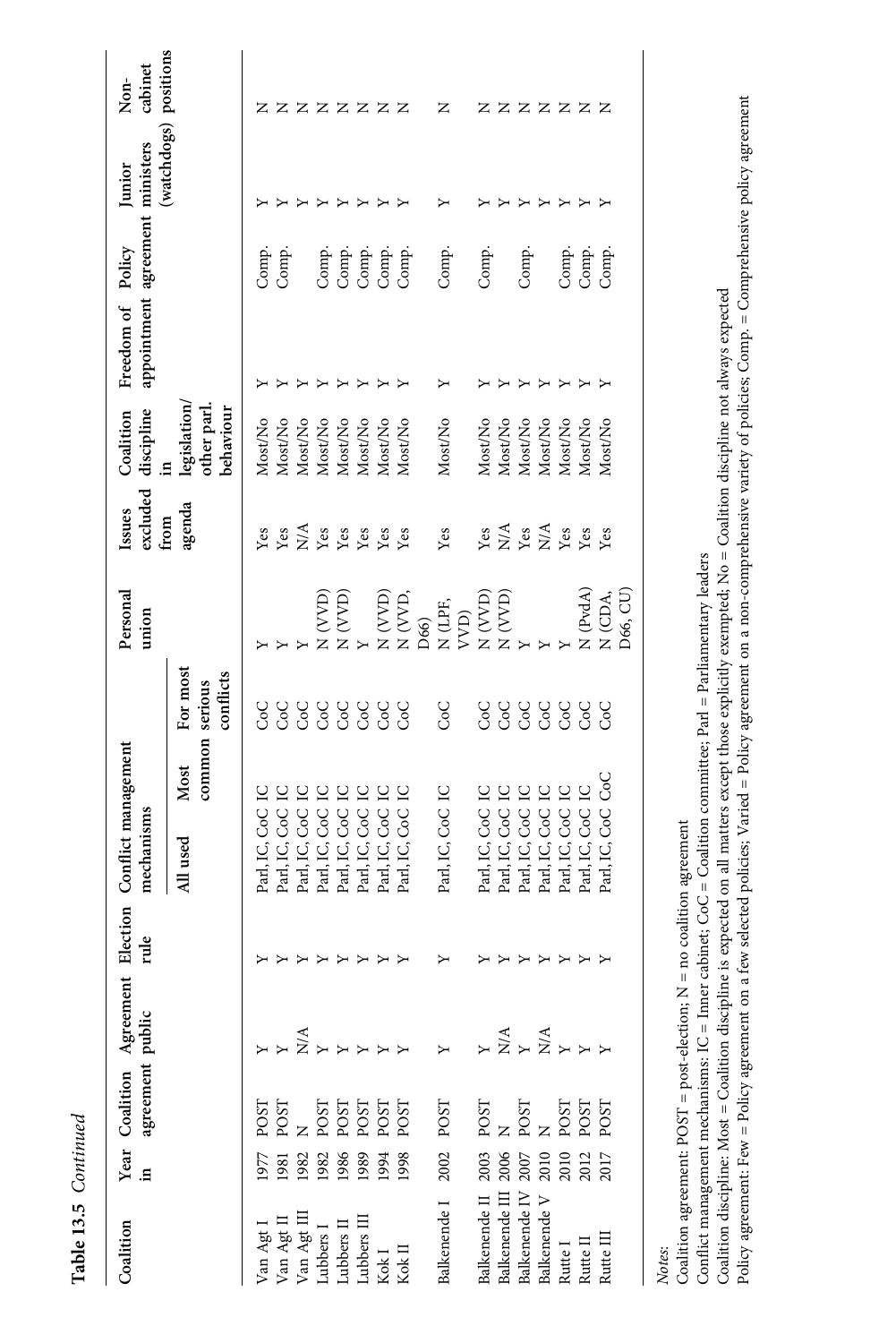setting, mentioning issues that shall remain away from the governmental agenda, points to disagreement, and while this may be a procedural arrangement to avoid trouble, the fact that it also is a pointer to underlying disagreement makes coalitions cautious in listing them.

For all these reasons, institutional and political, coalition governance during the term in office means that priorities and payoffs to the partners must be balanced. Carrying out the coalition agreement thus is anything but a routine mechanistic enterprise, and requires very close monitoring of signals from within the coalition and from the wider environment. Looking at successive years a coalition government is in office, we see the political agenda moving in which priorities are reset. Policy agenda change for coalition government need not be a survival risk, as long as such change happens in concert. Thus we see governments addressing different sets of political problems and policy intentions over the course of the term, a display of the way in which attention shifts to different parts of the joint policy agenda set at the beginning. When comparing the legislative agenda of the years in office to the coalition agreement negotiated at the beginning, most of the governments between 1963 and 2012 show some cyclic pattern in which they allocate their attention first to some clear priorities and then in the second and third year in their term in office move back to the wider range of topics included in the coalition agreement. The last year in office then again moves away from the broad agenda and shows concentration of some topics (Timmermans and Breeman 2014).

This apparent sequencing of attention to policy issues suggests that coalition governments begin with the topics considered most important to move into the policy-making pipeline, then address more issues, and finally pay attention to issues that were left somewhat ignored or that play a part in timing towards the elections. This pattern in coalition governments in the Netherlands looks dissimilar from the model of the political business cycle, in which a single party in office strategically times its 'harvest season' for policy success towards the next elections.

The ongoing process of agenda setting is thus not a case of automated government. Furthermore, to secure all this happens as peacefully and productively as possible, there are informal rules and structures for coalition governance.

# The role of individual ministers in policy-making

One aspect of this coalition governance is the space given to individual ministers. While individual ministers enjoy leeway in carrying out the tasks related to their portfolio and their role as party prominent in the cabinet, they are in no sense policy 'dictators' (Laver and Shepsle 1996). The principles of collegiality and collective responsibility also underline the importance of the rule of nonintervention into the business of other ministers. Cabinet ministers thus must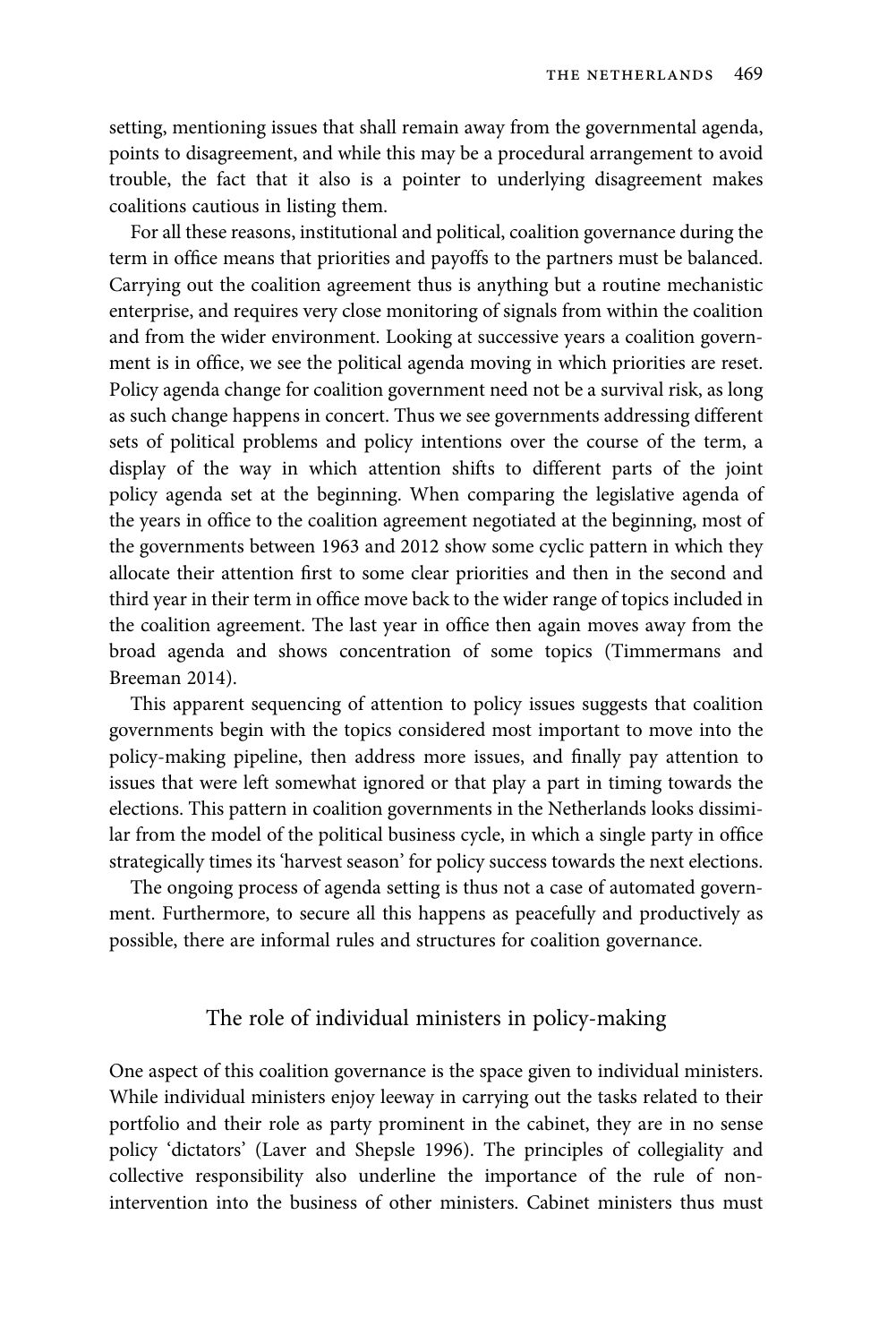stay on their own turf, even though it is sometimes hard to determine where one jurisdiction ends and another begins. Many problems and matters of government policy do not behave according to formal boundaries drawn around a government department. When formal border lines are hard to draw and follow, experiential learning should help preventing that ministers compete openly over who is the first responsible for an issue to address it. Departmental reshuffles made in government formation may also help in this ministerial orientation (Sieberer et al. 2017). In November 2017 for example, the Rutte III government placed the first responsibility for climate policy in the hands of the minister of economics affairs—as was expressed by the new departmental name economic affairs and climate policy. In the cabinet in office between 2012 and 2017, climate policy was the first responsibility of the minister of infrastructure and environment.

Increased media attention and the rapid rise of issues in the public arena make it imperative that ministers carefully balance claiming jurisdiction over an issue and avoidance of blame when the issue is believed to be ill-addressed. This exposure and risk of reputation damage may contribute to the ongoing practice of adherence to the coalition agreement. The prime ministerial position gained importance in representing the country in international arenas, but for domestic coalition governance to be successful, the prime minister must still pay systematic attention to securing the internal harmony and the credibility of the government. Prime minister Mark Rutte, who has run three successive cabinets since 2010, has a gavel when formally presiding meetings of the Council of Ministers, but he never uses it (Niemantsverdriet et al. 2016). The task of preserving internal peace becomes more pressing as government coalitions contain more and smaller parties and have less certainty of stable majority support in parliament. For this reason, the prime minister is also no exception to the rule that policy intentions included in the coalition agreement must be guarded, and in case plans need reconsideration or new issues intrude, the prime minister has special responsibility for establishing agreement about the policy response. This is mostly a matter of personal competence and coalition management skills, and much less of institutional privilege since Dutch prime ministers lack formal equipment for it.

# Coalition governance in the executive arena

The external pressures on governments imply that internal governance mechanisms are becoming ever more important. If persuasive communication skills of a prime minister is an advantage, this is not sufficient for managing the major coalition business and even less if matters become tense. The informal cabinet committees that since long are used to streamline and smooth cabinet decisionmaking are re-operationalized at the beginning of each new government. A variable factor in this is the number of vice-prime ministers, as each coalition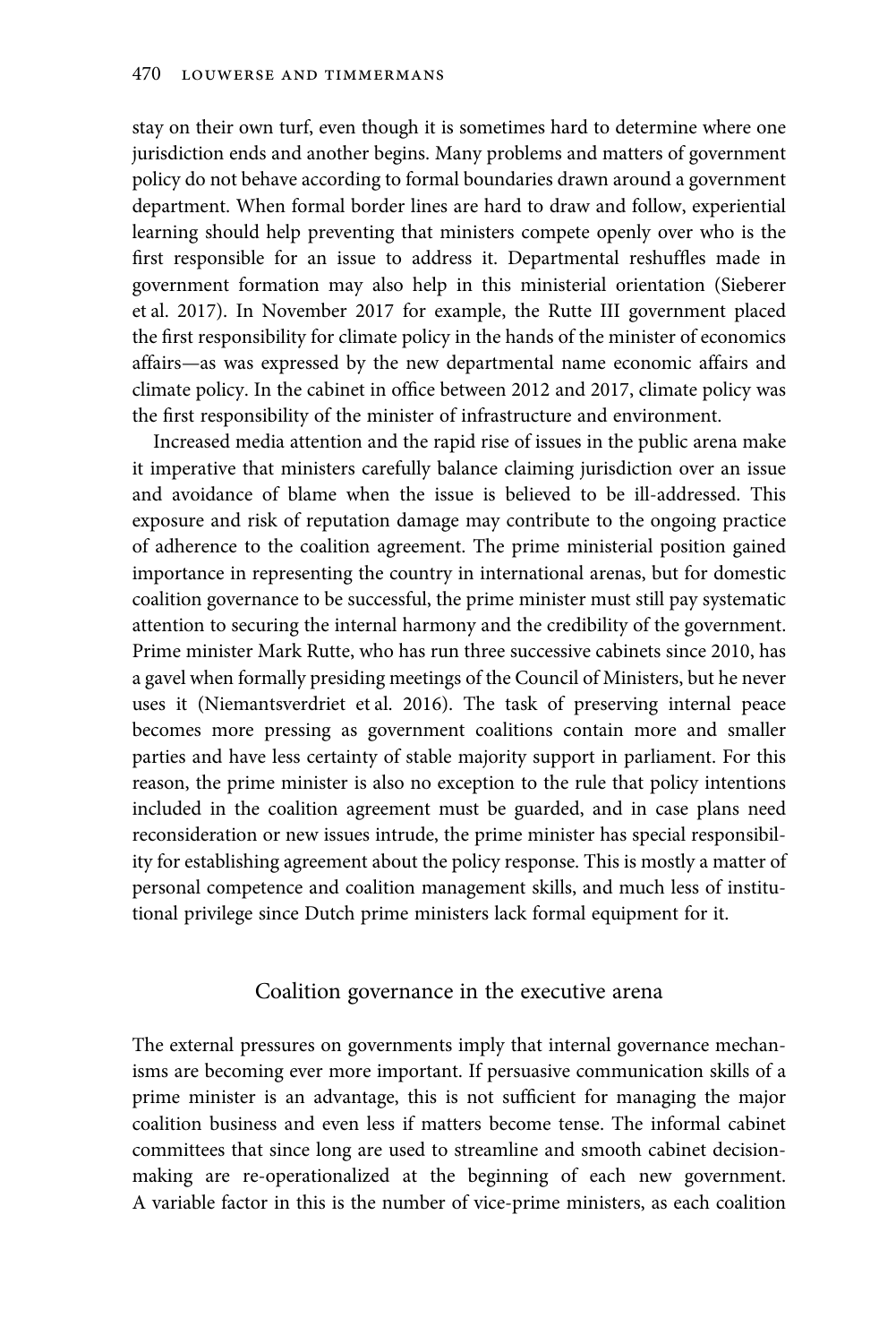party normally provides one. Thus the Rutte III government taking office in November 2017 counted three vice-prime ministers. If informal cabinet committees deal with policy domains and in this sense have an interdepartmental rationale, the vice-prime ministers act in their role mostly when matters require a more party political nature.

Junior ministers' portfolios are positions for taking a part of the larger ministerial package and specializing on it. They are also created to establish a portfolio balance between the coalition partners and to express priorities in the policy agenda of the new government. Such priorities usually are explicated to allow individual coalition parties to be visible on themes that do not incur real political risk to the coalition as a whole. Thus junior minister positions have been created for promoting women emancipation and for family matters. The most common use of junior ministers however is to reduce the minister's workload; they are usually responsible for a part of the minister's portfolio. It is also common practice to allocate such positions across the coalition; more often than not, junior ministers are from a different party than their minister. Junior ministers are, however, not necessarily 'watchdogs' acting as their own party's agents in the other party's department, but they rather function as bidirectional messengers to fine tune coalition policy between them (Timmermans and Andeweg 2000: 380).

#### Governance mechanisms in the parliamentary arena

The leaders of parliamentary groups face the double task of keeping up a party profile and harmonize matters important to the continuation and survival of the coalition. Electoral uncertainty and an increasingly harsh culture of accountability in the public arena have pushed the parliamentary face of these members of the party leadership more to the foreground and reduced the tolerance for 'lip service' in unconditionally supporting the government. Party leaders in parliament that move too close towards a position of identification with the government are vulnerable in their role in parliament. During the Rutte III cabinet not only the parliamentary leaders but also area specialists in charge of specific policy themes pushed the leeway for opinionated messages to a maximum (Korteweg 2018). The principle of dualism, a clear separation of responsibilities between government and supporting parties in parliament, is also reinforced by the sometimes very narrow majority or even the absence of a majority for the coalition in the Senate, the other legislative chamber where support parties must be found to secure that legislative proposals actually receive final political endorsement. Party profiling by coalition partners produced more risk of internal controversy. In weekly meetings between the vicechairs of the coalition parties in the Tweede Kamer, voting on matters on the parliamentary agenda is discussed and coordinated in order to contain the risk of escalation (Korteweg 2018).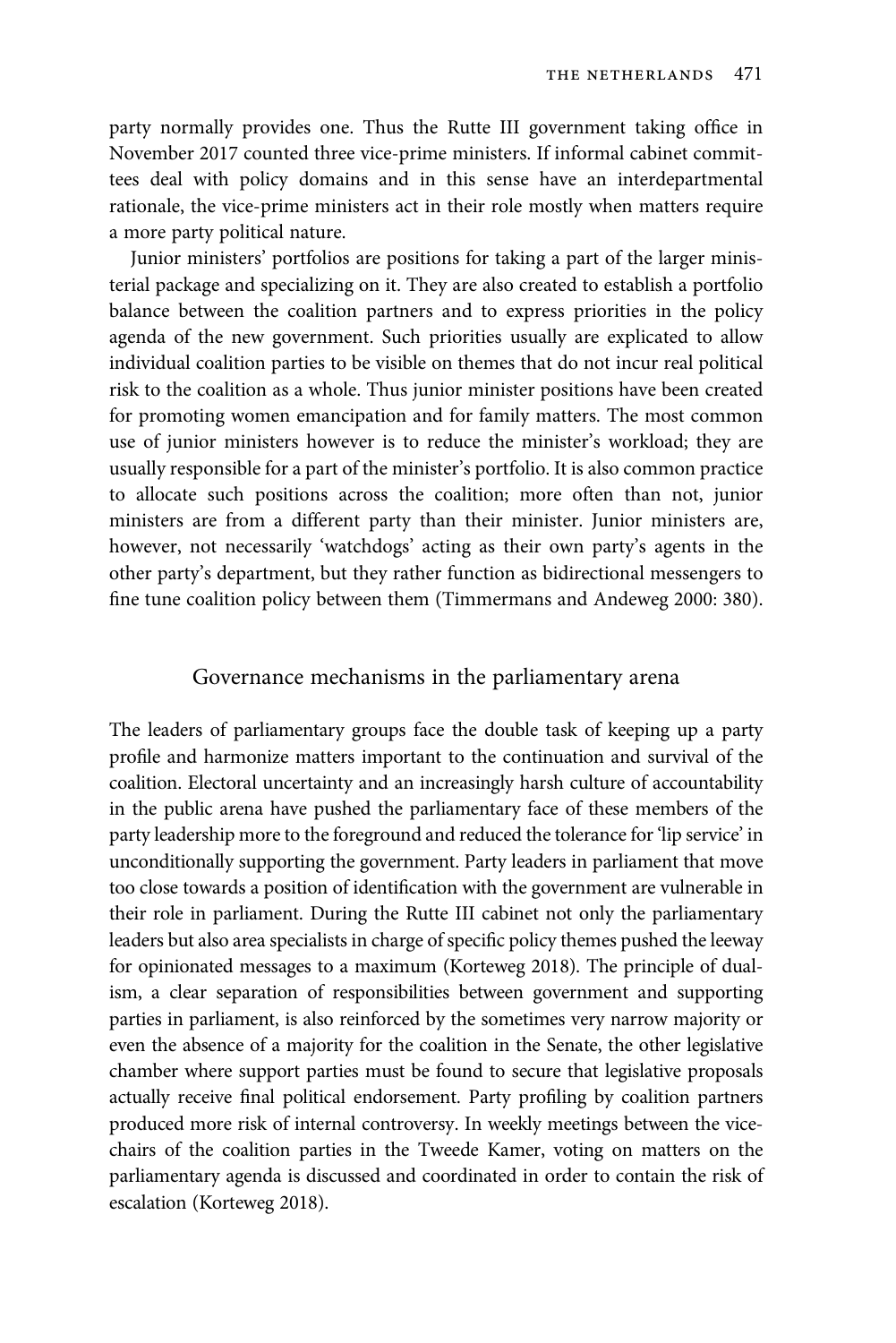The Torentjesoverleg (named after the small octagonal tower that houses the prime minister's office) is an essential informal venue where more agenda items are being scheduled for discussion between the top of the cabinet and the top of the parliamentary groups. In the early 2000s the idea came up to refresh Dutch politics (a so-called 'new politics') and abolish such mysterious and nontransparent venues as the Torentjesoverleg. But the rejuvenation idea foundered quickly and the prime ministerial tower was unlocked again for coalition summits. What does seem to have changed, however, is the timing of these summits. Parties are more keen to avoid press coverage of parliamentary party leaders entering the prime minister's office as not to create too strong an image of collusion. While the weekly press conference of the prime minister is on Fridays, the consultation of party and cabinet leaders has moved away from the prime minister's office and to Monday mornings—when everyone else also is busy beginning the work week. Interviews with ministers in the Rutte II cabinet (2012–2017) reveal that this weekly summit was crucial to the survival of the two-party coalition that was almost permanently in a process of political negotiation (Niemantsverdriet et al. 2016). Moreover, more specific mechanisms of similar type of composition are used for policy streamlining: the Rutte III cabinet organized 'cockpit talks' involving the cabinet and the parliamentary leaders and area specialists to monitor progress in elaborating a national climate agreement (Meeus 2018). Partly as a result of the fragmentation of parliamentary politics and the fact that the Rutte III government includes no less than four parties, these consultations between parliamentary party leaders and the prime minister and vice- prime ministers have become more central in the last years. Even government ministers sometimes take a back seat, referred to by Koole (2018) as a process of 'governmentalisation'.

# Governance mechanisms with different types of actors (mixed)

With a less stable parliamentary majority and the need to secure a majority case by case even on important matters in the Senate, coalition governance also has come to involve a wider politics of agreements with societal stakeholders with major influence on sectors of the economy and society. This extension of the politics of agreements resembles the practice of neo-corporatism but it is more closely connected to the governance of the coalition itself. It not only is a reinvigoration of a policy-making style but also serves the stability of the government itself. In the period since 2010 a housing agreement, a pensions agreement, an energy agreement, a health care agreement, and a climate agreement were negotiated, all meant to provide a wide enough support basis for government policy that it would be possible to move intentions beyond mere plans and set a course of reforms.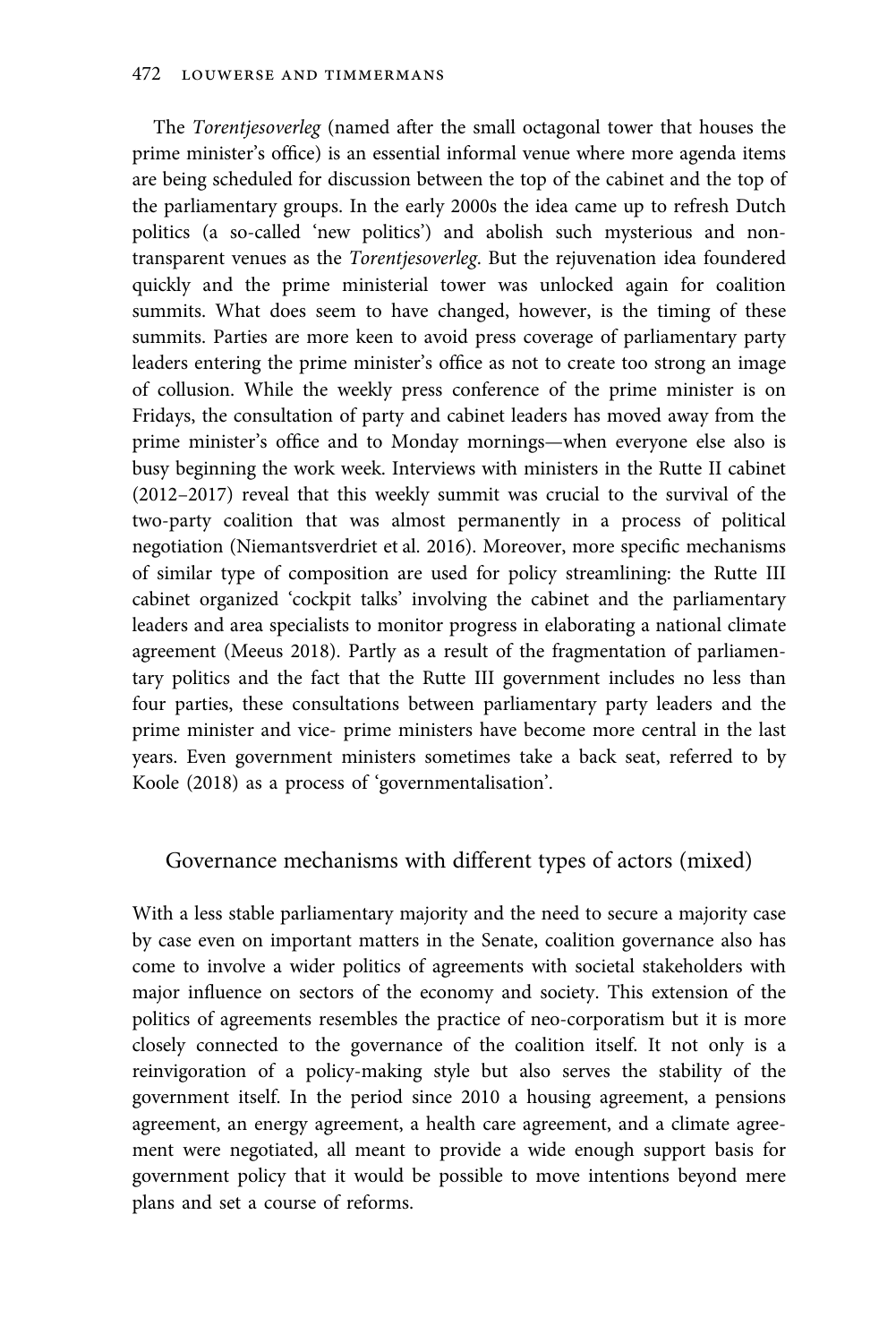### Cabinet duration and termination

# The duration of cabinets

Dutch governments often end prematurely. In the 2000s, none of the governments formed by Prime Minister Balkenende achieved the maximum possible duration: they ended before the next constitutionally mandated election. Historically, there have been ups and downs in terms of government duration. In the 1940s, both governments ended prematurely, resulting in a relative duration of just under 60 per cent of the maximum possible duration. Table 13.6 displays the relative duration as a share of the maximum possible duration, although it underestimates cabinet duration somewhat because it includes caretaker (transitional) governments, which are almost never intended to last until the next constitutionally mandated elections but rather to organize early elections. Governments in the 1950s were much more stable than the two cabinets in the 1940s, achieving about 75 per cent relative duration, which goes up to almost 90 per cent if we exclude the caretaker cabinet Beel II. In the 1960s this declined to 71 per cent and it remained similarly at 74 per cent in the 1970s (excluding caretakers). While the 1980s started with the short-lived Van Agt II cabinet, the subsequent Lubbers cabinets were much more stable, achieving 70 per cent relative duration (excluding the Van Agt III caretaker government). The 1990s were the most stable decade, with both cabinets of Kok (almost) fulfilling their full term. The break with the 'unstable 2000s' was significant. The average relative duration of the three non-caretaker Balkenende cabinets was 57 per cent, the lowest since the 1940s. More recently, Rutte II's completion of its full term means that relative duration in the 2010s has gone up to 76 per cent.

The fact that Rutte II managed to complete its full term in office is not mere coincidence. Aware of the instability of the Balkenende cabinets and after an early demise of his first cabinet, Prime Minister Rutte was very much focused on a quick government formation and providing stable government. His coalition partner's (PvdA) counterpart agreed with this and the formation of Rutte II was indeed among the quickest in recent times. The Rutte II cabinet was the first since 1998 (Kok I) to complete its full term. The fact that both government parties started to lose support in opinion polls fairly quickly into the government's term will also have contributed to the government's stability: neither party would stand to gain much from early elections. Perhaps Rutte II was the stable exception in unstable times.

The mostly unstable governments that were formed since the '2002 Fortuyn' revolution seem to be connected to the fragmentation of parliament and the subsequent difficulty in forming a government. After the 2017 election, there was only one 'large' party with over 15 per cent of the vote, while five 'mid-sized' parties obtained between 9 per cent and 12 per cent. Coalitions require more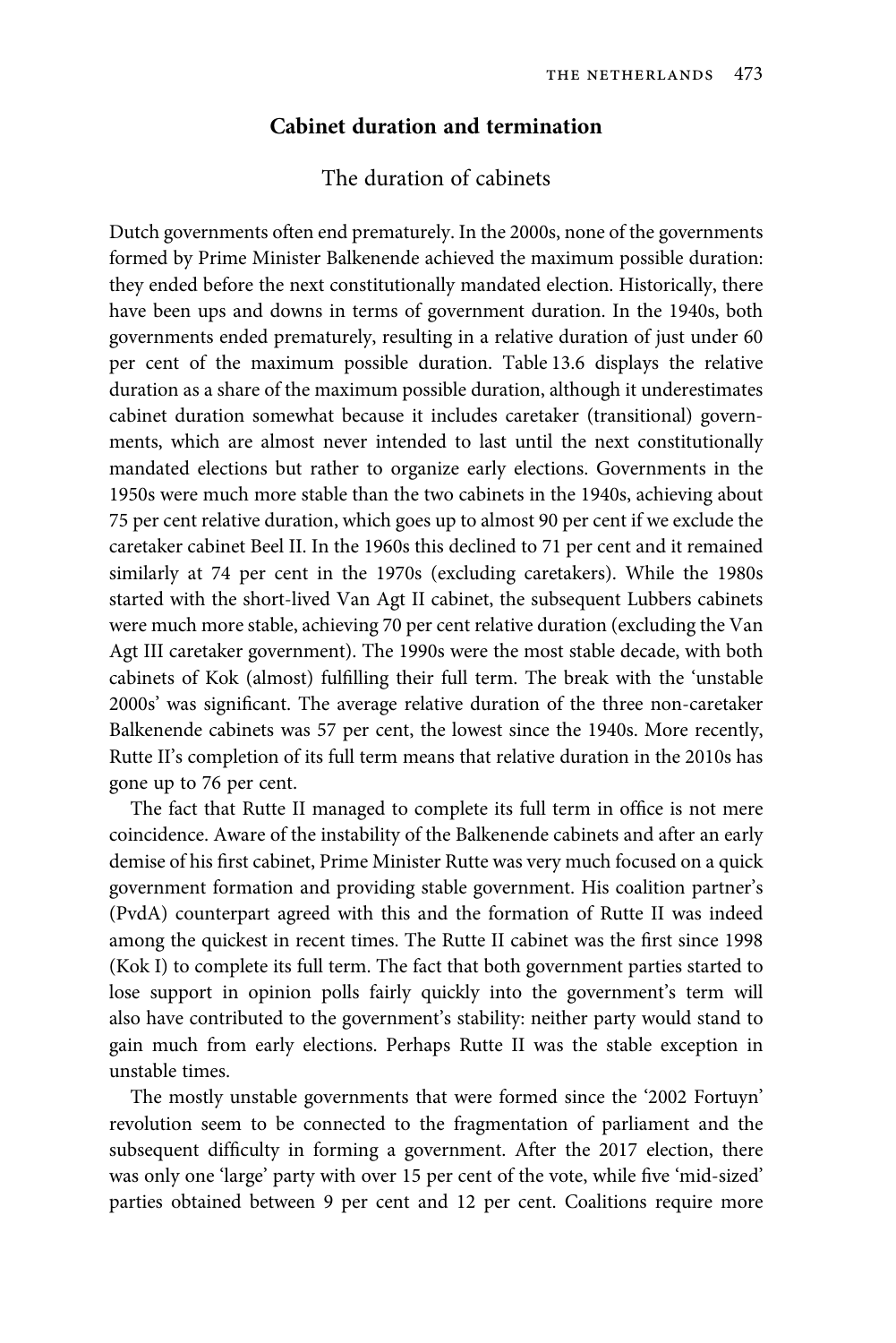| Cabinet                                 | Date in                               | Date out                               | duration<br>Relative<br>(%) | Mechanisms<br>termination<br>of cabinet | Terminal<br>events | between or<br>conflict<br>within)<br>Parties<br>(when | area(s)<br>Policy              | Comments                                                                                                                                                                                                                                                                                                         |
|-----------------------------------------|---------------------------------------|----------------------------------------|-----------------------------|-----------------------------------------|--------------------|-------------------------------------------------------|--------------------------------|------------------------------------------------------------------------------------------------------------------------------------------------------------------------------------------------------------------------------------------------------------------------------------------------------------------|
| Lubbers III<br>$\rm Kok$ I $\rm Kok$ II | 1989-11-07<br>1994-08-22<br>998-08-03 | 1998-05-05<br>2002-04-16<br>1994-05-03 | 98.0<br>100<br>$\approx$    | o                                       |                    |                                                       | Foreign<br>policy              | released by the Dutch Institute for War<br>Documentation, from which Kok drew<br>the conclusion that Dutch UN troops<br>Srebrenica in 1995. The government<br>The cabinet resigned after a report<br>remained in office in a caretaker<br>capacity until the May elections,<br>had failed to prevent the fall of |
| Balkenende I                            | 2002-07-22                            | 2002-10-16                             | 6.2                         | ∞                                       |                    | ЦPF                                                   |                                | infighting in LPF paralysed the ruling<br>The government resigned after<br>however.                                                                                                                                                                                                                              |
| Balkenende II                           |                                       | 2003-05-27 2006-06-30                  | 84.5                        | 7a                                      |                    |                                                       | VVD, D66 Immigration<br>policy | Integration Rita Verdonk of VVD. The<br>government then survived a vote of no<br>D66 withdrew from the coalition over<br>controversial statements made by<br>resigned anyway and called early<br>confidence initiated by D66, but<br>Minister for Immigration and<br>coalition.                                  |
| Balkenende III 2006-07-07               |                                       | 2006-11-22                             | 69.3                        |                                         |                    |                                                       |                                | Caretaker cabinet to organize early<br>elections.                                                                                                                                                                                                                                                                |
| Balkenende IV 2007-02-22                |                                       | 2010-02-23                             | 80.1                        | $\mathbb{Z}$                            |                    | CDA,<br>PvdA                                          | Foreign<br>policy              | PvdA left the ruling coalition over policy<br>disagreements on the Dutch troop<br>elections.                                                                                                                                                                                                                     |

Table 13.6 Cabinet termination in the Netherlands, 1989-2018 Table 13.6 Cabinet termination in the Netherlands, 1989–2018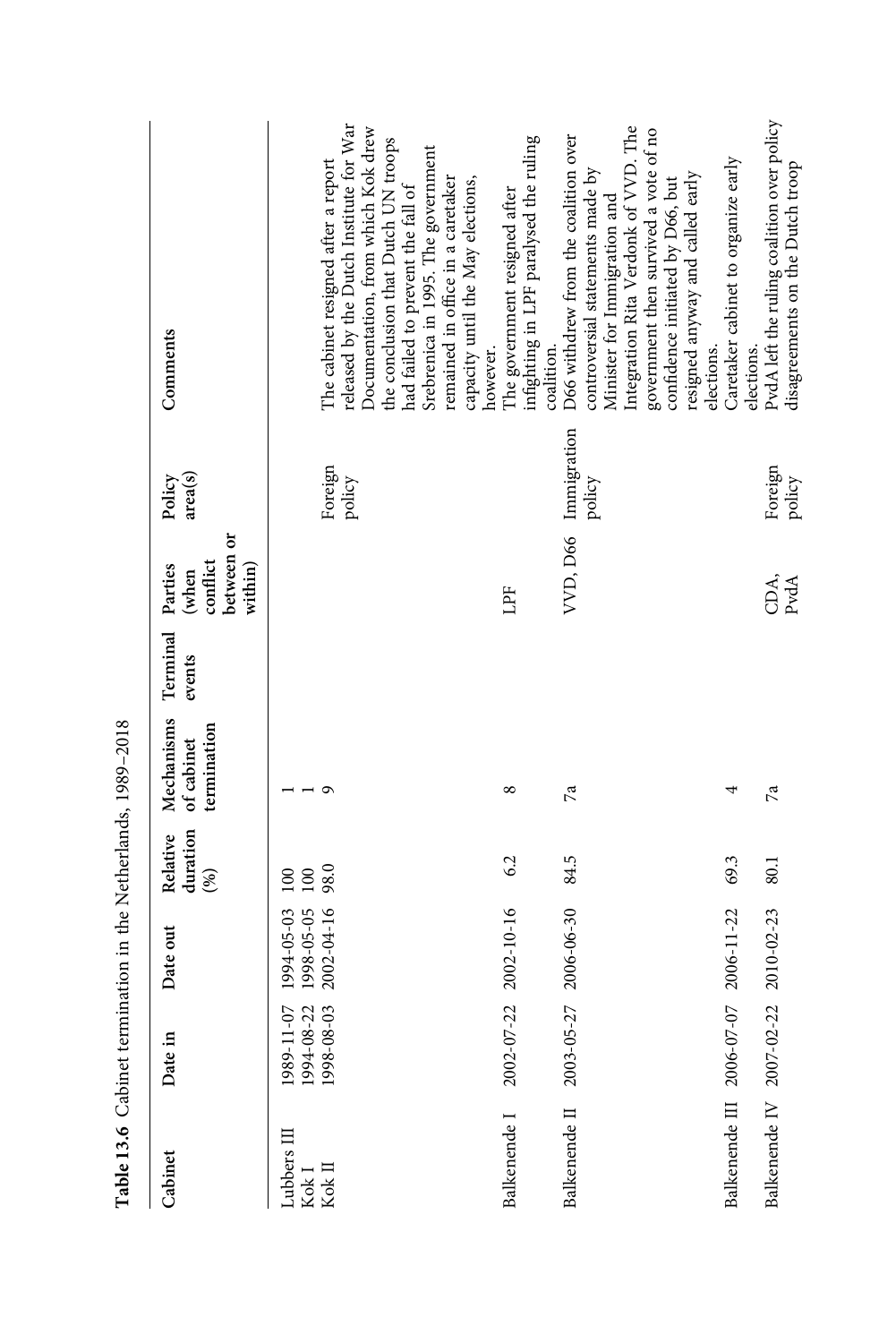|                                       |                                        |                                                                                               | presence in Afghanistan. Early elections<br>were called for 9 June. |
|---------------------------------------|----------------------------------------|-----------------------------------------------------------------------------------------------|---------------------------------------------------------------------|
| Balkenende V 2010-02-23 2010-06-09 39 |                                        |                                                                                               | Caretaker cabinet to organize early                                 |
|                                       |                                        |                                                                                               | elections.                                                          |
| Rutte I                               | $2010 - 10 - 14$ $2012 - 04 - 23$ 52.4 | 4, 9                                                                                          | The government resigned on 23 April                                 |
|                                       |                                        |                                                                                               | 2012 after it lost the external support of                          |
|                                       |                                        |                                                                                               | PVV, on which it relied for majority                                |
|                                       |                                        |                                                                                               | status in the lower house. Early elections                          |
|                                       |                                        |                                                                                               | were called for 12 September 2012.                                  |
| Rutte II                              | 2012-11-05 2017-03-15 100              |                                                                                               |                                                                     |
| Technical terminations                |                                        |                                                                                               |                                                                     |
|                                       |                                        | 1: Regular parliamentary election; 2: Other constitutional reason; 3: Death of prime minister |                                                                     |

Discretionary terminations Discretionary terminations

7a/b: Conflict between coalition parties: policy (a) and/or personnel (b); 8: Intra-party conflict in coalition party or parties; 7a/b: Conflict between coalition parties: policy (a) and/or personnel (b); 8: Intra-party conflict in coalition party or parties; 4: Early parliamentary election; 5: Voluntary enlargement of coalition; 6: Cabinet defeated by opposition in parliament; 4: Early parliamentary election; 5: Voluntary enlargement of coalition; 6: Cabinet defeated by opposition in parliament;

9: Other voluntary reason 9: Other voluntary reason

Terminal events Terminal events

10: Elections, non-parliamentary; 11: Popular opinion shocks; 12: International or national security event; 13: Economic event; 10: Elections, non-parliamentary; 11: Popular opinion shocks; 12: International or national security event; 13: Economic event; 14: Personal event 14: Personal event

Note: Relative duration: share of constitutionally allowed duration for this cabinet. Note: Relative duration: share of constitutionally allowed duration for this cabinet.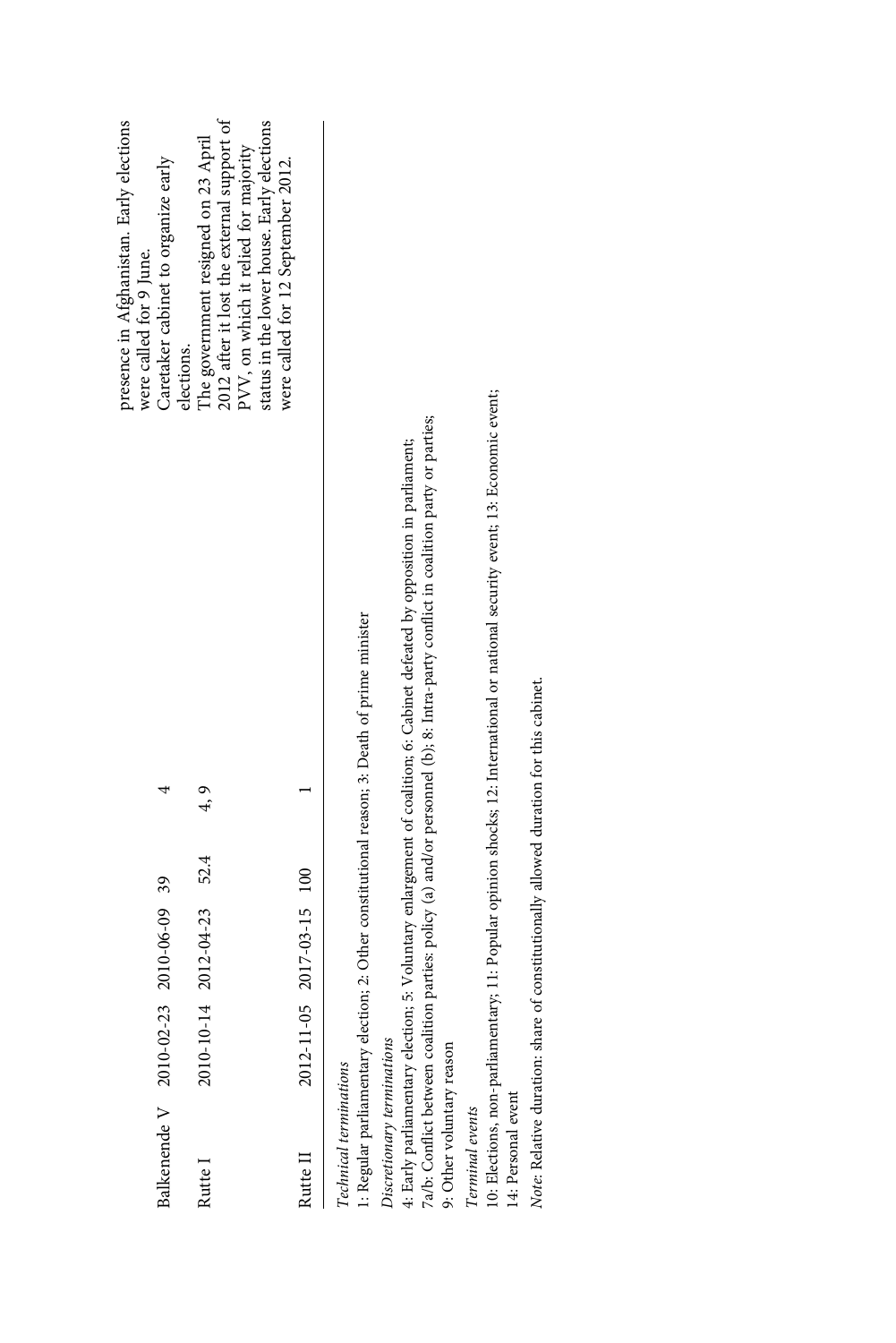parties to win a majority and those majorities are more often than not small. Combining this with a relatively high number of politicians 'crossing the floor', that is leaving their parliamentary party group (usually to start their own party), it means that governing becomes even more of a balancing act than in the past.

# The termination of cabinets

Table 13.6 also records the main reasons for termination. The reasons for a premature end to many cabinets are mostly related to political conflict within the coalition. In recent times, all (non-caretaker) Balkenende cabinets resigned due to (policy) conflict between or within coalition parties. Rutte I resigned when the support party PVV left negotiations on financial reforms. This is a continuation of the reasons for cabinet termination over the whole post-Second World War period (see Table 13.6). Some cabinets end due to early parliamentary elections, but these mostly concern caretaker cabinets that were installed to organize those elections. Cabinets in regular elections have become a relatively rare phenomenon in the last 20 years, due to high levels of early terminations. Since the Cals cabinet in the 1960s, the unwritten rule has been that cabinet resignations have to be followed by early elections.

Governments are generally not defeated in parliament. The most recent case of a parliamentary vote leading to a cabinet crisis was in 1999, when the government failed to obtain two-thirds majority support in the Senate for the introduction of a referendum. The government's resignation was, however, revoked after the parties found a compromise that allowed them to continue their coalition. Because the cabinet's resignation was not officially accepted, we do not treat this and similar cases as early terminations (and a new cabinet being formed). The only case where a parliamentary vote directly led to the resignation of a cabinet (that was not later revoked) is the infamous 'Night of Schmelzer' in 1966, when the leader of the KVP introduced a motion that was interpreted by the prime minister as a nonconfidence motion. The motion was subsequently adopted, which led to the government's resignation. While individual ministers have lost confidence motions, no cabinets have done so since 1966.

# Conclusion

While substantial changes in the party system and electoral context presented new challenges for coalition governance in the Netherlands, Dutch politicians have mainly looked to old solutions to address these new problems. Majority coalition formation is still the norm and the (unintended) introduction of an investiture vote for the formateur has further cemented this norm. Electoral volatility and the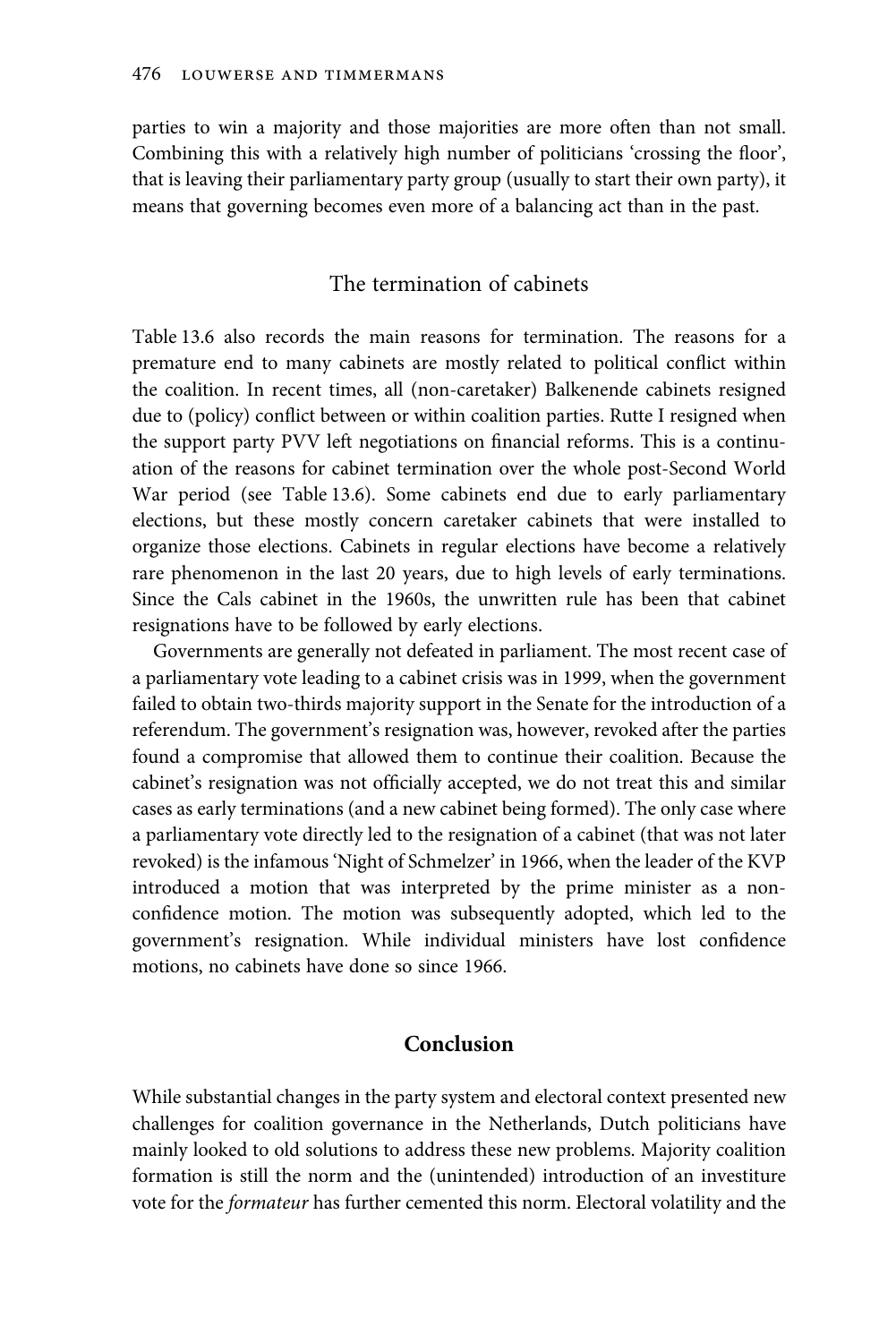effective number of parties have increased over the last 30 years. Immigration and integration have established themselves as a new line of conflict. Despite the rise of new parties on the right, centre, and left, governance is still dominated by the 'traditional' three-plus-one (CDA, VVD, PvdA, and D66). Since 1994, only two new parties have participated in government.

Where something new has been tried, most notably the Rutte I supported minority cabinet, this was not evaluated very positively by the actors involved. While part of the negative assessment was due to the early demise of this cabinet and the policy conflict between PVV on the one hand and VVD and CDA on the other, the dependency on a 'third party' was also seen as something that should be avoided.

Fragmentation and party instability have impacted on cabinet governance. The start of the twenty-first century was an era of cabinet instability. Parties leaders have tried to address this by insisting on party unity so that they could deliver the votes for compromises that were agreed to in the coalition. These demands of loyalty and discipline in some cases had the effect of alienating some government MPs, which led to floor-crossing and thus a further erosion of parliamentary support. Party leaders therefore have to balance between appeasing their MPs and voters as well as avoiding (serious) conflict with other government parties. Coordination within the coalition and conflict resolution mechanisms have therefore become even more important for the survival of cabinets. The Netherlands can clearly be described in terms of the Coalition Compromise Model, in which the coalition agreement as well as coordination and conflict management mechanisms are of central importance.

Balance has to be maintained in several arenas. In the parliamentary arena the coalition party leaders regularly meet to avoid unnecessary conflicts. In government, ministers who formally have a relatively strong autonomy have to take into account the views of their parliamentary party group and the sensitivities of coalition partners and those of other ministers. At the very top, the prime minister and leaders of the other parties have to see whether the coalition agreement is upheld or if ad hoc changes are necessary. While the prime minister's formal powers are quite limited, his leadership of the largest party and his central role in policy coordination at home and in Europe strengthen his position.

Whereas electoral politics and political campaigns have become more adversarial in style over the last 20 years, coalition governance still seems to be guided by the politics of accommodation. In that sense, our analysis confirms earlier accounts of Dutch (coalition) politics by Lijphart (1989) and Timmermans and Andeweg (2000). At the same time, the changes in volatility, fragmentation, and the party system are much more extensive now than they were 20 years ago. It needs to be seen whether old solutions keep working in this significantly changed context.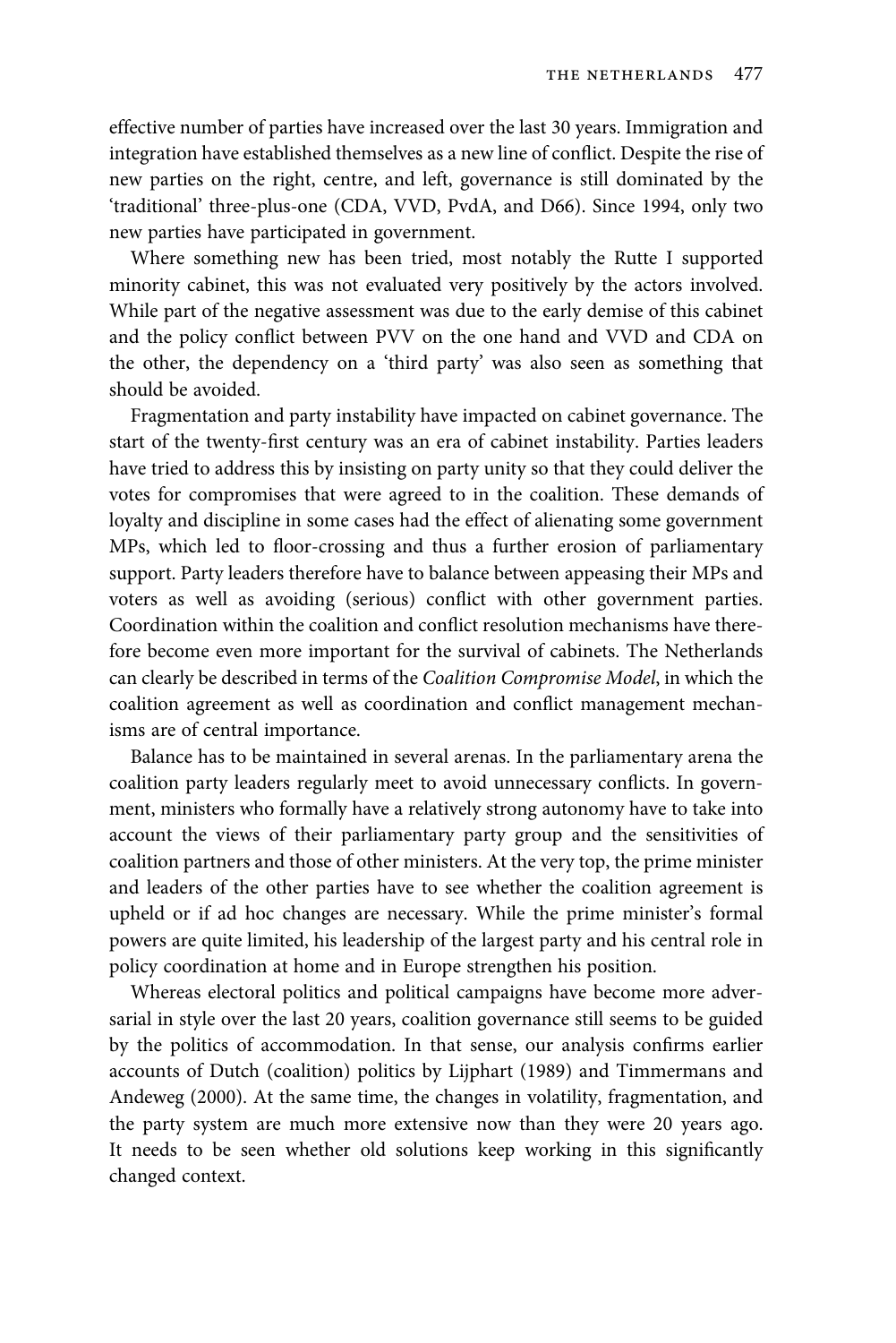## References

- Andeweg, Rudy, and Galen Irwin (2014). Governance and Politics of the Netherlands, 4th edn. Basingstoke: Palgrave Macmillan.
- Bäck, Hanna, Marc Debus, and Patrick Dumont (2011). 'Who Gets What in Coalition Governments? Predictors of Portfolio Allocation in Parliamentary Democracies'. European Journal of Political Research, 50(4): 441–78.
- Bakker, Ryan, Catherine de Vries, Erica Edwards, Liesbet Hooghe, Seth Jolly, Gary Marks, Jonathan Polk, Jan Rovny, Marco Steenbergen, and Milada Anna Vachudova (2015). 'Measuring Party Positions in Europe: The Chapel Hill Expert Survey Trend File, 1999-2010'. Party Politics, 21(1): 143–52.
- Baumgartner, Frank, and Bryan Jones (2015). The Politics of Information: Problem Definition and the Course of Public Policy in America. Chicago and London: University of Chicago Press.
- Bolhuis, W. (2018). 'Van Woord tot Akkoord. Een analyse van de partijkeuzes in CPB -doorrekeningen van verkiezingsprogramma's en regeerakkoorden, 1986–2017'. Leiden University.
- Council of State (n.d.). 'The Council of State'. Retrieved from: https://www. raadvanstate.nl/talen/artikel/ (Accessed on 19 December 2019).
- De Winter, Lieven, and Patrick Dumont (2008). 'Uncertainty and Complexity in Cabinet Formation'. In Kaare Strøm, Wolfgang C. Müller, and Torbjörn Bergman (eds), Cabinets and Coalition Bargaining: The Democratic Life Cycle in Western Europe. Oxford: Oxford University Press, 123–57.
- Ecker, Alejandro, Thomas M. Meyer, and Wolfgang C. Müller (2015). 'The Distribution of Individual Cabinet Positions in Coalition Governments: A Sequential Approach'. European Journal of Political Research, 54(4): 802–18.
- Fiers, Stefaan, and André Krouwel (2005). 'The Low Countries: From "Prime Minister" to President-Minister'. In Thomas Poguntke and Paul Webb (eds), The Presidentialization of Politics: A Comparative Study of Modern Democracies. Oxford: Oxford University Press, 128–58.
- Jacobs, Kristof, Marijn van Klingeren, Henk van der Kolk, Tom van der Meer, and Eefje Steenvoorden (2016). Het Oekraïne-referendum: Nationaal Referendum Onderzoek 2016. Den Haag: Ministerie van Buitenlandse Zaken. Retrieved from: http://repository.ubn.ru.nl/handle/2066/166055
- Jennings, Will, Shaun Bevan, Arco Timmermans, Gerard Breeman, Sylvain Brouard, Laura Chaques-Bonafont, Christoffer Green-Pedersen, Peter John, Peter Mortensen, and Anna Palau (2011). 'Effects of the Core Functions of Government on the Diversity of Executive Agendas'. Comparative Political Studies, 44(8): 1001–30.
- Koole, Ruud (2018). 'Gouvernementalisering: De veranderende verhouding tussen regering en parlement in Nederland'. Tijdschrift Voor Constitutioneel Recht, 9 (October): 317–41.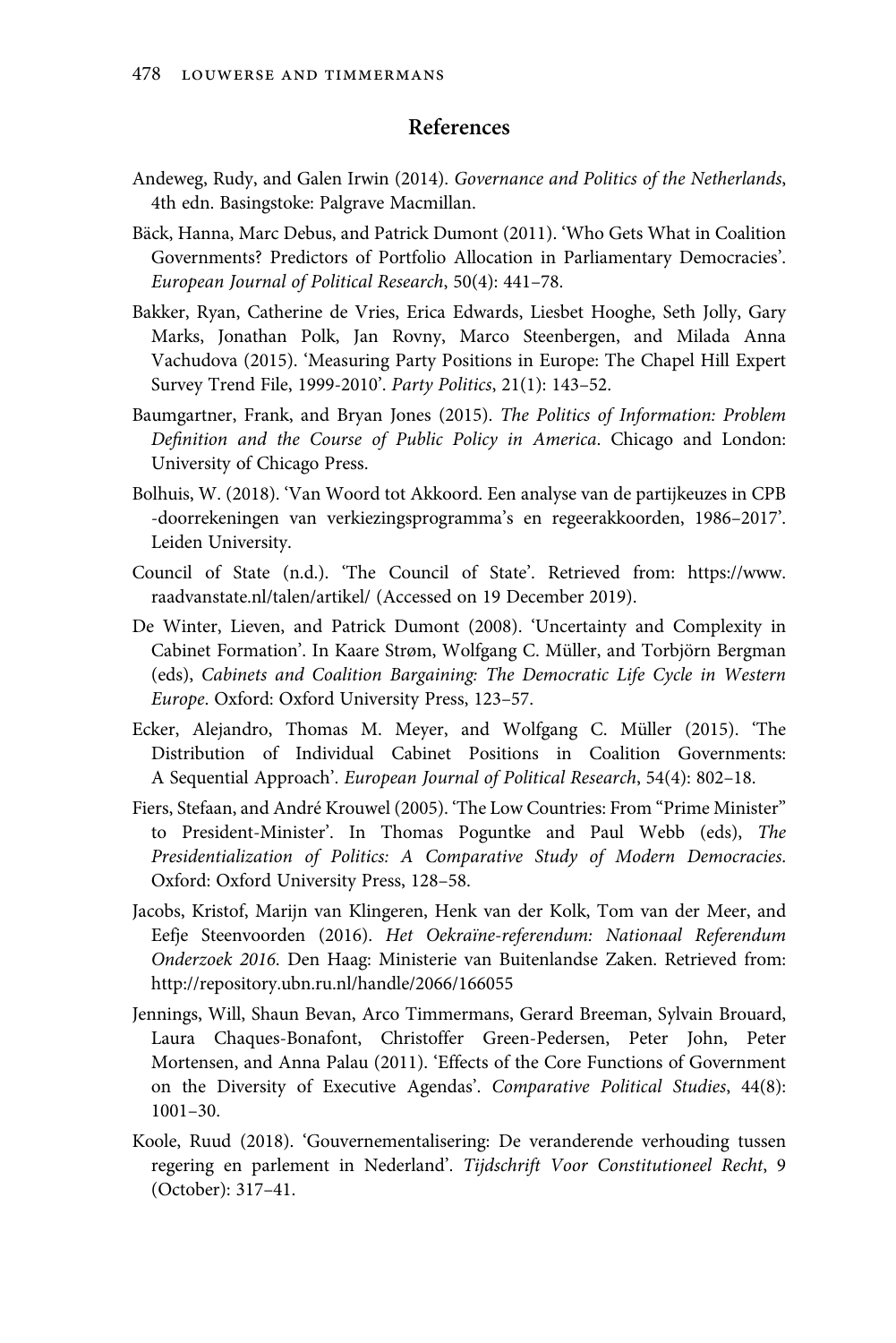- Korteweg, Ariejan (2018). 'Na negen maanden is het "praatkabinet" Rutte III nog steeds een groot raadsel'. De Volkskrant. 6 July. Retrieved from: https://www. volkskrant.nl/nieuws-achtergrond/na-negen-maanden-is-het-praatkabinet-rutte-iiinog-steeds-een-groot-raadsel~bd9ccc7c/
- Kriesi, Hanspeter, Edgar Grande, Romain Lachat, Martin Dolezal, Simon Bornschier, and Timotheos Frey (2006). 'Globalization and the Transformation of the National Political Space: Six European Countries Compared'. European Journal of Political Research, 45(6): 921–56.
- Laver, Michael, and Kenneth A. Shepsle (1996). Making and Breaking Governments: Cabinets and Legislatures in Parliamentary Democracies. Cambridge: Cambridge University Press.
- Lijphart, Arend (1968). The Politics of Accommodation. Pluralism and Democracy in the Netherlands. Berkeley: University of California Press.
- Lijphart, Arend (1989). 'From the Politics of Accommodation to Adversarial Politics in the Netherlands: A Reassessment'. In Hans Daalder and Galen A. Irwin (eds), Politics in the Netherlands: How Much Change? London: Cass, 139–58.
- Louwerse, Tom (2010). De CPB-ruimte: een grafische presentatie van de doorrekening. Retrieved from: http://blog.tomlouwerse.nl/2010/05/de-cpb-ruimte-eengrafische-presentatie.html (Accessed on 28 October 2016).
- Mair, Peter (2008). 'Electoral Volatility and the Dutch Party System: A Comparative Perspective'. Acta Politica, 43(2–3): 235–53. https://doi.org/10.1057/ap.2008.1
- Meeus, Tom-Jan (2018). 'Cockpitoverleg, Urgenda, Rutte versus Hoekstra:de klimaatblues in de coalitie'. NRC Handelsblad. 8 December. Retrieved from: https://www. nrc.nl/nieuws/2018/12/08/cockpitoverleg-urgenda-rutte-versus-hoekstrade-klimaat blues-in-de-coalitie-a3059955
- Müller, Wolfgang C. and Kaare Strøm (eds.) (2020). Coalition Governments in Western Europe. Oxford: Oxford University Press.
- Müller, Stefan and Tom Louwerse (2020). 'The Electoral Cycle Effect in Parliamentary Democracies'. Political Science Research and Methods, 8(4): 795–802.
- Niemantsverdriet, Thijs, Philip de Witt Wijnen, and Annemarie Kas (2016). 'Het geheim van Rutte II: Vallen? Dat nooit'. NRC Handelsblad. 24 December. Retrieved from: https://www.nrc.nl/nieuws/2016/12/23/dan-ga-je-maar-naar-dekoning-5881783-a1538226
- Otjes, Simon (2015). 'How the Eurozone Crisis Reshaped the National Economic Policy Space: The Netherlands 2006–2012'. Acta Politica, 51: 1–25.
- Otjes, Simon and Tom Louwerse (2014). 'A Special Majority Cabinet? Supported Minority Governance and Parliamentary Behavior in the Netherlands'. World Political Science, 10(2): 343–63.
- Pellikaan, Huib, Tom van der Meer, and Sarah de Lange (2003). 'The Road from a Depoliticized to a Centrifugal Democracy'. Acta Politica, 38(1): 23–49.
- Peterson, Robert, Martine de Ridder, John Hobbs, and Fletcher McClellan (1983). 'Government Formation and Policy Formulation: Patterns in Belgium and the Netherlands'. Res Publica, 25: 49–82.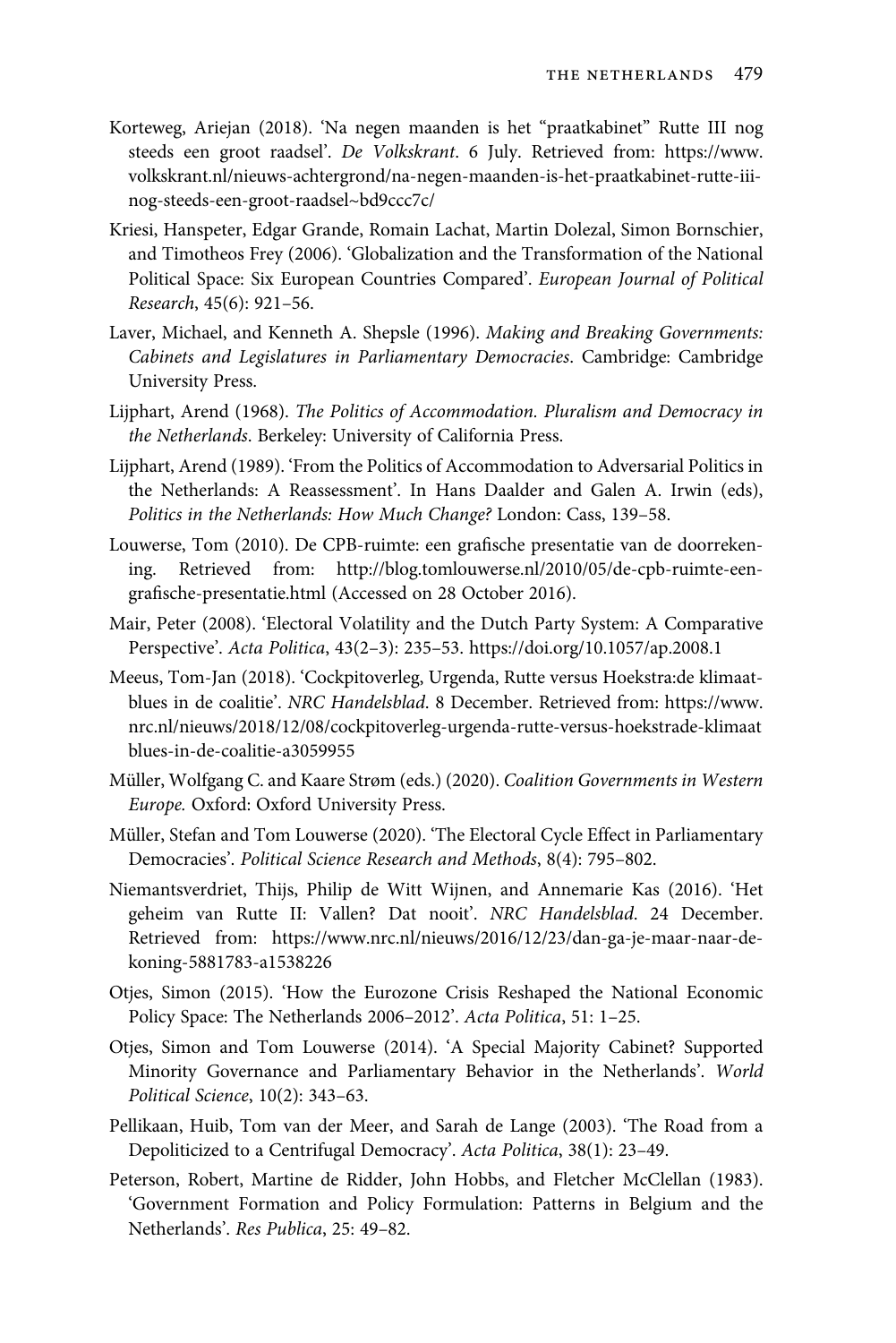- Rasch, Bjørn Erik, Shane Martin, and José Antonio Cheibub (2015). 'Investiture Rules and Government Formation'. In Bjørn Erik Rasch, Shane Martin, and José Antonio Cheibub (eds), Parliaments and Government Formation: Unpacking Investiture Rules. Oxford: Oxford University Press, 3–26.
- Polk, Jonathan, Jan Rovny, Ryan Bakker, Erica Edwards, Liesbet Hooghe, Seth Jolly, Jelle Koedam, Filip Kostelka, Gary Marks, Gijs Schumacher, Marco Steenbergen, Milada Vachudova, and Marko Zilovic (2017). 'Explaining the Salience of Anti-Elitism and Reducing Political Corruption for Political Parties in Europe with the 2014 Chapel Hill Expert Survey Data'. Research and Politics, 4(1): 1–9.
- Sieberer, Ulrich, Thomas Meyer, Andrea Ceron, Albert Falcó-Gimeno, Isabelle Guinaudeau, Martin Hansen, Wolfgang Müller, and Thomas Persson (2017). 'The Politics of Portfolio Design in European Democracies'. Paper Presented at the 2017 ECPR General Conference, Oslo, 6–9 September.
- Strøm, Kaare (1990). Minority Government and Majority Rule. Cambridge: Cambridge University Press.
- Strøm, Kaare, Wolfgang C. Müller, and Torbjörn Bergman (eds.) (2003). Delegation and Accountability in Parliamentary Democracies. Oxford: Oxford University Press.
- Thomson, Robert (1999). The Party Mandate. Election Pledges and Government Actions in the Netherlands, 1986–1998. Amsterdam: Thela Thesis. RUG/UU/KUN: ICS.
- Timmermans, Arco (1996). High Politics in the Low Countries: Functions and Effects of Coalition Policy Agreements in Belgium and the Netherlands. Florence: European University Institute.
- Timmermans, Arco (2006). 'Standing Apart and Sitting Together: Enforcing Coalition Agreements in Multiparty Systems'. European Journal of Political Research, 45(2): 263–83.
- Timmermans, Arco, and Gerard Breeman (2010). 'Politieke waarheid en dynamiek van de agenda in coalitiekabinetten'. In Carla van Baalen, Willem Breedveld, Marij Leenders, Johan van Merriënboer, Jan Ramakers, and Jouke Turpijn (eds), Jaarboek Parlementaire Geschiedenis: Waarheidsvinding en waarheidsbeleving. Amsterdam: Boom, 47–62.
- Timmermans, Arco, and Gerard Breeman (2014). 'The Policy Agenda in Multiparty Government: Coalition Governments and Legislative Activity in the Netherlands'. In Christoffer Green-Pedersen and Stefaan Walgrave (eds), Agenda Setting, Policies, and Political Systems: A Comparative Approach. Chicago: University of Chicago Press, 87-104.
- Timmermans, Arco, and Gerard Breeman (2017). 'Information Processing in Coalition Governance: How Political Reset the Policy Agenda when in Office Together'. Paper Presented at the 2017 ECPR Joint Sessions of Workshops, Nottingham, UK.
- Timmermans, Arco, and Rudy B. Andeweg (2000). 'Coalition Cabinets in the Netherlands: Still the Politics of Accommodation?'. In Wolfgang C. Müller and Kaare Strøm (eds), Coalition Governments in Western Europe. Oxford and New York: Oxford University Press, 356–98.
- Van Baalen, Carla, and Alexander van Kessel (eds) (2016). Kabinetsformaties 1977–2012. Amsterdam: Boom.